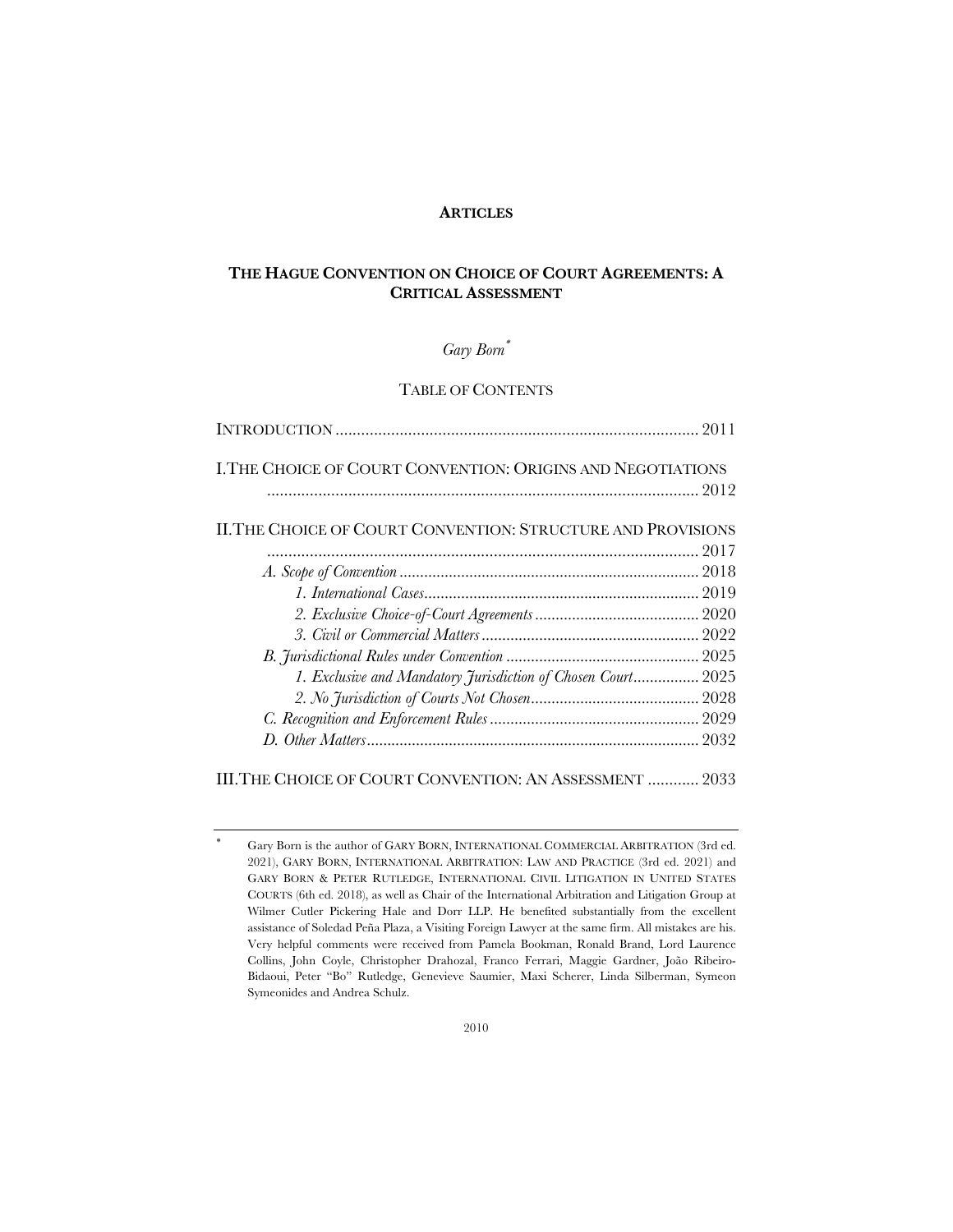| B. The Choice of Court Convention: Party Autonomy and Procedural Fairness |  |
|---------------------------------------------------------------------------|--|
|                                                                           |  |
|                                                                           |  |
|                                                                           |  |
|                                                                           |  |

# **INTRODUCTION**

The Hague Convention on Choice of Courts Agreements ("Convention" or "Choice of Court Convention") aspires to be one of the most significant private international law treaties of this century. The Convention would substantially alter existing rules in many jurisdictions, including the United States, governing the recognition and enforcement of both international choice-of-court agreements and judgments obtained in proceedings based on such agreements. The Convention's drafters and other proponents promote it as replicating both the terms and success of the New York Convention on the Recognition and Enforcement of Foreign Arbitral Awards ("New York Convention"), transposed to cross-border forum selection agreements.

Despite these aspirations, little critical assessment of the Convention's terms or effects has been undertaken. Both scholarly commentary and official explanatory reports are almost entirely descriptive or promotional. There have been virtually no serious efforts to evaluate the costs and benefits of the Convention or the wisdom of its fundamental structure and terms.

Despite its obvious good intentions, there are substantial grounds for doubting the wisdom of the Convention, both for the United States and other jurisdictions. The Convention transplants basic principles from the New York Convention to the context of cross-border choice-of-court agreements, notwithstanding substantial differences between the arbitral process and proceedings in (many) national courts. These differences raise serious doubts as to the benefits of the Choice of Court Convention's basic terms and objective; in particular, there are very substantial grounds for questioning whether it is wise, in the context of a global convention, to treat choice-ofcourts agreements and national court judgments in the same manner as international commercial arbitration agreements and arbitral awards. The Choice of Court Convention also omits significant safeguards that the New York Convention and most national legal systems incorporate, which ensure that both the parties' autonomy and the procedural integrity of the adjudicative process are respected. In doing so, the structure and terms of the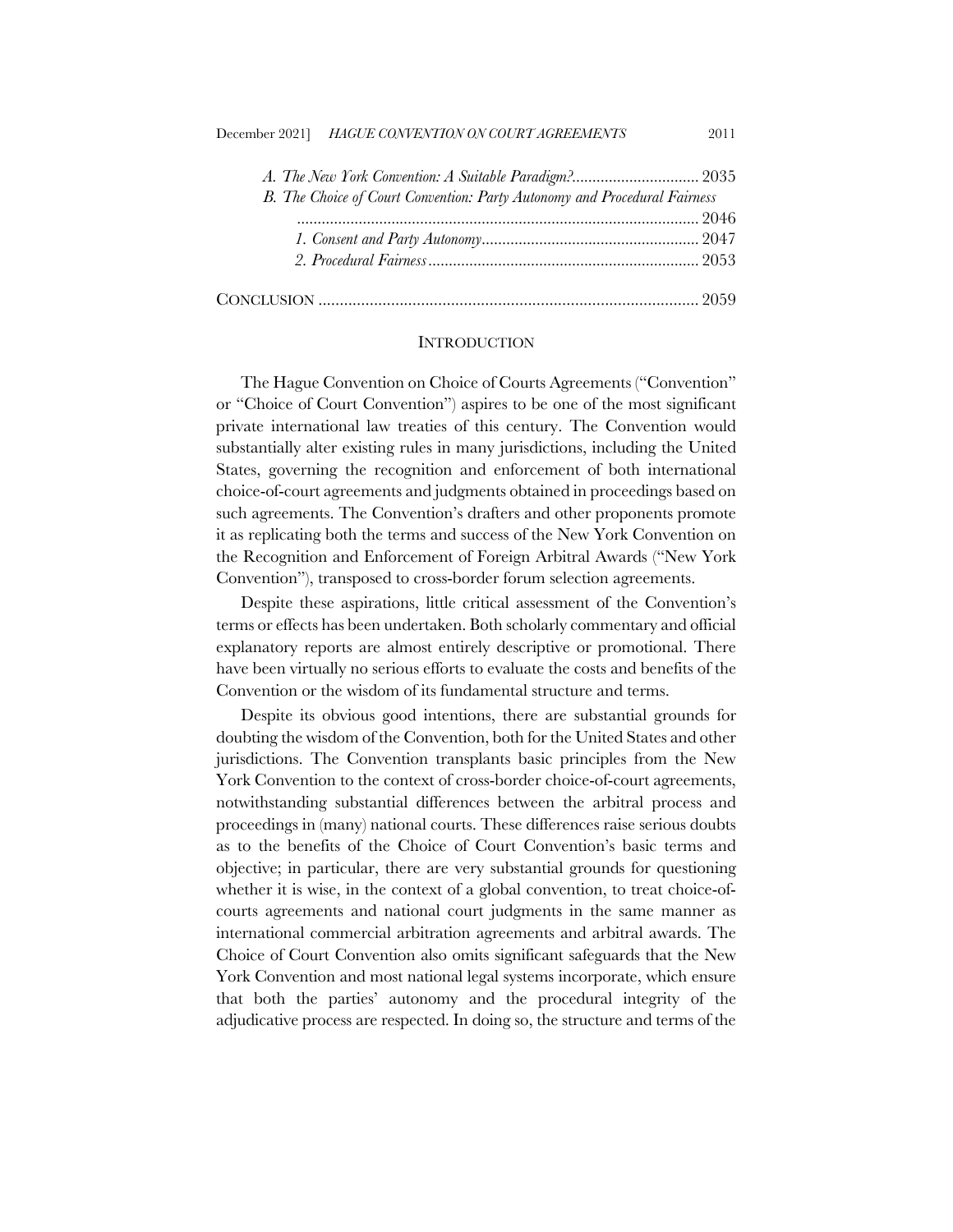Choice of Court Convention again raises serious doubts as to both the benefits it would produce and the fairness of proceedings under the Convention.

This Article seeks to provide an objective assessment of the Choice of Court Convention's structure and terms, evaluating the costs and benefits to the United States and other jurisdictions' ratification of the Convention. Part I of the Article summarizes the negotiating history of the Convention and the aspirations of its proponents. Part II of the Article outlines the Convention's basic terms, including comparisons with the principal provisions of the New York Convention. Part III of the Article evaluates the Choice of Court Convention, focusing in particular on its provisions dealing with the parties' autonomy and the procedural integrity of the adjudicative process. The Article concludes that, in both respects, the Convention fails to provide counterparts to the safeguards of the New York Convention and existing U.S. law and it appears likely to expose parties to significant risks of unfairness and ought not be ratified by nations committed to the rule of law.

#### I. THE CHOICE OF COURT CONVENTION: ORIGINS AND NEGOTIATIONS

The Choice of Court Convention was drafted under the auspices of the Hague Conference on Private International Law ("Hague Conference").<sup>1</sup> The Hague Conference is an influential inter-governmental organization, conceived and largely dominated by Continental European academics and government representatives.2 Over the past 70 years, the Conference has produced texts of some 40 private international law instruments, addressing

<sup>1</sup> Hague Convention on Choice of Court Agreements, Jun. 30, 2005, 44 ILM 1294. (hereinafter Convention). *See The Hague Convention of 30 June 2005 on Choice of Court Agreements*, HAGUE CONFERENCE ON PRIVATE INTERNATIONAL LAW (June, 30 2005) (available at https://www.hcch.net/en/instruments/conventions/specialised-sections/choice-of-court).

<sup>2</sup> The Hague Conference was conceived in the late 19th century and held its first conference in 1893. It was for decades an "exclusively European event." Jürgen Basedow, *The Hague Conference and the Future of Private International Law: A Jubilee Speech*, 82 RABELSZ 924, 935 (2018). In recent decades, non-European states have participated in the Conference, but European states have retained their "programmatic influence" and both the Conference and its Permanent Secretariat remain predominantly European in focus. *Id*. at 924. That has been reinforced by the European Union's exercise of control over the positions of European states on issues of private international law, while those states retain individual voting rights in the Conference's decision-making. Ronald A. Brand, *Community Competence for Matters of Judicial Cooperation at the Hague Conference on Private International Law: A View from the United States*, 21 J. L. & COMM. 191, 208 (2002). For the original Statute of the Hague Conference on Private International Law, *see* 15 U.S.T. 2228. Amendments to the Statute were adopted on June 30, 2005 and approved on September 30, 2006. *See generally* Kurt Lipstein, *One Hundred Years of Hague Conferences on Private International Law*, 42 INT'L & COMP. L. Q. 553 (1993); Peter Pfund, *The Hague Conference Celebrates its 100th Anniversary*, 28 TEX. INT'L L. J. 531 (1993).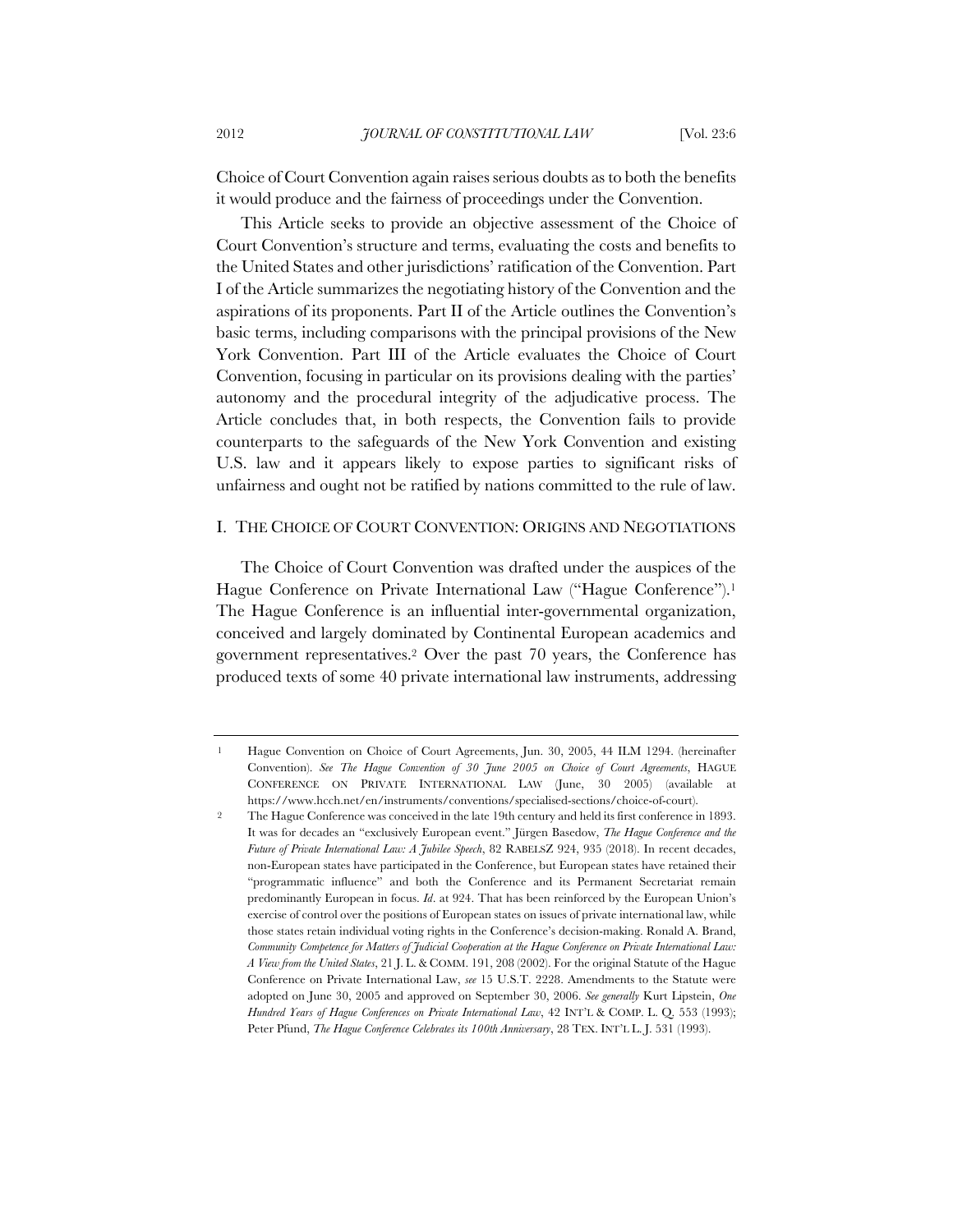various aspects of the recognition of judgments,<sup>3</sup> choice of law,<sup>4</sup> jurisdiction<sup>5</sup> and related topics.6

Among other things, in 1954, the Hague Conference proposed a convention on international civil procedure,7 in 1965, a convention on choice of court agreements8 and, in 1971, a convention (and addendum) on the recognition and enforcement of foreign judgments.9 As with a number of other proposals by the Conference,10 these various conventions attracted only minimal state support and none of them came into effect.11 In contrast,

<sup>3</sup> *See* Convention on Jurisdiction and the Enforcement of Judgments in Civil and Commercial Matters, Feb. 2, 1971, 1144 U.N.T.S. 249; Supplementary Protocol to the Hague Convention on the Recognition and Enforcement of Foreign Judgments in Civil and Commercial Matters, Feb. 2, 1971, 1144 U.N.T.S. 271; Convention on the Recognition and Enforcement of Foreign Judgments in Civil or Commercial Matters, July 2, 2019 (not in force) (available at https://www.hcch.net/en/ instruments/conventions/full-text/?cid=137).

<sup>4</sup> *See* Convention on the Law Applicable to International Sales of Goods, June 15, 1955, 510 U.N.T.S. 149; Convention on the Law Governing Transfer of Title in International Sales of Goods, Apr. 15, 1958 (not in force) (available at https://assets.hcch.net/docs/17ba42d1-9aab-4459-8eefc86052d195b9.pdf); Convention on the Law Applicable to Products Liability, Oct. 2, 1973, 1056 U.N.T.S. 187; Convention on the Law Applicable to Maintenance Obligations, Oct. 2, 1973, 1056 U.N.T.S. 199; Convention on the Law Applicable to Matrimonial Property Regimes, Mar. 14, 1978, 16 INT'L L. MATERIALS 14; Convention on the Law Applicable to Agency, Mar. 14, 1978, 26 AM. J. COMPAR. L. 434, 438.

<sup>5</sup> *See* Convention on the Jurisdiction of the Selected Forum in the Case of International Sales of Goods, Apr. 15, 1978 (not in force) (available at https://www.hcch.net/en/instruments/ conventions/full-text/?cid=34); Convention on Jurisdiction, Applicable Law and Recognition of Decrees Relating to Adoptions, Nov. 15, 1965, 1107 U.N.T.S. 34; Convention on Jurisdiction, Applicable Law, Recognition, Enforcement and Co-Operation in Respect of Parental Responsibility and Measures for the Protection of Children, Oct. 19, 1996, 35 INT'L L. MATERIALS 1396.

<sup>6</sup> *See, e.g*., Convention Concerning the Recognition and Enforcement of Decisions Relating to Maintenance Obligations Towards Children, Apr. 15, 1958, 539 U.N.T.S. 27; Convention Concerning the Powers of Authorities and the Law Applicable in Respect of the Protection of Infants, Oct. 5, 1961, 658 U.N.T.S. 143.

<sup>7</sup> Convention on Civil Procedure, Mar. 1, 1954, 286 U.N.T.S. 265.

<sup>8</sup> Convention on the Choice of Court, Nov. 25, 1965 (not in force) (available at https://www.hcch.net/en/instruments/conventions/full-text/?cid=98).

<sup>9</sup> Supplementary Protocol the Hague Convention on the Recognition and Enforcement of Foreign Judgments in Civil and Commercial Matters, Feb. 2, 1971, 1144 U.N.T.S. 271 (concluded Feb. 1, 1971).

<sup>10</sup> Among the least effective proposals of the Hague Conference are "the two conventions that were drafted to supplement the Conflicts Convention on Sales, the Convention of April 15, 1958 on the Law Governing Transfer of Title in International Sales of Goods . . . and the Convention . . . on the Jurisdiction of the Selected Forum in the Case of International Sales of Goods. The first named convention has received one ratification and the latter, none." Kurt H. Nadelmann, *The United States Joins the Hague Conference on Private International Law: A "History" with Comments*, 30 LAW & CONTEMP. PROBS. 291, 316 (1965).

<sup>11</sup> *See, e.g.*, Convention on the Law Governing Transfer of Title in International Sales of Goods, Apr. 15, 1958 (not in force) (available at https://www.hcch.net/en/instruments/conventions/full-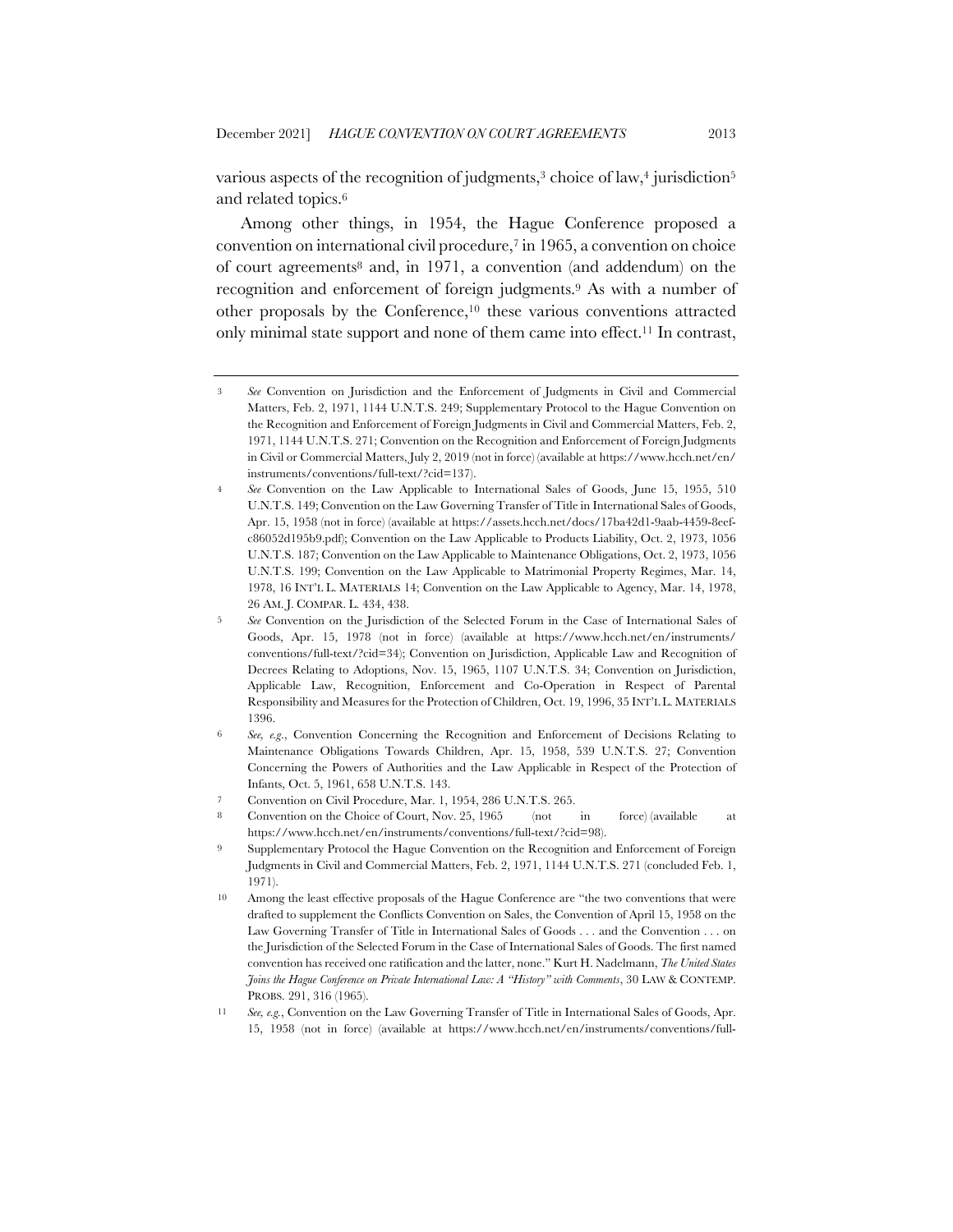several of the treaties negotiated under the Hague Conference's auspices with other subject matters have proven relatively successful.12

Notwithstanding this history,13 the Hague Conference elected to revisit the topic of a multilateral recognition of judgments and jurisdiction convention in 1996 (after four years of discussions and study).14 Thereafter, the Conference devoted nearly a decade to discussion of a jurisdiction and judgments convention, which took what was described as a "mixed

text/?cid=32); Convention on the Jurisdiction of the Selected Forum in the Case of International Sales of Goods, Apr. 15, 1958 (not in force) (available at https://www.hcch.net/en/ instruments/conventions/full-text/?cid=34); Convention of 1 June 1956 Concerning the Recognition of the Legal Personality of Foreign Companies, Associations and Institutions, June 1, 1956 (not in force) (available at https://www.hcch.net/en/instruments/conventions/fulltext/?cid=36); Convention on the Choice of Court, Nov. 25, 1965 (not in force) (available at https://www.hcch.

net/en/instruments/conventions/full-text/?cid=98); Convention on the Law Applicable to Contracts for the International Sale of Goods, Dec. 22, 1986 (not in force) (available at https://www.hcch.net/en/instruments/conventions/full-text/?cid=61); Convention on the Law Applicable to Succession to the Estates of Deceased Persons, Aug. 1, 1989 (not in force) (available at https://www.hcch.net/en/instruments/conventions/full-text/?cid=62); Convention on the Recognition and Enforcement of Foreign Judgments in Civil or Commercial Matters, July 2, 2019 (not yet in force) (available at https://www.hcch.net/en/instruments/conventions/fulltext/?cid=137).

<sup>12</sup> *See, e.g*., Convention on the Service Abroad of Judicial and Extrajudicial Documents in Civil or Commercial Matters, Nov. 15, 1965, 659 U.N.T.S. 163 (78 Contracting States); Convention on the Taking of Evidence Abroad in Civil or Commercial Matters, Mar. 18, 1970, 847 U.N.T.S. 231 (16 ratifications); Convention on Abolishing the Requirement of Legalisation [sic] for Foreign Public Documents, Oct. 5, 1961, 537 U.N.T.S. 189 (120 Contracting States); Convention on Protection of Children and Co-Operation in Respect of Intercountry Adoption, May 29, 1993, 1870 U.N.T.S. 000 (103 Contracting States). *See also* Status of Signatures, Ratifications, and Accessions, HAGUE CONF. ON PRIV. INT'L L. (available at https://www.hcch.net/en/instruments/status-charts) (last updated: Sep. 9, 2021).

<sup>13</sup> It is often remarked that the Choice of Court Convention was proposed in 1992 by the United States. *See* Trevor Hartley & Masato Dogauchi, *Hague Conference on Private International Law: Convention of 30 June 2005 on Choice of Court Agreements: Explanatory Report* 785 [hereinafter *Report*] (citing proposals by Arthur T. von Mehren as "intellectual origins" of Convention); RONALD A. BRAND & PAUL HERRUP, THE 2005 HAGUE CONVENTION ON CHOICE OF COURT AGREEMENTS: COMMENTARY AND DOCUMENTS 6 n.19 (3d ed. 2008) (citing Letter of May 5, 1992 from Edwin D. Williamson, Legal Adviser, U.S. Department of State, to Georges Droz, Secretary General, Hague Conference (May 5, 1992)).

<sup>14</sup> *Report*, at 785. For accounts of the Convention's history, *see* Paul Beaumont*, Hague Choice of Court Agreement Convention 2005: Background, Negotiations, Analysis and Current Status*, 5 J. PRIV. INT'L L. 125 (2009)*;* BRAND & HERRUP, *supra* note 13, at 7–10; Andrea Schulz, *The Hague Convention of 30 June 2005 on Choice of Court Agreements*, 2 J. PRIV. INT'L L. 243, 244–48 (2006); Christian Thiele, *The Hague Convention on Choice-of-Court Agreements: Was It Worth the Effort?*, *in* ECKART GOTTSCHALK, RALF MICHAELS, GIESELA RÜHL, & JAN VON HEIN, CONFLICT OF LAWS IN A GLOBALIZED WORLD 63 (2007); Hans van Loon, *The 2005 Hague Convention on Choice of Court Agreements—An Introduction*, 18 ANNALS FAC. L.U. ZENICA 11 (2016).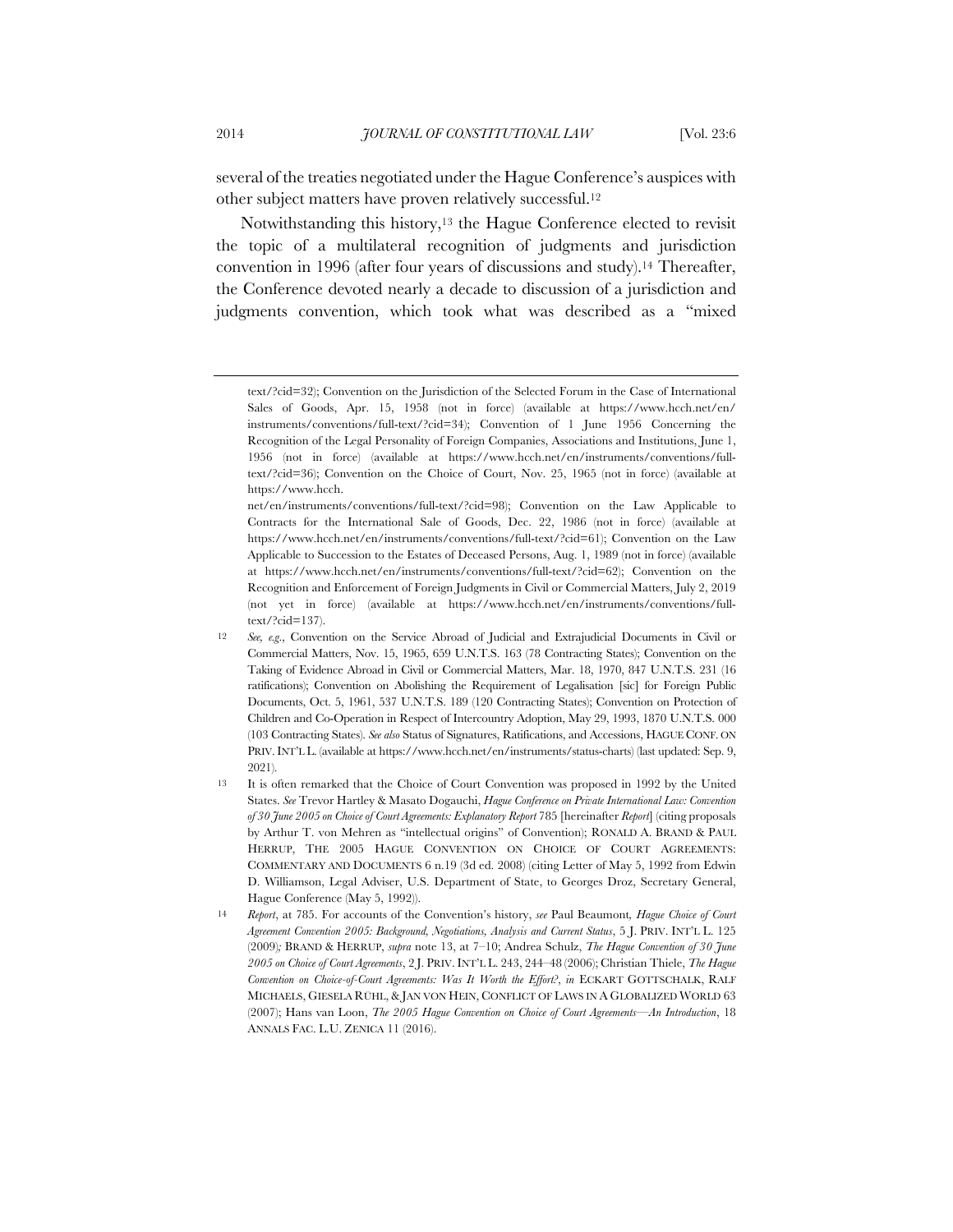Convention approach."15 The Conference's proposed mixed treaty would have relatively comprehensively regulated both permissible and prohibited grounds of jurisdiction and the recognition and enforcement of judgments.16 After (another) five years of discussions, a draft convention was narrowly approved by the Hague Conference (with European states constituting the majority, while a number of non-European states voted against the draft).17

The lack of broad-based support for the Conference's proposed draft jurisdiction and judgments convention led to a decision in June 2001 to suspend work on a mixed convention.18 Instead, in April 2002, the Hague Conference "modified the entire project"19 by directing the formation of an informal Working Group charged with drafting an entirely new convention limited only to areas of apparent agreement on jurisdictional rules between state representatives.20 The Group's efforts were focussed on proceedings involving jurisdiction based on choice of court agreements in business-tobusiness cases, submission, the defendant's forum, and counterclaims.21

The Working Group produced a draft in less than a year (in April 2003),<sup>22</sup> which was then submitted to a Special Commission that, in another year, produced a materially revised text (in April 2004).23 The draft was presented in June 2005 to the Hague Conference's Diplomatic Conference, which then produced the Convention's final text. With the signing of the Final Act, on

<sup>15</sup> The Secretary General of the Hague Conference appointed a Special Commission which held five meetings between 1997 and 1999. Schulz, *supra* note 14, at 244–45.

<sup>16</sup> *See* BRAND & HERRUP, *supra* note 13, at 5, 7 (departing from past conventions by creating a "hybrid" structure); van Loon, *supra* note 14, at 13–14 (noting how this is a "grey area" to national law).

<sup>17</sup> BRAND & HERRUP, *supra* note 13, at 9.

<sup>18</sup> This was suspended because of the wide differences existing in rules of jurisdiction in different States and the consequences of technological developments (including the Internet and electronic commerce) for jurisdictional rules. *Report*, *supra* note 13, at 785–86.

<sup>19</sup> BRAND & HERRUP, *supra* note 13, at 9.

<sup>20</sup> The Working Group was chaired by Professor Allan Philip from Denmark and included participants from the European Commission, Germany Italy, Switzerland Spain, the UK, Argentina, Brazil, China, Egypt, Japan, Mexico, New Zealand, the Russian Federation, South Africa, and the United States. Schulz, *supra* note 14, at 247. The Special Commission was chaired by Professor Philip (and later Andreas Bucher), with Messrs. Hartley and Dogauchi as Rapporteurs, and included participants from Japan, Switzerland, US, China, Russia Federation, United Kingdom, Canada and Australia.

<sup>21</sup> *Report*, *supra* note 13, at 787; Schulz, *supra* note 14, at 247.

<sup>22</sup> The informal Working Group met three times in 2002 and 2003, submitting its draft text to the Hague Conference's Commission on General Affairs and Policy of the Conference in April 2003. *See* BRAND & HERRUP, *supra* note 13, at 9 (documenting the expedited timeline).

<sup>23</sup> After consultation with Member States in April 2003, it was concluded that there was sufficient support for the draft to form a Special Commission to continue work on the informal work draft. The Special Commission had two meetings during December 2003 and April 2004. *Report, supra* note 13, at 786.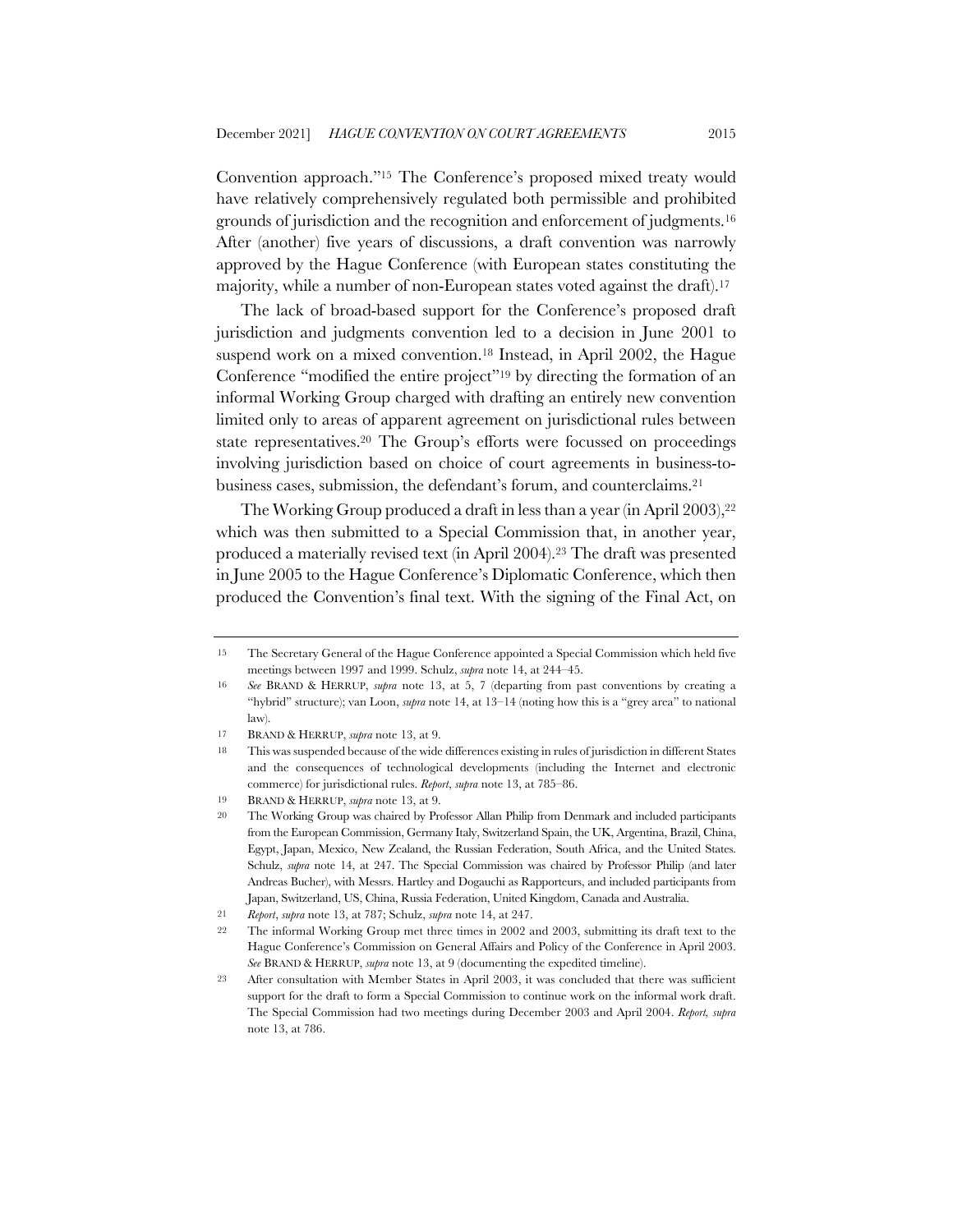June 30, 2005, the Convention was "open[ed] for signature and ratification."24

The first state to accede to the Choice of Court Convention was Mexico (in 2007), followed by the European Union (in 2015).25 The Convention has also been ratified by Singapore (in 2016),26 Montenegro (in 2018) and the United Kingdom (in 2020).27 The Convention first entered into force on October 1, 2015, and is now in force for the European Union and its 27 Member States (including Denmark, which acceded separately), Montenegro, the United Kingdom and Singapore.28 The Convention has also been signed, but not ratified, by several states, including the United States (in 2009), Ukraine (in 2016) and China (in 2017).29

The Hague Conference has high aspirations for the Convention, which has been vigorously promoted by both the Conference's Permanent Bureau and the European Union. The New York Convention, with nearly 170 Contracting States, has been repeatedly identified as both the Choice of Court Convention's model and ultimate measure of success. In the words of the Hague Conference's Explanatory Report, "[t]he hope is that the Convention will do for choice of court agreements what the New York Convention on the Recognition and Enforcement of Foreign Arbitral Awards of 10 June 1958 has done for arbitration agreements."30 Or, as the

<sup>24</sup> BRAND & HERRUP, *supra* note 13, at 10.

<sup>25</sup> The EU's instrument of accession was deposited on June 2015. The Convention entered into force for members of the EU on 1 October 2015 (except for Denmark, as to which it entered into force on 1 September 2018). The United Kingdom and Ireland are also bound by the Convention. The United Kingdom left the EU on January 31, 2020 but acceded to the Convention in its own right on 28 September 2020. Michael James, *Hague Convention on Choice of Court Agreements*, THOMAS REUTERS PRACTICAL LAW https://uk.practicallaw.thomsonreuters.com (last visited Jan. 8, 2021).

<sup>26</sup> *Singapore ratifies the 2005 Choice of Court Convention,* HCCH https://www.hcch.net/en/newsarchive/details/?varevent=491 (last visited June 10, 2021).

<sup>27</sup> *Montenegro signs the 2005 Choice of Court Convention*, HCCH https://www.hcch.net/en/newsarchive/details/?varevent=575 (last visited June 10, 2021). *United Kingdom joins 2005 Choice of Court and 2007 Child Support Conventions*, HCCH https://www.hcch.net/es/newsarchive/details/?varevent=751 (last visited June 10, 2021). *See also* Van Loon, *supra* note 14, at 14, 16.

<sup>28</sup> James, *supra* note 25.

<sup>29</sup> *Id*. at 28.

<sup>30</sup> *Report*, *supra* note 13, at 791. *See also* Mark Pring & Ryan Craig, *United States: The Hague Convention on Choice of Court Agreements: A New York Style Global Convention for Litigation*, MONDAQ (Feb. 7, 2006) https://www.mondaq.com/unitedstates/reinsurance/37694/the-hague-convention-on-choice-ofcourt-agreements-a-new-york-style-global-convention-for-litigation?login=true (emphasis omitted) (noting that the New York Convention "has provided a much clearer structure for ensuring easier recognition and enforcement (of arbitration awards)"); Louise Ellen Teitz, *The Hague Choice of Court Convention: Validating Party Autonomy and Providing an Alternative to Arbitration*, 53 AM. J. COMP. L. 543, 548 (2005) (citing how the Choice of Court Convention is "the litigation analogue for the New York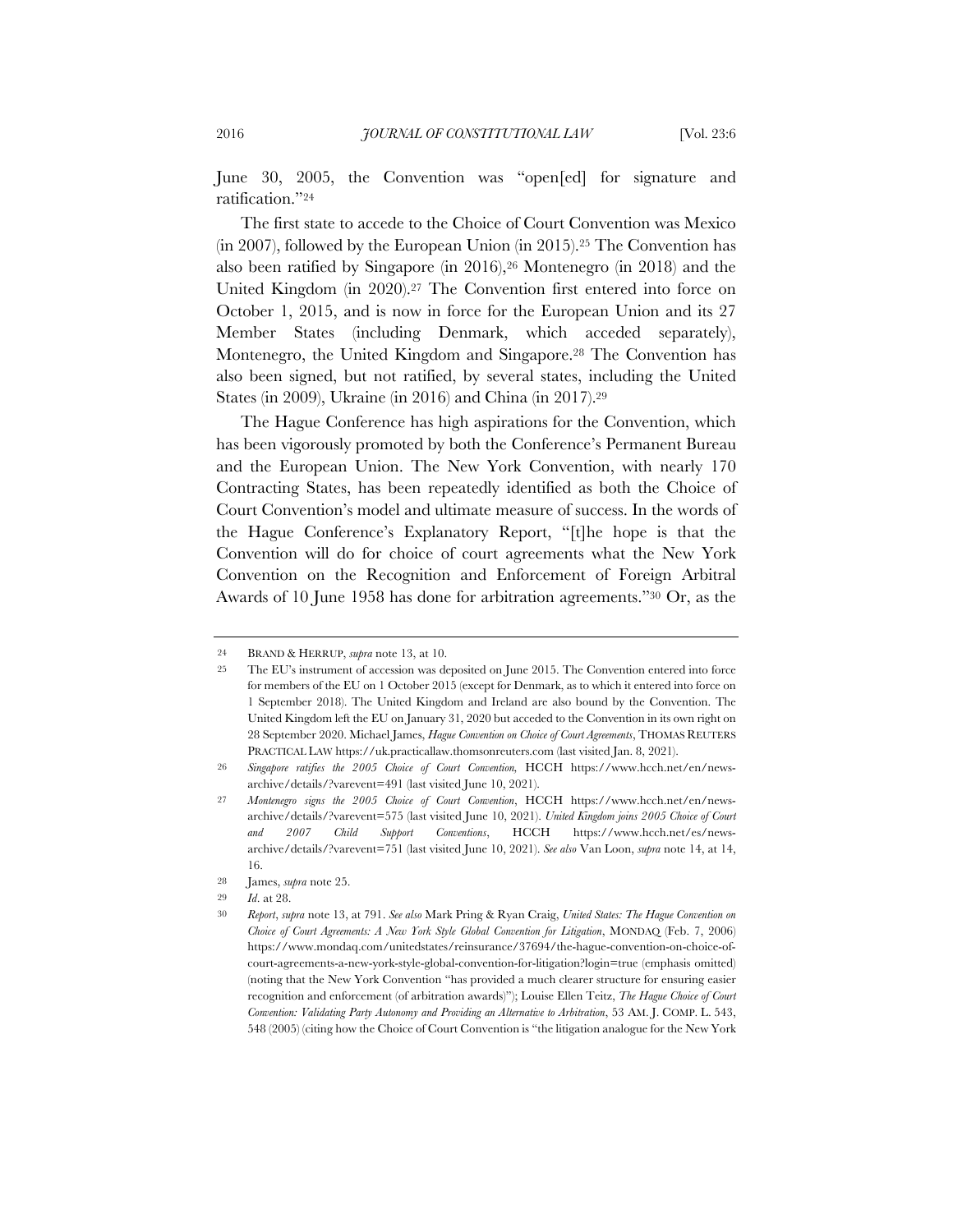First Secretary of the Permanent Bureau later put it, with even higher aspirations:

It is hoped that the new Convention will do for choice-of-court agreements what the highly successful 1958 New York Convention does for arbitration agreements, namely to protect party autonomy and to provide predictability and legal certainty to business parties who want to make arrangements for the resolution of disputes that have arisen or may arise between them.31

In these and other commentary, there has been no hesitation about recommending the Convention or promoting its ratification by states on a worldwide basis. On the contrary, the Convention's proponents variously describe it as "filling the governance gap that, in the absence of a uniform global legal regime, currently exists concerning the effect of choice of court agreements;"32 marking "a major milestone of international civil procedure;"33 enhancing the "movement of people, goods, capital, services, and ideas" [by ensuring] the "free movement of judgments;"34 and providing "an opportunity for creating a worldwide judicial alternative for business-tobusiness dispute resolutions."35 Like the New York Convention, the Choice of Court Convention has been consistently promoted as a global instrument, suitable for ratification by all states, which will ensure respect for party autonomy (by giving effect to forum selection agreements) and efficiency (by permitting relatively easy recognition and enforcement of foreign judgments).

# II. THE CHOICE OF COURT CONVENTION: STRUCTURE AND **PROVISIONS**

The basic structure and purpose of the Choice of Court Convention are straightforward. The Convention requires that Contracting States give effect to international choice-of-court agreements, and to enforce the resulting judgments, subject in each case to only limited exceptions. The stated purpose of the Convention is to encourage cross-border trade and investment by enhancing international judicial cooperation through "uniform rules on

Convention because it seeks to provide an equal and viable alternative to arbitration); Thiele, *supra* note 14, at 66 ("It is this gap that the Hague Convention now strives to close").

<sup>31</sup> Schulz, *supra* note 14, at 267–68.

<sup>32</sup> Van Loon, *supra* note 14, at 11.

<sup>33</sup> Schulz, *supra* note 14, at 269.

<sup>34</sup> BRAND & HERRUP, *supra* note 13, at 3, 25.

<sup>35</sup> *Commission Proposal for a Council decision on the Signing by the European Community of the Convention on Choiceof-Court Agreements*, at 2, COM (2008) 538 final (Sep. 5, 2008).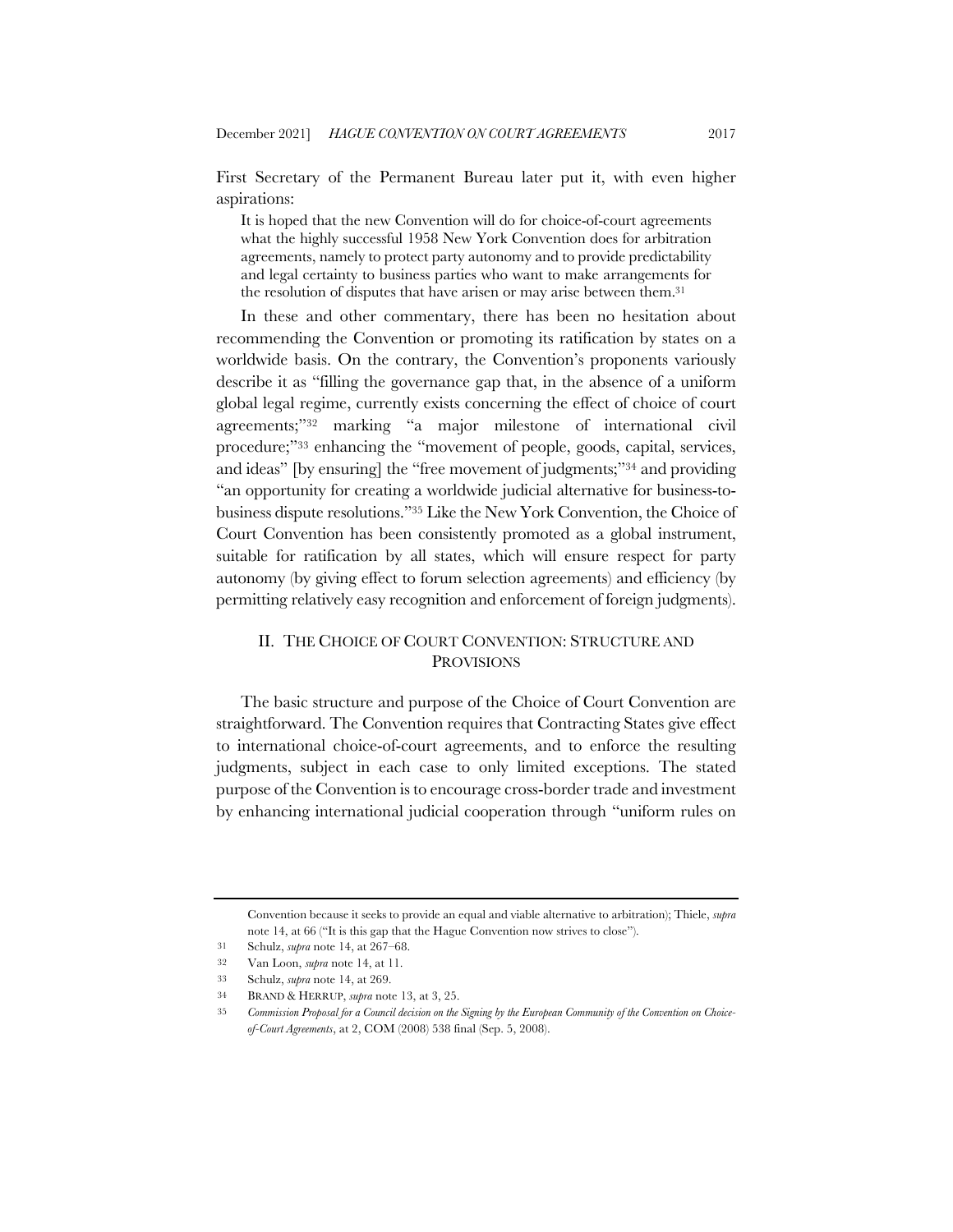jurisdiction and on recognition and enforcement of foreign judgments in civil or commercial matters."36

The Convention implements these objectives through provisions that: (a) require a Contracting State's court to hear disputes that are subject to an exclusive choice-of-court provision designating that court as the forum for adjudication;37 (b) forbid Contracting States' courts from hearing disputes that are subject to an exclusive choice-of-court provision specifying the courts of another state;38 and (c) require the recognition and enforcement of judgments by a court specified in a choice-of-court provision.39 In the words of the Hague Conference's Explanatory Report:

If the Convention is to attain its aim of making choice of court agreements as effective as possible, it has to ensure three things. Firstly, the chosen court must hear the case when proceedings are brought before it; secondly, any other court before which proceedings are brought must refuse to hear them; and thirdly, the judgment of the chosen court must be recognized and enforced.40

The Convention includes various exceptions to these obligations, including for cases where a choice-of-court agreement is null and void; where it would lead to manifest injustice or cannot reasonably be performed;<sup>41</sup> and for cases where a judgment was based upon a null and void choice-of-court provision, was obtained by procedural fraud, or was manifestly incompatible with the recognizing State's public policy.<sup>42</sup> The Convention also contains additional provisions regarding punitive damages,<sup>43</sup> preliminary questions,<sup>44</sup> and interim relief. <sup>45</sup>

### *A. Scope of Convention*

The Convention is limited in scope, applying only to a defined category of choice-of-court agreements and the judgments resulting from such agreements. Article 1 of the Convention makes this clear, providing that "this Convention shall apply in international cases to exclusive choice of court

<sup>36</sup> Convention, preamble.

<sup>37</sup> *Id*., Arts. 1(1), 3 & 5.

<sup>38</sup> *Id*., Art. 6.

<sup>39</sup> *Id*., Art. 8.

<sup>40</sup> *Report*, *supra* note 13, at 791.

<sup>41</sup> Convention, Arts. 6(a), 6(c)–(d).

<sup>42</sup> *Id*., Arts. 9(a), 9(d)–(e).

<sup>43</sup> *Id*., Art. 11(1).

<sup>44</sup> *Id*., Art. 10.

<sup>45</sup> *Id*., Art. 7 (noting how "interim measures of protection are not governed by this Convention.").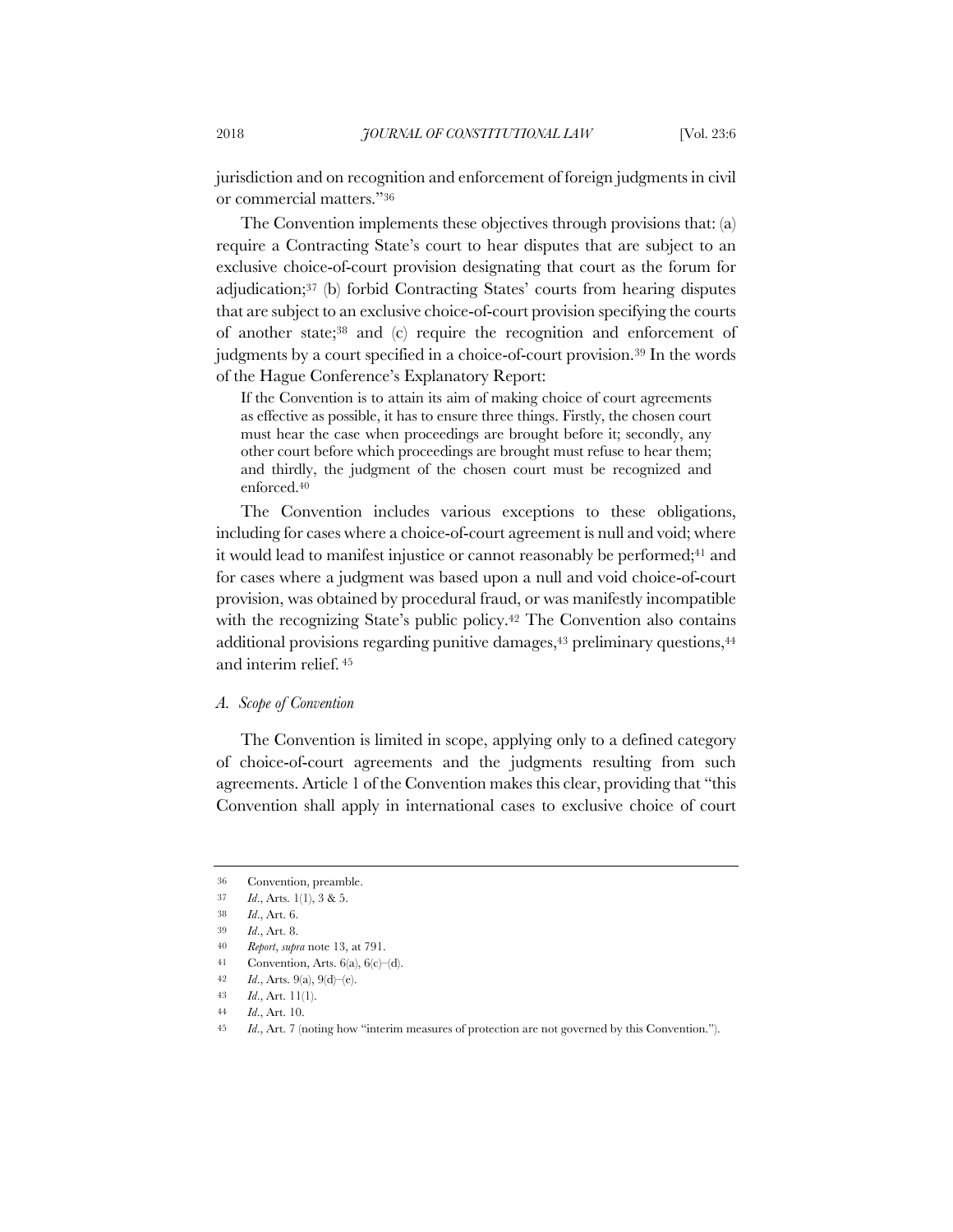agreements concluded in civil or commercial matters."46 Each of these three limitations are significant.47

### *1. International Cases*

The Convention applies only in "international cases," as defined by the Convention itself. Article 1 of the Convention defines "international," with separate definitions, one for purposes of jurisdiction and one for the recognition and enforcement of judgments.

First, Article 1(2) adopts an unusual approach to defining "international cases" for jurisdictional purposes (under Chapter II of the Convention). It provides that, for jurisdictional purposes, a case is "international" "unless the parties are resident in the same Contracting State and the relationship of the parties and all other elements relevant to the dispute, regardless of the location of the chosen court, are connected only with that State."48 Thus, unless all "elements" of a case are connected only with a single State, the case is international, and the fact that the parties have selected a foreign court as the forum will not make a case international.<sup>49</sup> Phrased positively, any case with elements that are connected to more than a single state will be international, except where the sole foreign element is the choice of a foreign forum.

Second, Article 1(3) defines "international" cases for purposes of the recognition and enforcement of foreign judgments differently. Article 1(3) provides that "a case is international where recognition or enforcement of a foreign judgment is sought."50 Under Article 1(3), the fact that a judgment is rendered by a foreign court makes the case "international," with the result that a case that was domestic (non-international) for jurisdictional purposes can become international after a judgment is rendered and recognition is sought in another State.<sup>51</sup> In contrast to the treatment of Article 1(2), the sole

<sup>46</sup> *Id*., Art. 1(1).

<sup>47</sup> *See* Thiele, *supra* note 14, at 67, 71 ("the Convention's scope is limited by a vast number of mandatory exclusions and the opportunity for each member state to allow other exclusions.").

<sup>48</sup> *Id*., Art. 1(2). This produces the odd result that a case can be international if between two nationals of the same non-Contracting State, with all relevant elements of the case connected to that state, although it would not be international in the case of two nationals of a Contracting State. *See*  Francesca Ragno*, The Brussels I Recast Regulation and the Hague Convention on Choice-of-Courts Agreements: Convergences or Divergences*?, *in* CROSS-BORDER LITIGATION IN EUROPE: THE BRUSSELS I RECAST REGULATION AS A PANACEA? 95 (Franco Ferrari & Francesca Ragno, eds., 2015).

<sup>49</sup> *Id*., Art. 1(2). BRAND & HERRUP, *supra* note 13, at 16.

<sup>50</sup> Convention, Art. 1(3).

<sup>51</sup> *Report, supra* note 13, at 792.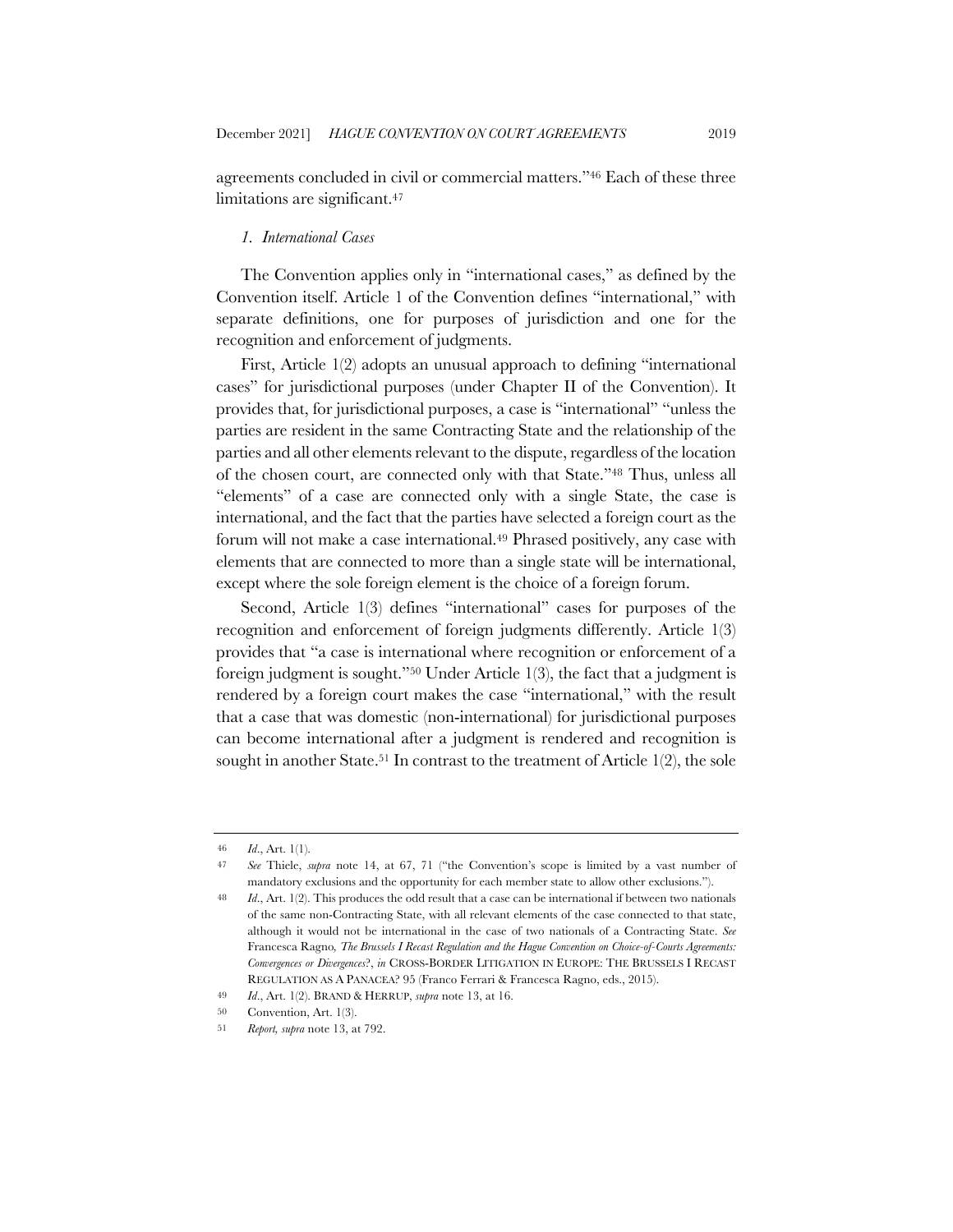fact that a judgment was rendered by a foreign court makes the case international for purposes of Article 1(3).

The Convention also permits Contracting States to make declarations that can affect the definitions of "international" cases. Article 19 permits a Contracting State to "declare that its courts may refuse to determine disputes to which an exclusive choice of court agreement applies if, except for the location of the chosen court, there is no connection between the State and the parties or the dispute."52 A declaration made under Article 19 allows a court of a Contracting State not to comply with the otherwise applicable requirement, under Article 5, to hear disputes that are subject to an exclusive choice-of-court agreement selecting that court as the parties' chosen forum. The rationale underlying this provision is that it allows Contracting States to choose not to bear the cost of dispute resolution for parties with no connection to the forum, while permitting other States to encourage international commercial disputes to be litigated in their courts (by not exercising their rights to make an Article 19 declaration).53 The Convention also permits a Contracting State to make a declaration that:

Its courts may refuse to recognise or enforce a judgment given by a court of another Contracting State if the parties were resident in the requested State and the relationship of the parties and all other elements relevant to the dispute, other than the location of the chosen court, were connected only with the requested State.<sup>54</sup>

This provision, in Article 20, complements Article 1(3), providing that, if the only foreign element in a case is the location of the chosen court, but all the other elements are connected to the requested State, that State may refuse recognition on the theory that the case is domestic to its legal system.55

#### *2. Exclusive Choice-of-Court Agreements*

The Convention is applicable to "exclusive choice of court agreements," which are defined in Article  $3(a)$ .<sup>56</sup> Article  $3(a)$  limits the scope of the Convention to those forum selection agreements that designate "for the

<sup>52</sup> Convention, Art. 19.

<sup>53</sup> BRAND & HERRUP, *supra* note 13, at 16.

<sup>54</sup> Convention, Art. 20.

<sup>55</sup> BRAND & HERRUP, *supra* note 13, at 16.

<sup>56</sup> Article 3(a) provides: "'exclusive choice of court agreement' means an agreement concluded by two or more parties that meets the requirements of paragraph *c)* and designates, for the purpose of deciding disputes which have arisen or may arise in connection with a particular legal relationship, the courts of one Contracting State or one or more specific courts of one Contracting State to the exclusion of the jurisdiction of any other courts."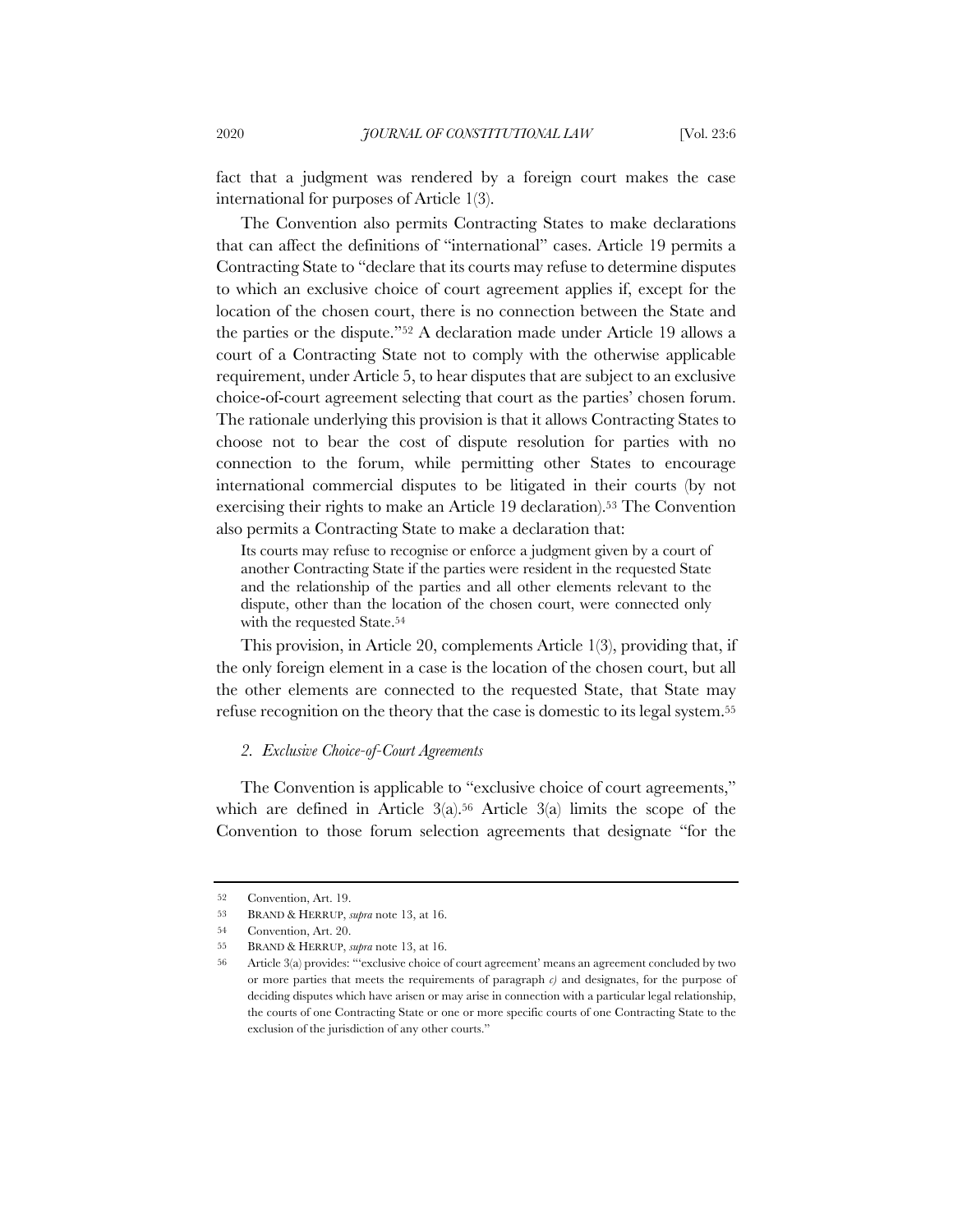purpose of deciding disputes which have arisen or may arise in connection with a particular legal relationship" the courts of a Contracting State.<sup>57</sup> Article 3(a) does not include choice-of-court provisions selecting the courts of countries that are not Contracting States.

Article 3 also prescribes three other rules regarding exclusive choice-ofcourt agreements: a deeming rule, an evidentiary or formal validity rule and a severability rule. The deeming rule adopts the treatment of forum selection provisions that prevails under European Union law,58 and provides that a choice-of-court agreement is deemed to exclude the jurisdiction of all courts other than the chosen court unless the parties agree otherwise. Thus, Article 3(b) provides that "a choice of court agreement which designates the courts of one Contracting State . . . shall be deemed to be exclusive unless the parties have expressly provided otherwise."<sup>59</sup> Commentary on the Convention observes that Article 3(b) "is an important provision. It reverses the presumption found in the majority of U.S. courts that a choice of court agreement is 'permissive' (non-exclusive) unless otherwise expressly indicated."60 Or, in the words of another commentator, "Article 3(b) contains an important rule that will change the legal situation in particular in the USA and other common law jurisdictions, and will greatly expand the scope of the Convention."61

Article 3(c) also prescribes an evidentiary rule that imposes formal requirements that a choice-of-court agreement must satisfy in order to be considered valid. Those requirements are that the agreement must be "concluded or documented" either "in writing" or "by any other means of communication which renders information accessible so as to be usable for subsequent reference."62 Article 3(c) is a mandatory rule, which neither contracting parties nor Contracting States may modify (for example, if a

<sup>57</sup> Convention, Art. 3 (including agreements that select (a) in general terms the courts of one Contracting State (*e.g.*, English courts), or (b) one or more specific courts of a particular Contracting State (*e.g*., Southern District of New York)).

<sup>58</sup> *See* Ashlee Schaller, *Interpretation of Forum Selection Clauses: A Survey of Select English- and German-Speaking Jurisdictions*, 44 N.C. J. Int'l L. 124 (2018) (noting that EU law governing private international law issues regarding jurisdiction clauses is primarily regulated by the "re-cast" Brussels I Regulation. The Regulation also contains a deeming rule regarding forum selection agreements, with Article 25(1) providing that jurisdiction under a choice-of-court clause "shall be exclusive unless the parties have agreed otherwise." *Id.* at 125; *see* Ragno, *supra* note 48, at 225 (comparing the Convention and the EU regime).

<sup>59</sup> Convention, Art. 3(b).

<sup>60</sup> BRAND & HERRUP, *supra* note 13, at 17*; see Report,* 785.

<sup>61</sup> Schulz, *supra* note 14, at 253.

<sup>62</sup> BRAND & HERRUP, *supra* note 13, at 17(emphasizing that the requirements of Article 3(b) are consistent with other recent international private law conventions such as 2005 UNCITRAL Convention on the Use of Electronic Communications in Internal Contracts).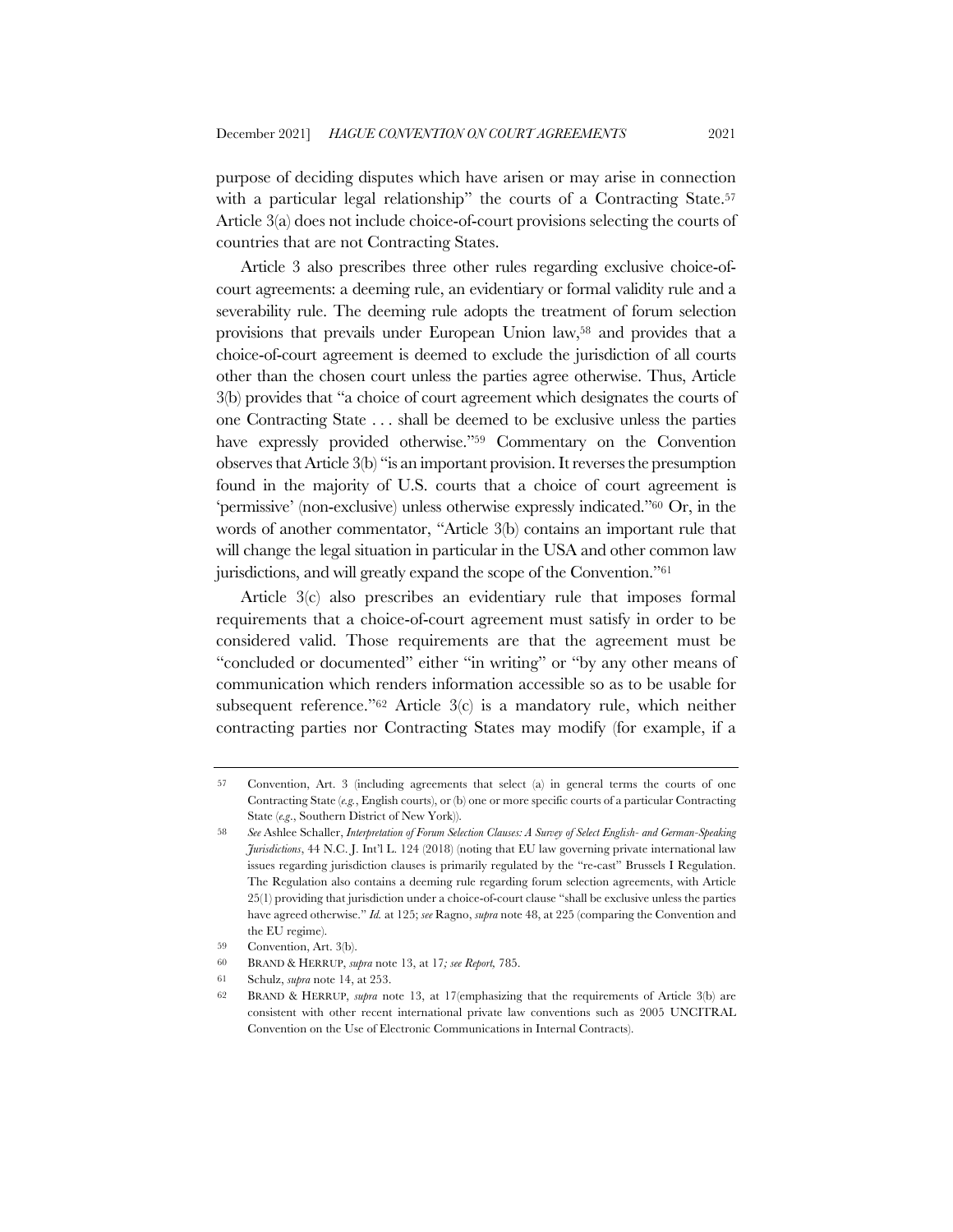Contracting State wished to recognize choice-of-court agreements satisfying a less demanding form requirement).63 On the other hand, the form requirement imposed by Article 3 is relatively lenient, giving effect to choiceof-court agreements even if concluded orally or by conduct, provided only that they are also documented in written form.

Article 3(d) provides for a severability rule: a choice-of-court agreement shall be "treated as an agreement independent of the other terms of the contract."64 This provision, which is relatively non-controversial, limits the circumstances in which the existence, validity, or legality of a forum selection agreement may be challenged (by requiring that such challenges be directed to the choice-of-court provision itself, and not only to the underlying commercial contract within which that provision is found).65

#### *3. Civil or Commercial Matters*

The Convention is limited to choice-of-court agreements and judgments in "civil" or "commercial" matters.66 Neither Article 1 nor other provisions of the Convention define either of these terms, although the Explanatory Report opines that "civil or commercial matters has an autonomous meaning: it does not entail a reference to national law or other instruments" and it is "primarily intended to exclude public law and criminal law."67 There is a substantial body of authority (including national courts, commentary, and other materials) which consider the meaning of the terms "civil" and "commercial" in other private international law contexts, and which would be instructive in matters arising under the Convention.<sup>68</sup>

4. Exclusions from Scope of Convention

<sup>63</sup> GARY BORN, INTERNATIONAL COMMERCIAL ARBITRATION 756 (3d ed. 2021) (noting that in this respect, the Convention is materially more limited than the New York Convention, which imposes a maximum, but not a minimum, form requirement, leaving Contracting States free to adopt more lenient forum requirements for international arbitration agreements).

<sup>64</sup> Convention, Art. 3(4).

<sup>65</sup> *Report*, *supra* note 13, at 813; *see* BORN, *supra* note 63, at 375–506 (noting that the separability provision is derived from the treatment of international arbitration agreements under the New York Convention and most national arbitration statutes).

<sup>66</sup> *Report*, *supra* note 13, at 801 (explaining that the reason for including both terms (civil and commercial) is because in some countries civil and commercial matters are regarded as separate and mutually exclusive categories).

<sup>67</sup> *Id*. at 801.

<sup>68</sup> *See* BRAND & HERRUP, *supra* note 13, at 74 (noting that Article 2(5) sheds some light on these terms, providing that a case remains within the scope of the Convention when it involves a State, including a government agency or any person acting for a State. In this sense, if the State is acting in its private capacity ("ius gestioni"), "the benefits and burdens of the Convention should be shared evenly").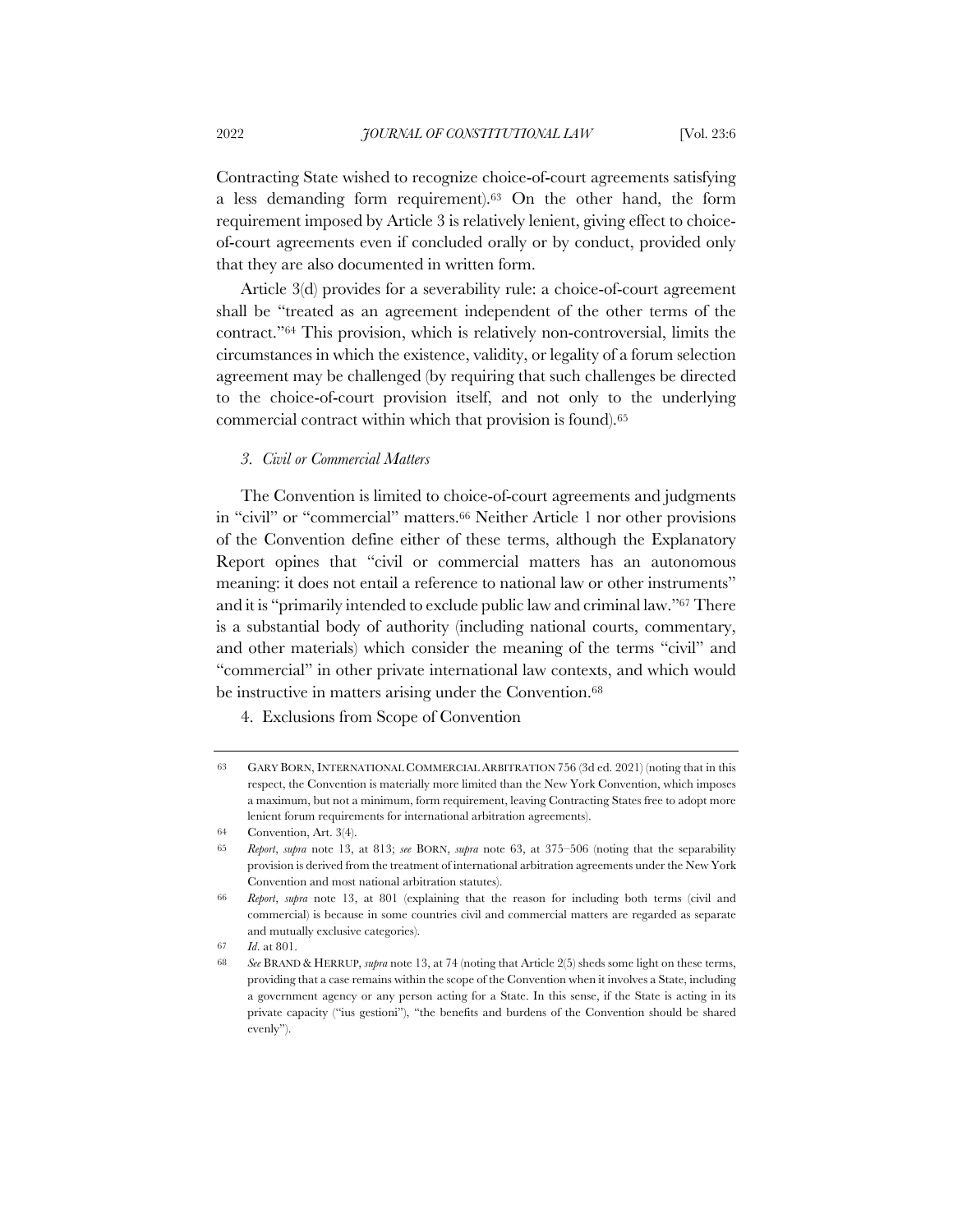The Convention also includes a number of subject matter exclusions from its scope.69 First, Article 2(1) provides that the Convention will not apply to choice-of-court agreements in which a "consumer is a party" or to choiceof-court agreements "relating to contracts of employment."70 This generally parallels the treatment of forum selection provisions under European Union and Member State legislation,71 and results in the Convention applying primarily to choice-of-court provisions in commercial contracts between merchants.72 The Convention departs in this respect from the treatment of consumer and employment contracts in the United States and a number of other developed jurisdictions.73

The Convention also excludes a number of specific subject matters from its scope. Article 2(2) excludes matters that are assertedly so closely connected to a State, or its interests, that mandatory exclusive jurisdiction is justified.74 This (fairly detailed and lengthy) list includes disputes related to personal status,75 legal capacity of natural persons,76 maintenance obligations and other family law matters,77 wills and successions,78 insolvency proceedings,79 in rem rights in immovable property,<sup>80</sup> internal corporate matters,<sup>81</sup> validity of intellectual property rights82 (with the exception of copyright and related

- 74 BRAND & HERRUP, *supra* note 13, at 18.
- 75 Convention, Art. 2(2)(a).

- 77 *Id*., Art. 2(2)(c).
- 78 *Id*., Art. 2(2)(d).

- 80 *Id*., Art. 2(2)(l).
- 81 *Id*., Art. 2(2)(m).

<sup>69</sup> Convention, Art. 2(3) (permitting subject matters that are excluded from the Convention's scope nonetheless to be heard by a chosen court if they arise "merely as a preliminary question and not as an object of the proceedings); *see* Convention, Art. 10 (providing that Article 2(3)has particular application to intellectual property rights disputes, where questions on validity and infringement, excluded by Article 2(2), might arise as incidental to a primary contract claim); *see also id.*  (emphasizing the counterpart to Article 2(3)'s exception: under Article 10, a court is not required under the Convention to recognize the resulting judgment of the case in which the preliminary matter was heard).

<sup>70</sup> Arts. 2(1)(a) and 2(1)(b).

<sup>71</sup> *See* Brussels I Regulation, Commission Regulation 1215/2012 of Dec. 12, 2012, On Jurisdiction and the Recognition and Enforcement of Judgments in Civil and Commercial Matters, O.J (L 351) 8–12 (outlining special protections for insureds, consumers, and employees in sections 3–5 of Chapter 2).

<sup>72</sup> Schulz, *supra* note 14, at 248.

<sup>73</sup> Van Loon, *supra* note 14, at 11.

<sup>76</sup> *Id*.

<sup>79</sup> *Id*., Art. 2(2)(e).

<sup>82</sup> *Id*., Art. 2(2)(n); *see also Report*, *supra* note 13, at 805 ("Proceedings that concern the validity of an intellectual property right other than copyright or related rights are excluded from the Convention . . . . However, Article 2(3) makes clear that proceedings on a matter covered by the Convention are not excluded just because the validity of an intellectual property right arises as a preliminary question.")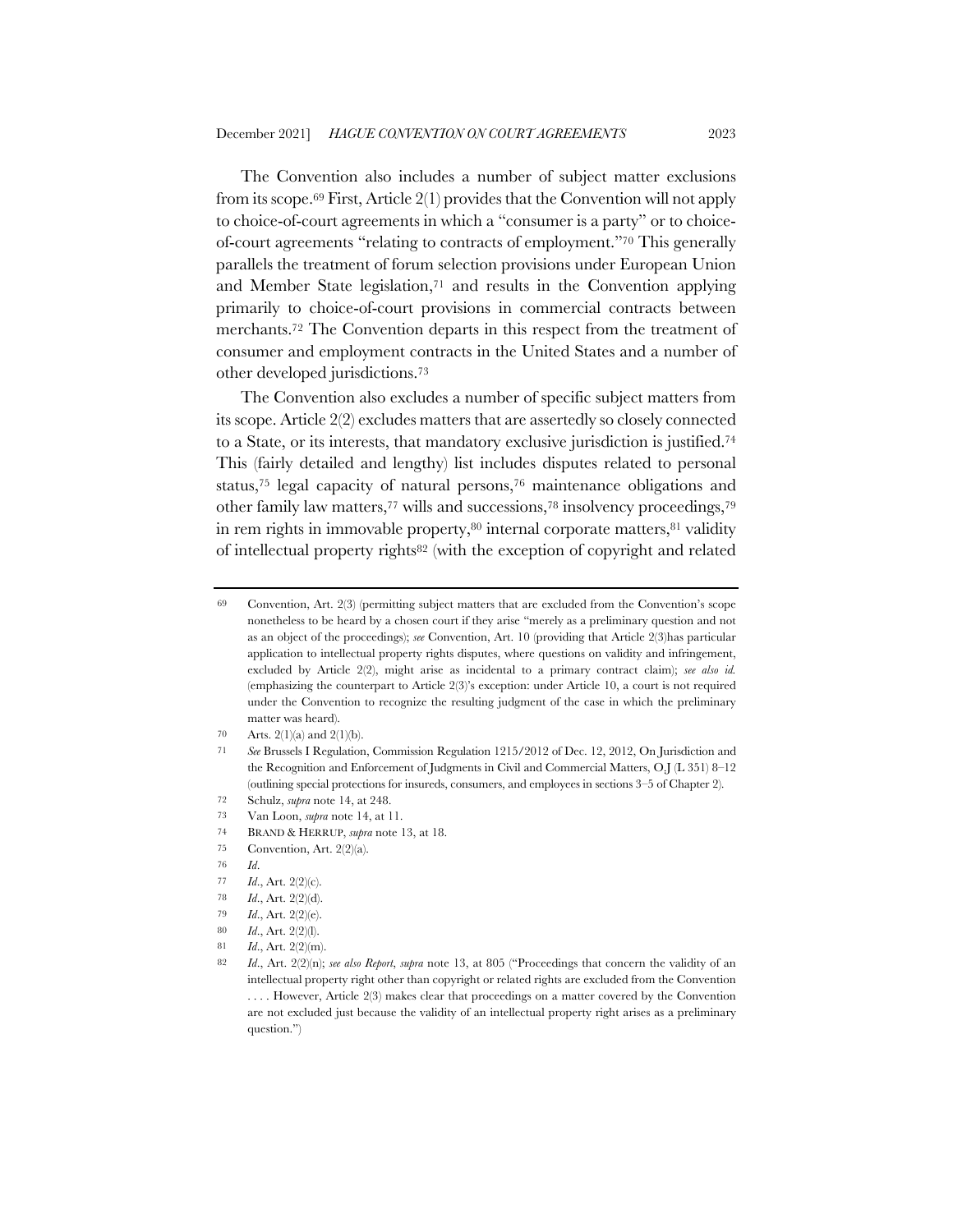matters) and infringement of intellectual property rights.83 This list parallels European Union instruments and departs from that of the New York Convention and many other private international law regimes (which are both less restrictive and do not mandatorily exclude particular subjects, instead leaving it to Contracting States to define matters that are excluded).84

The Convention also includes another list of exclusions in Article 2(2) for matters that "raise particular concerns in cross-border commerce, often because they are subject to other well-functioning legal regimes or because they will involve disputes ancillary to the main thrust of the Convention."85 This list is also lengthy and includes the carriage of passengers and goods,  $86$ certain maritime matters,87 "anti-trust (competition) matters,"88 claims for personal injury to natural persons,<sup>89</sup> liability for nuclear damages,<sup>90</sup> validity of entries in public registers91 and non-contractual tort claims for damage to tangible property.92 Article 2(2) excludes from the Convention's scope a number of matters (e.g., antitrust, tort claims) that are within the scope of both the New York Convention and most international arbitration agreements.93

Finally, Article 21(1) of the Convention also provides that a Contracting State that has a "strong interest in not applying this Convention to a specific matter, may declare that it will not apply the Convention to that matter"; it also provides that, in doing so, the State must "ensure that the declaration is no broader than necessary and that the matter excluded is clearly and precisely defined."94 The Convention includes additional safeguards, regulating a State's ability to exclude additional matters from the

<sup>83</sup> *Report*, *supra* note 13, at 806, discussing how under Article 2(2)(o):

<sup>[</sup>i]nfringement proceedings (for intellectual property rights other than copyright and related rights) are excluded except where they are brought for breach of a contract between the parties relating to such rights, or could have been brought for breach of that contract . . . . Secondly, the proceedings must either be for breach of that contract or they must be proceedings which, even if brought in tort, could have been brought for breach of the contract.

<sup>84</sup> BORN, *supra* note 63, at 1028–31.

<sup>85</sup> BRAND & HERRUP, *supra* note 13, at 18.

<sup>86</sup> Convention, Art. 2(2)(f).

<sup>87</sup> *Id*., Art. 2(2)(g).

<sup>88</sup> *Id*., Art. 2(2)(h).

<sup>89</sup> *Id*., Art. 2(2)(j).

<sup>90</sup> *Id*., Art. 2(2)(i).

<sup>91</sup> *Id*., Art. 2(2)(p).

<sup>92</sup> *Id*., Art. 2(2)(k). Article 2(4) also provides that the Convention "shall not apply to arbitration and related proceedings." *Id*., Art. 2(4).

<sup>93</sup> *See* BORN, *supra* note 63, at 1036 (discussing how, among other things, antitrust or competition law claims, securities law claims, corruption defenses, fraud claims, insolvency disputes and a wide range of other matters are generally treated as arbitrable).

<sup>94</sup> Convention, Art. 21(1). *But see* Ragno, *supra* note 48, at 133 (criticizing the Article 21(1) mechanism).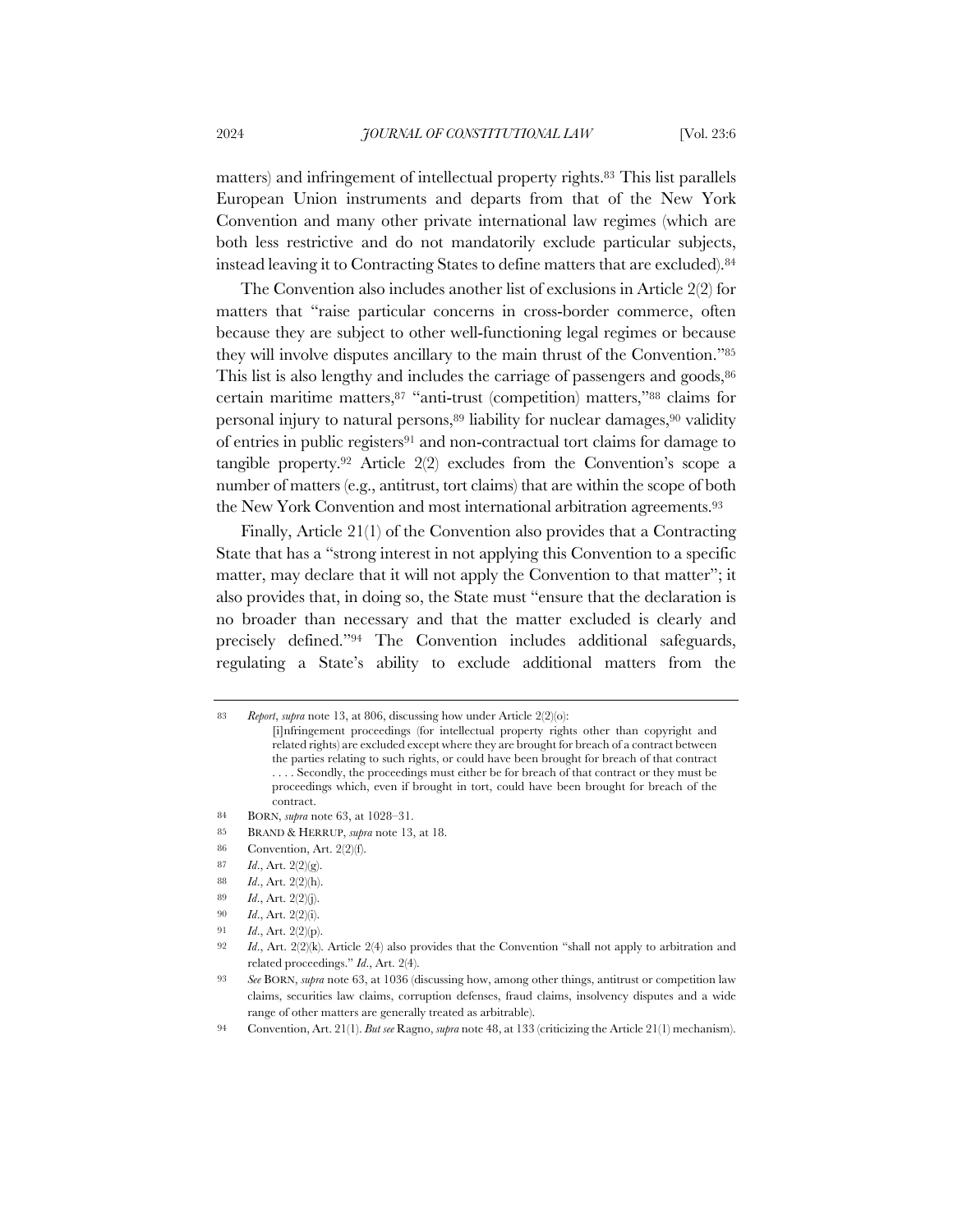Convention, by requiring transparency<sup>95</sup> and non-retroactivity:<sup>96</sup> Contracting States must deposit declarations under Article 21 in advance and cannot apply them retroactively to choice-of-court agreements concluded prior to the effective date of the declaration.97

## *B. Jurisdictional Rules under Convention*

Chapter 2 of the Convention sets out what the Convention terms jurisdictional rules, which address the validity and enforceability of international choice-of-court agreements that are subject to the Convention. Chapter 2 contains two basic sets of rules, providing for: (1) the exclusive and mandatory jurisdiction of a court chosen by a valid exclusive choice-of-court agreement; and (2) the lack of jurisdiction of other courts, not chosen by a valid exclusive choice-of-court agreement.98

## *1. Exclusive and Mandatory Jurisdiction of Chosen Court*

The Convention provides that the court of a Contracting State that is designated by a valid exclusive choice-of-court agreement possesses exclusive jurisdiction, which it is mandatorily required to exercise (subject to minor exceptions discussed below). Thus, Article 5(1) provides that a chosen court "shall have" jurisdiction to decide disputes governed by a choice-of-court provision unless the agreement is null and void under the law of that State:

The court or courts of a Contracting State designated in an exclusive choice of court agreement shall have jurisdiction to decide a dispute to which the agreement applies, unless the agreement is null and void under the law of that State.<sup>99</sup>

Article 5(1) includes both a positive grant of jurisdiction, coterminous with a valid choice-of-court agreement and a choice-of-law provision, selecting the law of the chosen State to govern the validity of the choice-of-

<sup>95</sup> *See* Convention, Art. 32 (describing how any declaration made under Article 21 must be notified to the depositary, which will inform the other States in order to ensure transparency and prevent the retroactive application of national law).

<sup>96</sup> *See Report*, *supra* note 13, at 843 ("If the declaration is made after the Convention comes into force for the State making it, it will not take effect for at least three months. Since it will not apply retroactively (Art. 32(3)) to contracts concluded before it takes effect, it will be possible for the parties to know, when they conclude a contract, whether it will be affected. This protects legal security.").

<sup>97</sup> The Convention also provides that Article 21 is subject to a reciprocity requirement. Convention, Art. 21. When a State makes an Article 21 declaration, "other States will not be required to apply the Convention regarding the matter in question when the chosen court is in the State making the declaration." *Report*, *supra* note 13, at 843.

<sup>98</sup> *See* Convention, Ch. II.

<sup>99</sup> Convention, Art. 5(1).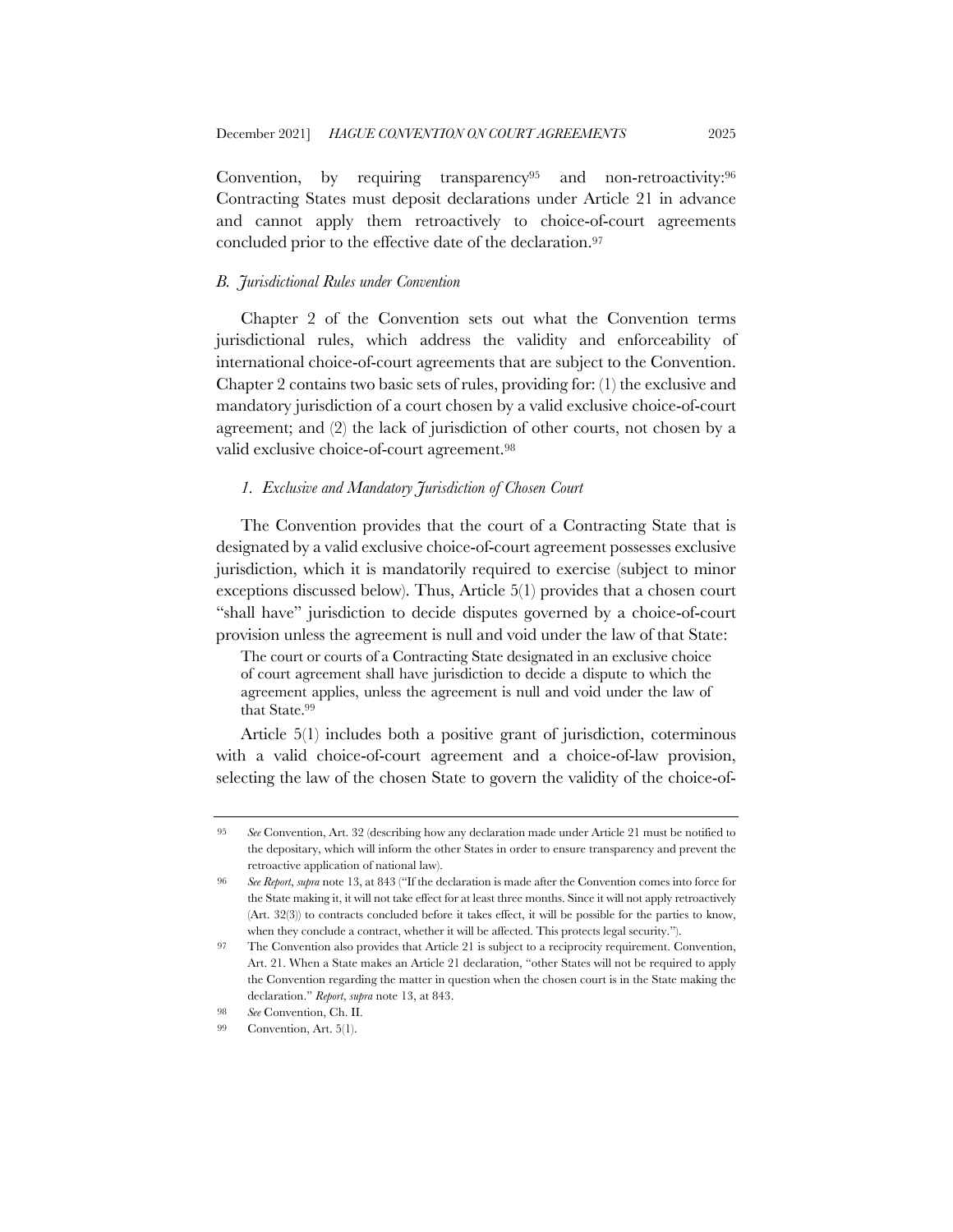court agreement. The Convention's Explanatory Report opines, in a departure from general private international law principles,100 that the law of the chosen State referred to in Article  $5(1)$  includes its conflict of laws rules,<sup>101</sup> apparently, if anomalously, contemplating a form of *renvoi*.

The Convention does not define the phrase "null and void," which was borrowed from the New York Convention. The Explanatory Report opines that Article 5(1)'s "null and void" exception applies only to substantive, not formal, grounds of invalidity the provision:

is intended to refer primarily to generally recognised grounds like fraud, mistake, misrepresentation, duress and lack of capacity. It does not qualify, or detract from, the form requirements in Article 3 *c)*, which define the choice of court agreements covered by the Convention and leave no room for national law as far as form is concerned.102

The Convention does not expressly address the issue, but the "null and void" formula presumably also extends to issues of formation and consent (as indicated by both the general inclusion in other contexts of such issues as grounds for concluding that an agreement is "null and void" and by the Explanatory Report's specific inclusion of duress and capacity within the category).103 The Convention also does not specify the law to be applied to

<sup>100</sup> In most private international law contexts involving the choice of applicable law, specification of a jurisdiction's law refers to its substantive law, not including its choice-of-law rules. *See*  RESTATEMENT (SECOND) OF CONFLICT OF LAWS §186 cmt. b (AM. L. INST. 1971) ("The reference, in the absence of a contrary indication of intention . . . , is to the 'local law' of the state of the applicable law and not to that state's 'law' which means the totality of its law including its choice-of-law rules . . . ."); John F. Coyle, *The Canons of Construction for Choice-of-Law Clauses*, 92 Wash. L. Rev. 631, 642–47 (2017) (describing the canon in favor of internal law in conflicts of law); Gerhard Kegel & Klaus Schurig, *Internationales Privatrecht* § 10 (9th ed. 2004). The purpose of this rule is to provide predictability and avoid the expense and uncertainty of *renvoi*.

Oddly, the Explanatory Report asserts that, if no *renvoi* had been contemplated, the Convention would have referred to the "internal" law of the chosen state. *See also* Paul Beaumont & Burcu Yüksel, *The Validity of Choice of Court Agreements under the Brussels I Regulation and the Hague Choice of Court Agreements Convention*, in K. Boele-Woelki et al., eds., *Convergence and Divergence in Private International Law. Liber Amicorum Kurt Siehr* 563, 575 (2010). That reasoning would apply to all choice-of-law agreements and statutory choice-of-law rules, which virtually always refer simply to the "law" of a specified jurisdiction and which are uniformly interpreted as referring only to the internal or substantive law of that state. *See also* Ragno, *supra* note 48, at 137–38; Symeon C. Symeonides, *Choice-of-Court Agreements: American Practice in A Comparative Perspective*, in *US Litigation Today: Still A Threat for European Businesses or Just A Paper Tiger?* 85 (Andrea Bonomi & Krista Nadakavukaren Schefer, eds., 2018).

<sup>101</sup> *Report*, *supra* note 13, at 815.

<sup>102</sup> *Id.*

<sup>103</sup> The Explanatory Report also comments, less than clearly, that "the Convention as a whole comes into operation only if there is a choice of court agreement, and this assumes that the basic factual requirements of consent exist. If, by any normal standards, these do not exist, a court would be entitled to assume that the Convention is not applicable, without having to consider foreign law."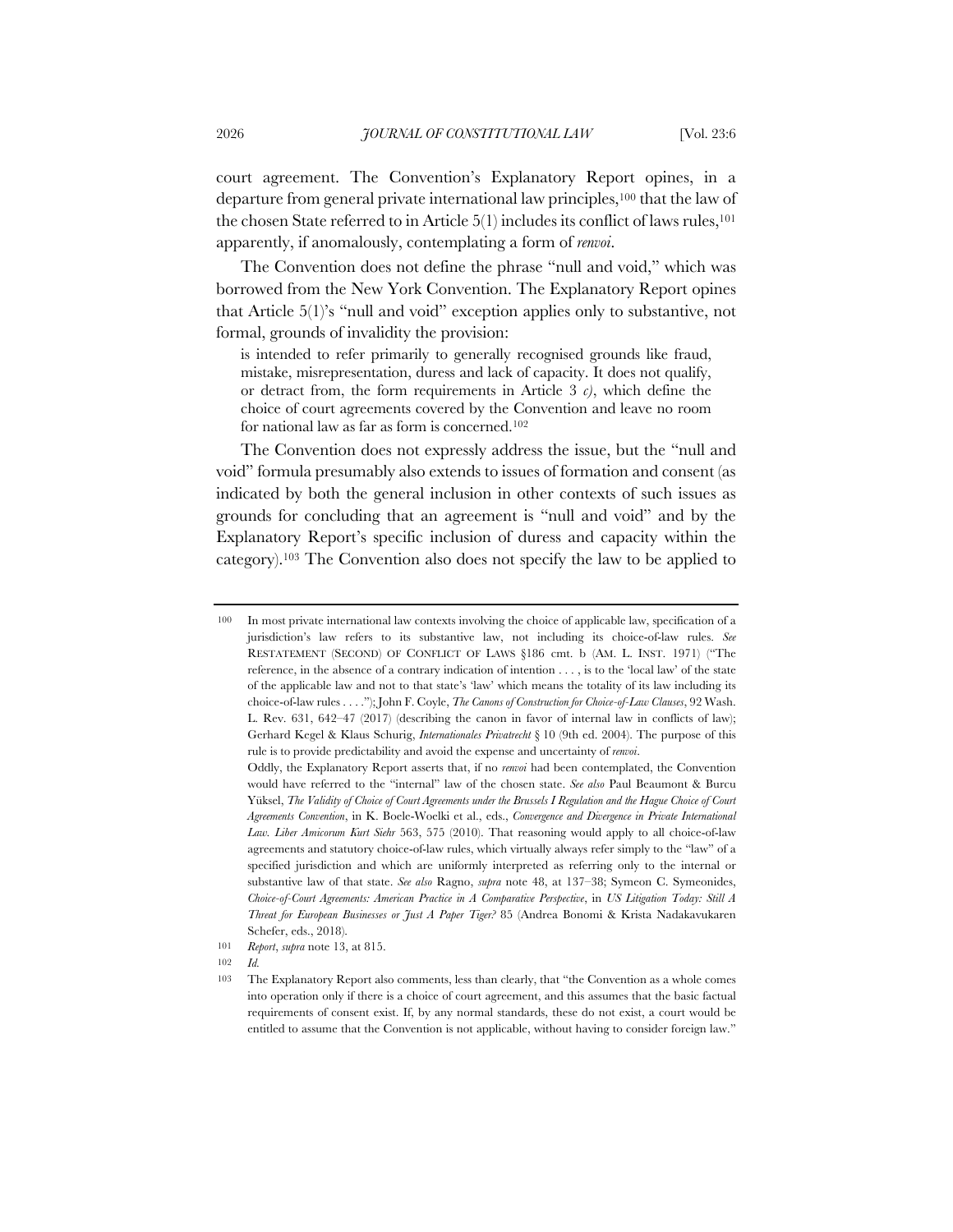determine the existence of a choice-of-law agreement, although Article 5(1)'s general choice-of-law provision would again appear applicable.104

The Convention also prohibits the chosen court under a valid exclusive choice-of-court agreement from declining jurisdiction. Article 5(2) provides: "A court that has jurisdiction under paragraph 1 shall not decline to exercise jurisdiction on the ground that the dispute should be decided in a court of another State."105 This rule adopts the approach of European Union private international law instruments and was intended to prohibit application of either of two doctrines: lis pendens and forum non conveniens*.*<sup>106</sup> (As discussed above, a Contracting State can declare that its court will not exercise jurisdiction when the only element or connection between the parties, the dispute, and the State, is the chosen court, permitting a limited form of refusals to exercise jurisdiction on forum non conveniens grounds.107)

The possibility of transfer and removal within a state or court system is addressed in Article 5(3)(b), which provides that the Convention will not affect rules regulating the internal allocation of jurisdiction among courts within a Contracting State.<sup>108</sup> This permits a judgment issued by another court than the chosen court, where that court exercised jurisdiction by

*Id.* at 809. That arguably implies that issues concerning "basic factual requirements of consent" are not subject to the law of the chosen court or to the Convention's null and void standard. *See id.*; *see* BRAND & HERRUP, *supra* note 13, at 29, 79 (emphasizing formation and existence not governed by Convention); *see also* Jason Webb Yackee, *A Matter of Good Form: The (Downsized) Hague Judgements Convention and Conditions of Formal Validity for the Enforcement of Forum Selection Agreements*, 53 DUKE L J. 1179, 1193–94 (2004) (highlighting federal courts' use of forum selection agreements); *see also* Peter Nygh, *Autonomy in International Contracts* 83 (1998). That conclusion, which requires drawing difficult distinctions between (some kinds of) consent and other defects in formation and validity, appears unlikely. *See* Beaumont, *supra* note 14, at 139–40 (distinguishing the Hartley and Dogauchi approach from the Brand and Herrup approach of choice-of-law rules); *see also* Ragno, *supra* note 48, at 130.

<sup>104</sup> Some commentators have suggested the contrary. BRAND & HERRUP, *supra* note 13, at 79 (quoting "[p]resumably, the law of the forum—including its choice of law rules—will apply . . . ."). That conclusion is difficult to reconcile with either the breadth of Article 5(1)'s "null and void" formula or the difficulties in distinguishing between issues of formation (or existence) and validity in an international context. *See* Beaumont, *supra* note 14, at 139–40 (emphasizing the international context of choice-of-law rules).

<sup>105</sup> Convention, Art. 5(2).

<sup>106</sup> *See* BRAND & HERRUP, *supra* note 13, at 82 (defining lis pendens and forum non conveniens); *see also Report supra* note 13, at 791 (emphasizing that refusal to hear a case is prohibited on the grounds of lis pendens or forum non conveniens).

<sup>107</sup> Convention, Art. 19.

<sup>108</sup> *See* Convention, Art. 5(3)(b) (quoting "[t]he preceding paragraphs shall not affect rules . . . (b) on the internal allocation of jurisdiction among the courts of a Contracting State. However, where the chosen court has discretion as to whether to transfer a case, due consideration should be given to the choice of the parties.").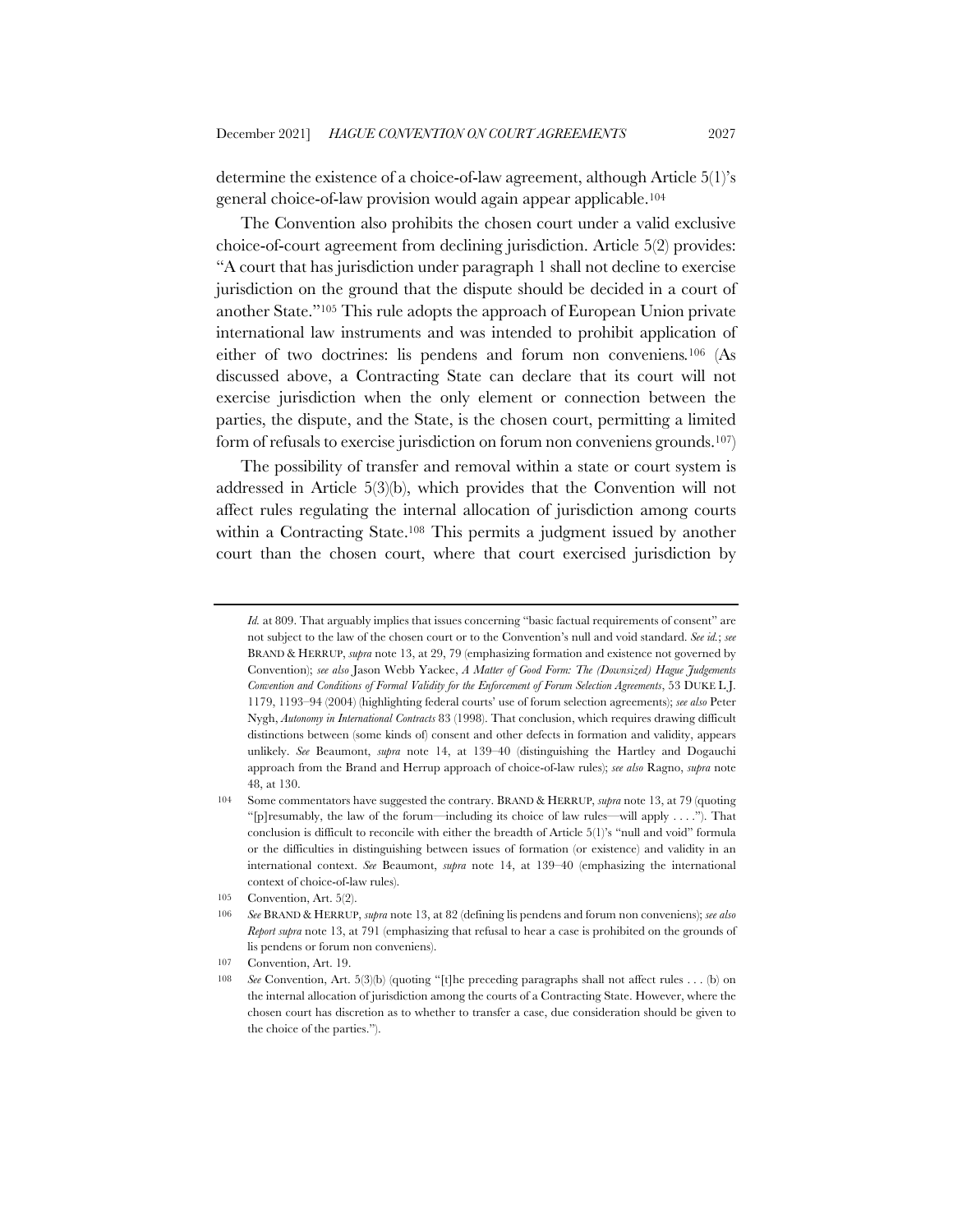operation of the mechanism referred to in Article 5(3)(b), to be recognized under the Convention. This obligation is subject to a further exception in cases where the Article 5(3)(b) transfer mechanism involved the exercise of discretion, in which case recognition of a resulting judgment may be refused under the Convention as against a party that objected to the transfer.<sup>109</sup>

# *2. No Jurisdiction of Courts Not Chosen*

The Convention also provides that a court in a Contracting State other than the court chosen in a valid choice-of-court agreement shall suspend or dismiss cases to which the agreement applies.110 Article 6 provides: "A court of a Contracting State other than that of the chosen court shall suspend or dismiss proceedings to which an exclusive choice of court agreement applies," subject to specified exceptions.111

Article 6's first, and most important, exception provides that a court is not obligated to dismiss or suspend the case if the agreement is null or void under the law of the State of the chosen court (paralleling Article 5(1) of the Choice-of-Court Convention and prescribing the same choice-of-law rule). The Explanatory Report elaborates, saying that "[b]y specifying the applicable law, Article 6(a) of the Convention helps to ensure that the court seised and the chosen court give consistent judgments on the validity of the choice of court agreement."112

Article 6 also sets forth four other exceptions related to the "null and void" formula in Article 6(a). Article 6(b) provides that a court need not give effect to a choice-of-court provision where a party lacked capacity under the law of the court seised, including its choice-of-law rules.113 Additionally, Article 6(c) provides that a seised court may exercise jurisdiction after determining that giving effect to the agreement will lead to a manifest injustice or would be manifestly contrary to the public policy of the State of the court seised.114

Relatedly, Article 6(d) provides that a choice-of-court agreement need not be given effect by a seised court where, "for exceptional reasons beyond

<sup>109</sup> BRAND & HERRUP, *supra* note 13, at 87.

<sup>110</sup> *Report*, *supra* note 13, at 791.

<sup>111</sup> Convention, Art. 6 (listing the exceptions which permit the seized court to exercise jurisdiction).

<sup>112</sup> *Report*, *supra* note 13, at 821.

<sup>113</sup> BRAND & HERRUP, *supra* note 13, at 90.

<sup>114</sup> *Report*, *supra* note 13, at 791; *see* BRAND & HERRUP, *supra* note 13, at 92 (citing the references to "manifest" injustice or public policy violations, commentary concludes that a choice-of-court agreement may be denied effect under Article 6(c) only if "[t]he result [is] incontrovertibly unjust from the perspective of the law and policy of the state of the court seised.").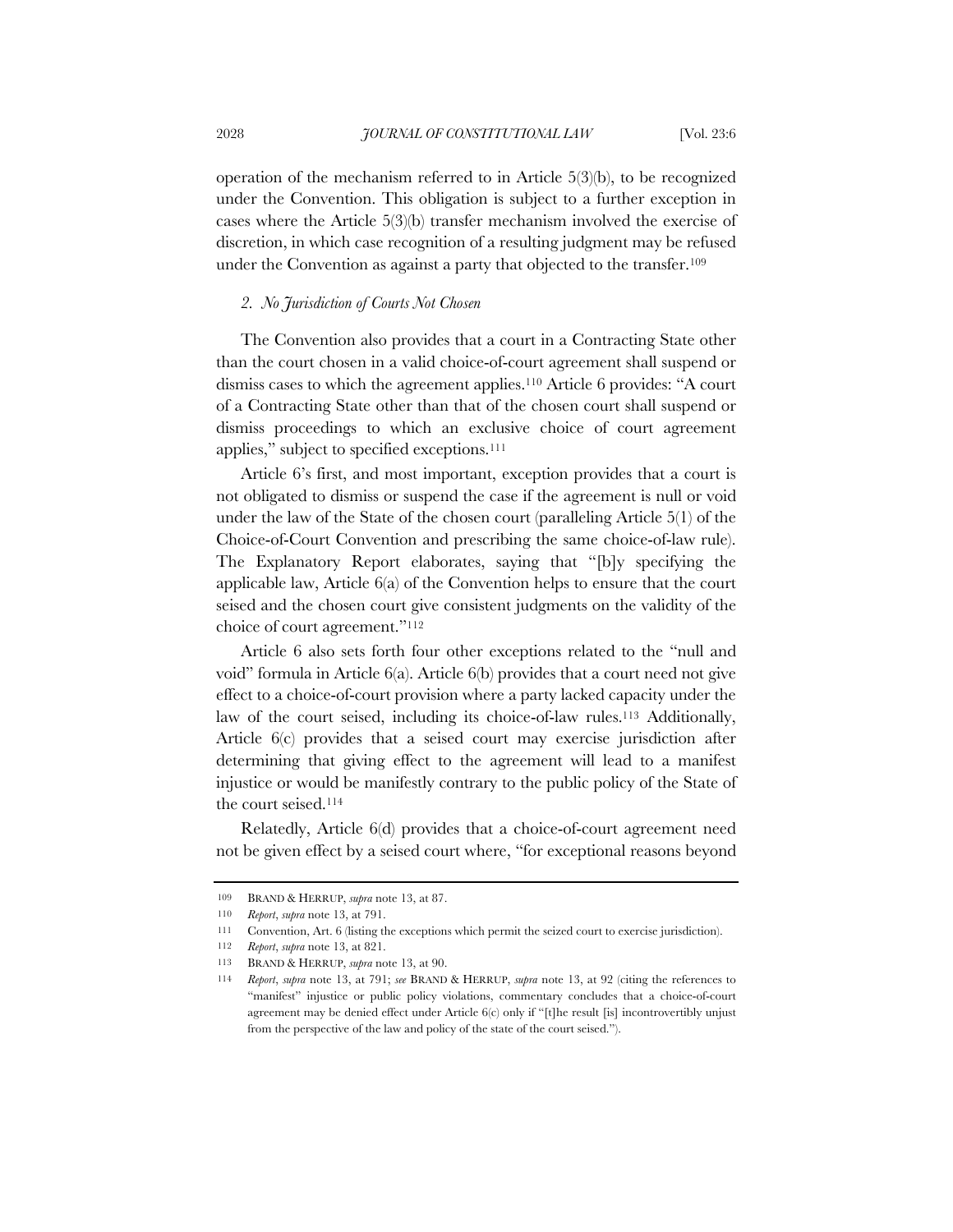the control of the parties, the agreement cannot reasonably be performed."115 This exception includes no choice-of-law rule, and, although the text is arguably broader, commentary suggests that it will be applicable when "the chosen court has decided not to hear the case."116 It appears that this exception was designed to ensure that the Convention will not result in cases where the court chosen in an exclusive choice-of-court agreement refuses to hear a case, but courts of other Contracting States are nonetheless barred by the Convention from hearing it.117

#### *C. Recognition and Enforcement Rules*

Chapter 3 of the Convention addresses the recognition and enforcement in a Contracting State of judgments rendered by a chosen court in another Contracting State. The Convention's general rule is that a judgment rendered by a court designated in an exclusive choice-of-court agreement shall be recognized and enforced in all other Contracting States, subject only to limited and defined exceptions.118 Thus, paralleling Articles III and V of the New York Convention, Article 8 of the Choice of Court Convention provides:

(1) A judgment given by a court of a Contracting State designated in an exclusive choice of court agreement shall be recognised and enforced in other Contracting States in accordance with this Chapter. Recognition or enforcement may be refused only on the grounds specified in this Convention.

(2) Without prejudice to such review as is necessary for the application of the provisions of this Chapter, there shall be no review of the merits of the judgment given by the court of origin. The court addressed shall be bound by the findings of fact on which the court of origin based its jurisdiction, unless the judgment was given by default . . . 119

<sup>115</sup> Convention, Art. 6(d).

<sup>116</sup> *See* BRAND & HERRUP, *supra* note 13, at 95 (noting that the exception encompasses cases of impossibility and (more controversially) fundamentally changed circumstances).

<sup>117</sup> BRAND & HERRUP, *supra* note 13, at 95.

<sup>118</sup> Convention Art. 8(1).

<sup>119</sup> *Id.* Article 8(2) also provides, as under the New York Convention, that the requested court cannot review the merits of the judgment. The grounds of non-recognition (established on Article V of the New York Convention) do not include an error of law or fact by the arbitral tribunal and do not permit review of the merits of the arbitral tribunal's decision. *See* BORN, *supra* note 63, at 3760. The rule makes clear that a recognition court may not review foreign judgments in an appellate capacity. *Report*, *supra* note 13, at 825; *see* Schulz, *supra* note 14, at 256 (highlighting Article 8).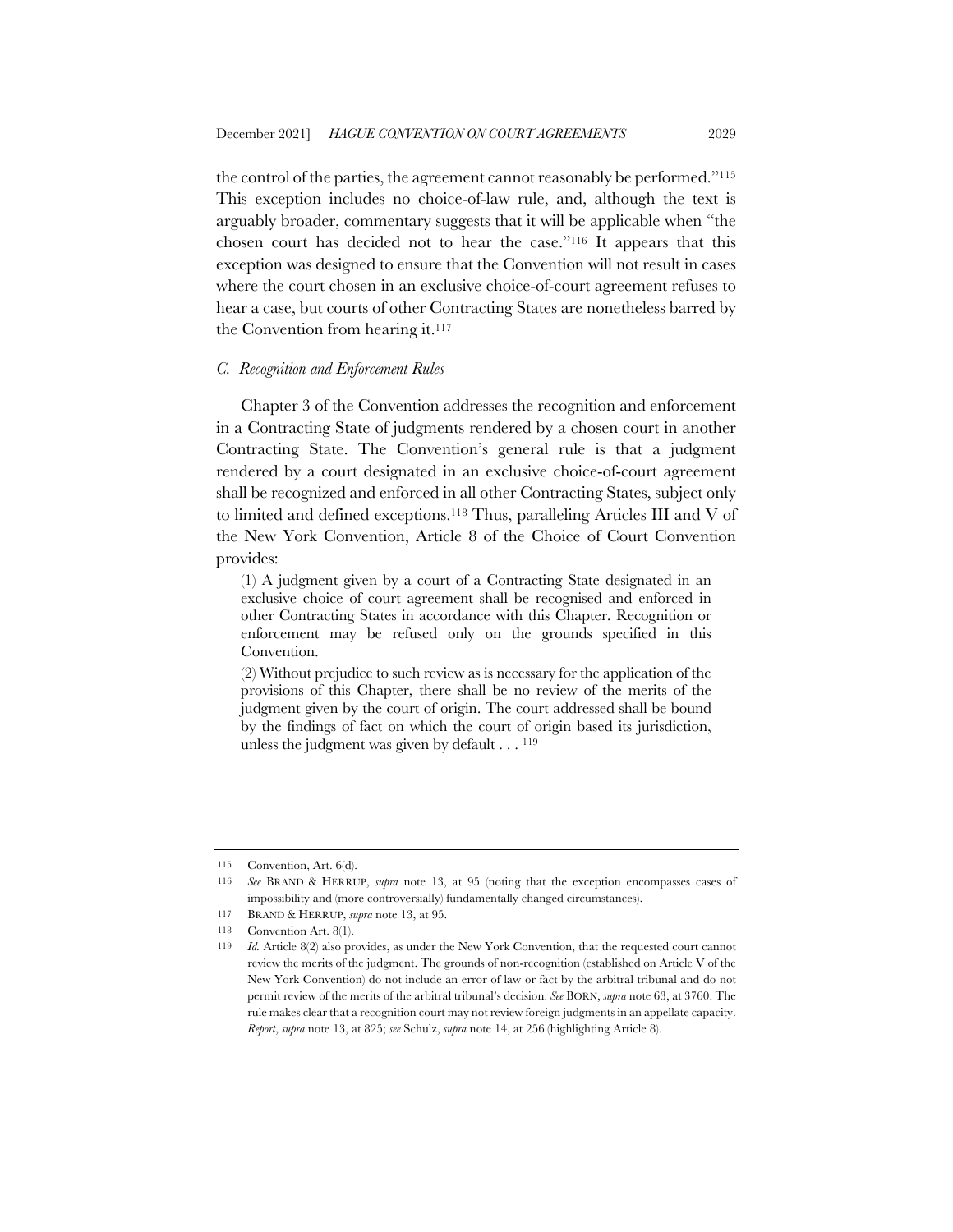Article 8 also provides that a judgment shall be recognized only if it has effects in the State where it was rendered and shall be enforced only if it is enforceable in the State of origin.120

Article 8(5) addresses circumstances in which a chosen court in a Contracting State has transferred a case to another court in that State, providing that the Convention's obligation to recognize and enforce judgments applies in such circumstances. In addition, however, Article 8(5) also provides that, where a transfer entailed the exercise of discretion by the chosen court, recognition and enforcement may be refused against a party that objected to the transfer.121

Article 9 of the Convention prescribes an exclusive list of seven exceptions to the obligation in Article 8 to recognize judgments by the chosen court pursuant to a choice-of-court agreement. Where one of these exceptions applies, the Convention does not require recognition and enforcement of the judgment (but also does not preclude such recognition if the requested court chooses to do so under local law).122 Conversely, unless one of Article 9's exceptions apply, a judgment based upon an exclusive international choiceof-court agreement must be recognized and enforced.

Article 9(a) provides that recognition may be denied where a choice-ofcourt agreement is null and void, complementing the similar jurisdictional rule for chosen courts in article  $5(1)$  and paralleling Article  $V(1)(a)$  of the New York Convention. Importantly, however, Article 9(a) also provides that, if the chosen court has determined that a choice-of-court agreement is valid under its law, the requested court *must* accept this decision: a judgment may be denied recognition if "the [choice-of-court] agreement was null and void under the law of the State of the chosen court, unless the chosen court has determined that the agreement is valid."123 This qualification replicates the approach of EU law to the recognition of Member State judgments,

<sup>120</sup> Convention, Art. 8(3). The Convention grants discretion to the requested court to determine whether to proceed with recognition and enforcement or to postpone recognition and enforcement until a decision by the court of origin. If the requested court enforced the judgment and the court of origin later set it aside, the requested court could rescind enforcement. *Report*, *supra* note 13, at 825.

<sup>121</sup> Schulz, *supra* note 14, at 25–57.

<sup>122</sup> *Report*, *supra* note 13, at 829.

<sup>123</sup> *See* Convention, Art. 9(a) (extending to determinations by the chosen court that a choice-of-court agreement exists, including issues of formation; those issues are subsumed within the concept of a "valid" choice-of-court agreement, referred to in Article 9(a)).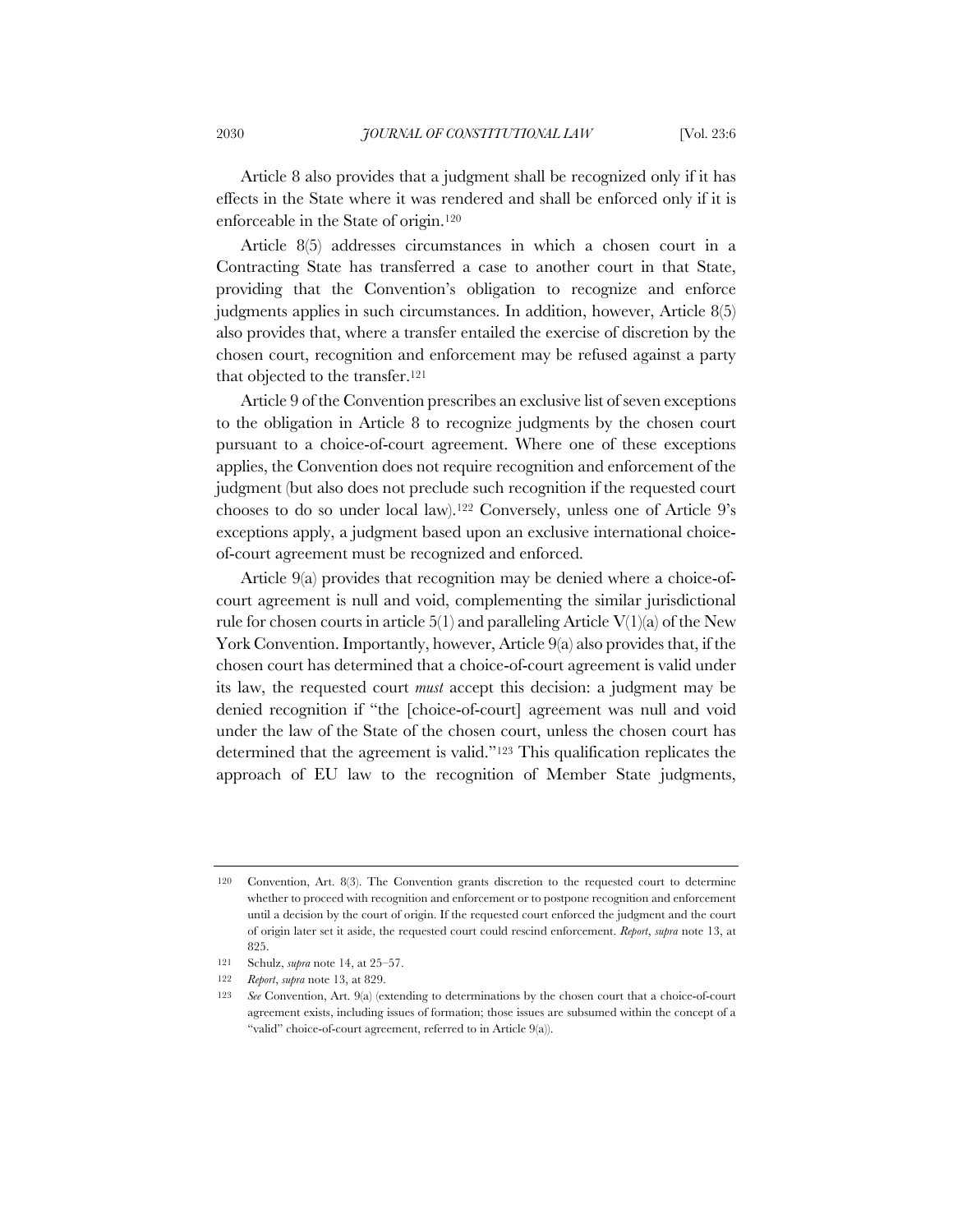assertedly in order to avoid conflicting rulings on the validity of the choiceof-court agreement under the law of the chosen court.124

Article 9 also permits non-recognition of a judgment where the judgment-debtor was not properly notified of proceedings in the chosen court. First, Article 9(c) permits non-recognition if the document that instituted proceedings was not notified to the judgment-debtor in sufficient time and in a manner to permit a defense.<sup>125</sup> The exception does not apply if the judgment-debtor entered an appearance and presented its defense without objecting to inadequate notice.<sup>126</sup> Second, Article 9(c) also provides that a judgment may be denied recognition where the document instituting proceedings in the chosen court "was notified to the defendant in the requested State in a manner that is incompatible with fundamental principles of the requested State concerning service of documents."127 This limb of Article 9(c) has no parallel in either the New York Convention or other international arbitration treaties and is said to be designed to accommodate concerns of some Contracting States regarding local judicial sovereignty.128

Article 9(d) permits non-recognition of a judgment where "the judgment was obtained by fraud in connection with a matter of procedure."<sup>129</sup> According to the Explanatory Report, fraud for purposes of Article 9(d) is "deliberate dishonesty or deliberate wrongdoing,"130 apparently excluding cases of reckless, negligent, or similar misconduct.

127 Convention, Art. 9(c)(ii).

<sup>124</sup> *See* Convention, Art. 9(b) (permitting non-recognition of a judgment where "a party lacked the capacity to conclude the agreement under the law of the requested State"); *see also* Schulz, *supra* note 14, at 257 (concluding that issues of capacity are subject to dual scrutiny: under the law of the chosen court (which may make the agreement invalid under Article 9(a)) and under the law of the court seised or of the court addressed for recognition and enforcement under Article 9(b)).

<sup>125</sup> Convention, Art. 9(c)(i).

<sup>126</sup> *See Report*, *supra* note 13, at 767 (noting that Article 9(c) is potentially applicable "unless the defendant entered an appearance and presented his case without contesting notification in the court of origin . . .").

<sup>128</sup> Thus, the court addressed may refuse to recognize or enforce the judgment "if the writ was notified to the defendant in the requested State in a manner that was incompatible with fundamental principles of that State concerning service of documents." *See Report*, *supra* note 13, at 829. This permits the requested state to apply its local conceptions of state sovereignty, and its interpretation of instruments like the Hague Service Convention, to deny recognition of a judgment.

<sup>129</sup> Convention, Art. 9(d).

<sup>130</sup> The Explanatory Report cites examples of situations where fraud in connection with procedural matters can take place: "[e]xamples would be where the plaintiff deliberately serves the writ, or causes it to be served, on the wrong address; where the plaintiff deliberately gives the defendant wrong information as to the time and place of the hearing; or where either party seeks to corrupt a judge, juror or witness, or deliberately conceals key evidence." *See Report*, *supra* note 13, at 831.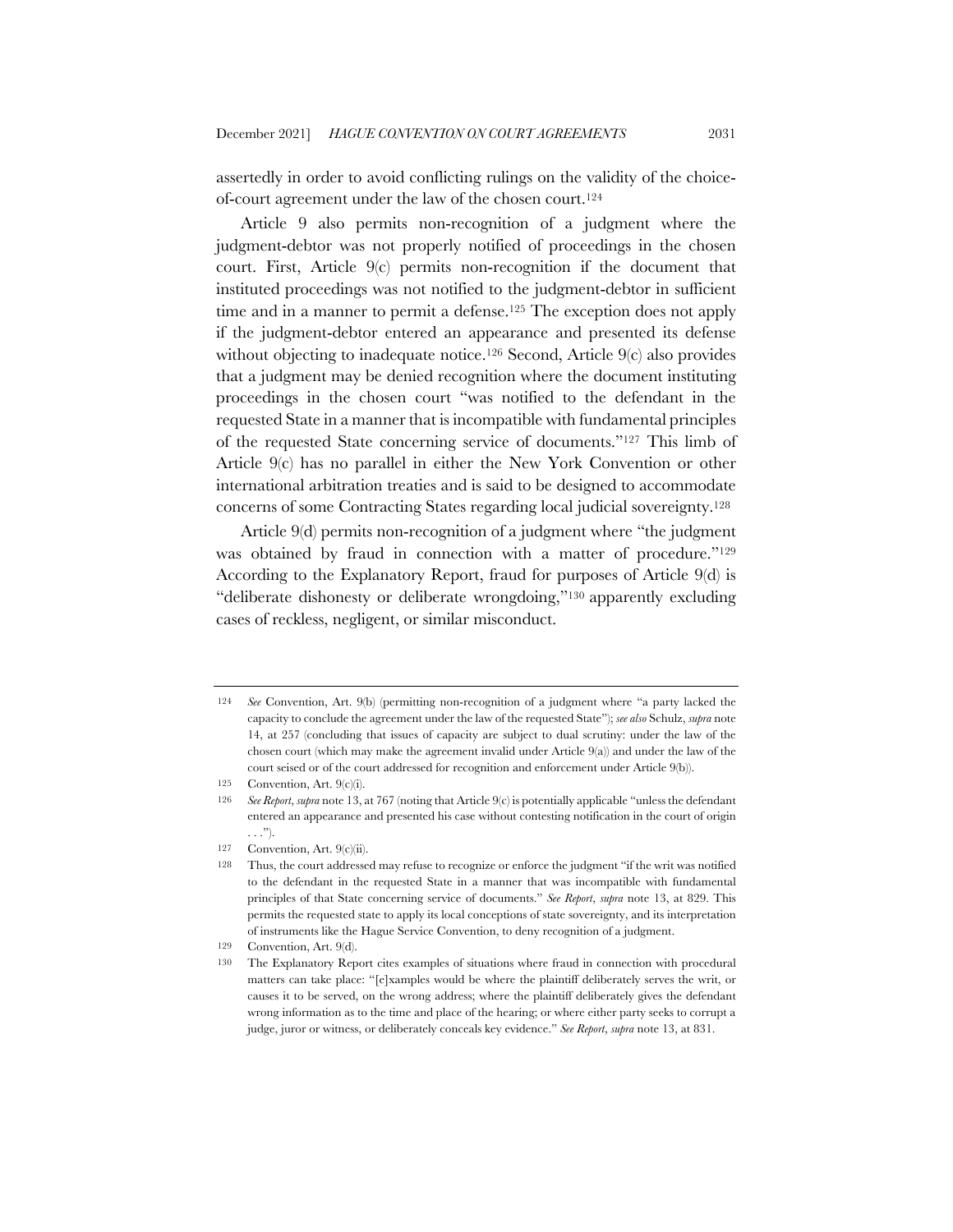Finally, Article 9(e) also allows a requested court to deny recognition of a judgment if "recognition or enforcement would be manifestly incompatible with the public policy of the requested State, including situations where the specific proceedings leading to the judgment were incompatible with fundamental principles of procedural fairness of that State."131 Like the New York Convention,<sup>132</sup> however, Article 9(e) includes a choice-of-law provision, specifying the law (or public policy) of the recognition forum. Unlike the New York Convention, Article 9(e) only includes violations of procedural fairness (or due process) within the concept of public policy, rather than as independent grounds for non-recognition.133

## *D. Other Matters*

The Choice of Court Convention also contains a variety of provisions on other matters, largely incidental to the Convention's primary objectives. First, Article 10 addresses proceedings where a matter excluded from the scope of the Convention under Article 2(2) or 21 was addressed as a preliminary issue. In those circumstances, as noted above, the ruling on that preliminary question itself need not be recognized or enforced under the Convention.134 Additionally, under Article 10, where a final judgment is based on such a preliminary ruling, then that judgment also may be denied recognition if, and to the extent that, the judgment was based on a matter excluded under Article 2(2).135

An additional ground for denial of recognition is provided by Article 11, which applies where a judgment awards non-compensatory damages. In these circumstances, recognition of the non-compensatory damage award may be refused, and, if local law in the requested state so provides, compensatory elements of the judgment also may be denied recognition if

<sup>131</sup> Convention, Art. 9(e).

<sup>132</sup> New York Convention, Art. V(2)(b) ("[t]he recognition or enforcement of the award would be contrary to the public policy of that country."). *See* BORN, *supra* note 63, at 4000–01.

<sup>133</sup> Finally, Article 9 contains two exceptions, providing that a judgment may be denied recognition in some circumstances where a conflicting judgment exists. If a judgment has been rendered in the requested state between the same parties as those in the foreign judgment, then the requested state's judgment prevails, regardless of whether it was rendered first and irrespective of whether the cause of action in the two proceedings was the same. Convention, Art. 9(f). In contrast, if the conflicting judgment was rendered by a foreign court, the judgment rendered under the choice-of-court agreement may be refused only if several additional requirements are met. Convention, Art. 9(g); *Report*, *supra* note 13, at 833.

<sup>134</sup> Schulz, *supra* note 14, at 269.

<sup>135</sup> The Article 10 exception applies only where the court addressed would decide the preliminary question in a different way. Schulz, *supra* note 14, at 261.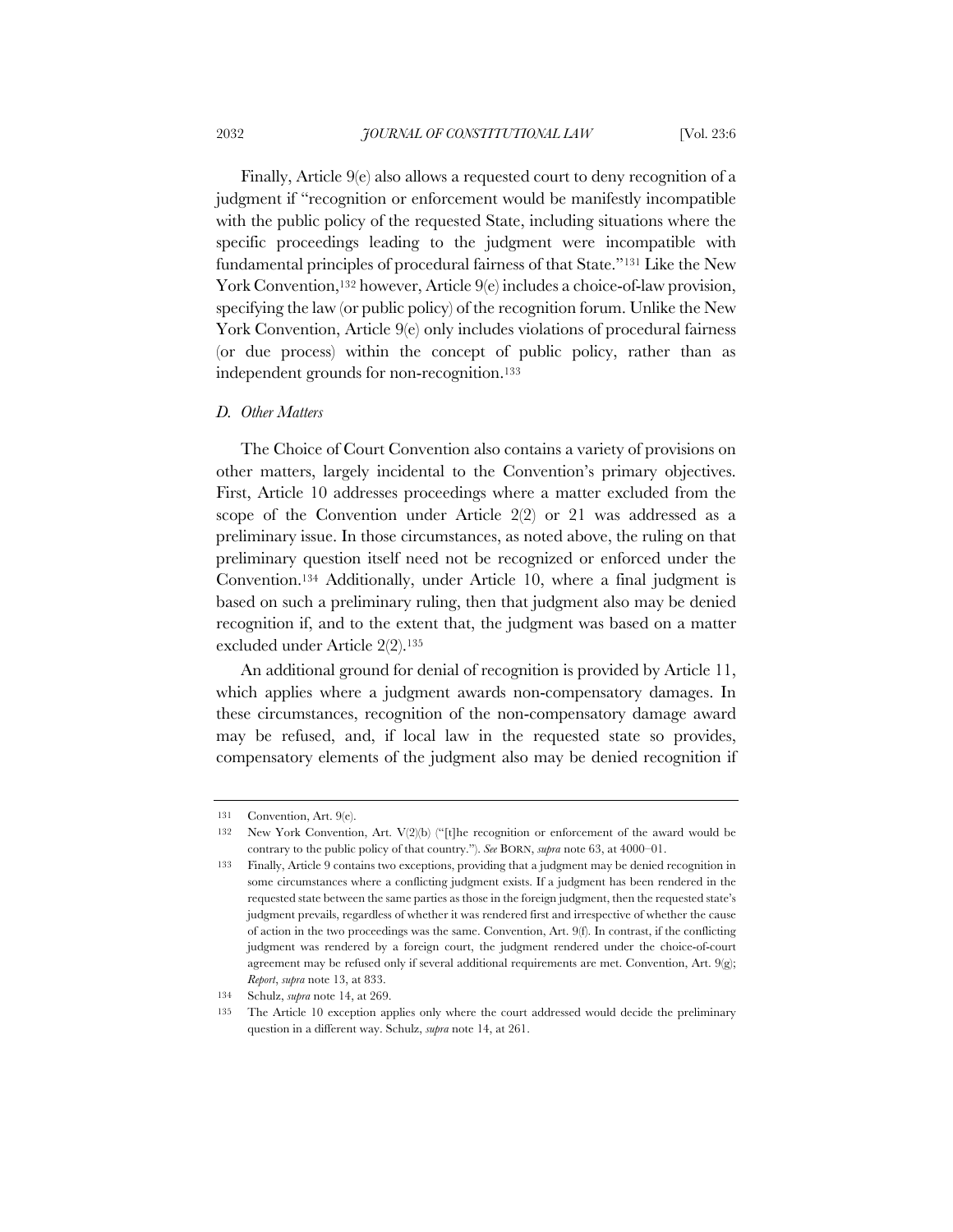they cannot be detached from the non-compensatory award. States are free to recognize judgments that include non-compensatory awards, including either the entire award or only the compensatory portion of the award (but need not do so if local law does not permit).136

# III. THE CHOICE OF COURT CONVENTION: AN ASSESSMENT

The Choice of Court Convention aspires to be one of the most significant private international law treaties of this century. As noted earlier, its proponents predict that the Convention will "soon become a major milestone of international civil procedure";137 relatedly, the Convention is said to make "transnational litigation more predictable and consistent."138 The Convention's advocates also assert that its adoption will "remov[e] obstacles to productive commercial relations, which are best served by party autonomy," assertedly safeguarded by the Convention,139 and that the Convention may "supplant the [New York Convention] as the norm for resolving international commercial disputes."140 More expansively, the Convention is said to "fill[] the governance gap that, in the absence of a uniform global legal regime, currently exists concerning the effect of choice of court agreements and the recognition and enforcement of judgments based on such agreements."141

As discussed in detail above, the Convention seeks to accomplish these aspirations by substantially altering the existing private international law rules in many countries that govern the recognition and enforcement of both international choice-of-court agreements and judgments obtained in proceedings based on such agreements. In particular, the Choice of Court Convention's proponents describe it as replicating, while putatively improving on, the terms of the New York Convention. Thus, "the new

<sup>136</sup> Schulz, *supra* note 14, at 257–58 ("Those States that already now recognise and enforce foreign damage awards, including punitive damages, to the full extent, may continue to do so. States that currently 'shave off' the punitive part (eg, under the public policy exception) and enforce the compensatory part may continue to do so. And those States that currently refuse recognition and enforcement of the judgment as a whole because the punitive part is incompatible with their legal system and they lack a rule to divide the judgment will in the future be obliged under the Convention to enforce the compensatory part but will be entitled (but not obliged) to enforce the non-compensatory part.").

<sup>137</sup> Schulz, *supra* note 14, at 269.

<sup>138</sup> BRAND & HERRUP, *supra* note 13, at 5.

<sup>139</sup> Van Loon, *supra* note 14, at 12.

<sup>140</sup> Jeffrey Talpis & Nick Krnjevic, *The Hague Convention on Choice of Court Agreements of June 30, 2005: The Elephant That Gave Birth to A Mouse*, 13 SW. J. L. & TRADE AM. 1, 35 (2006).

<sup>141</sup> Van Loon, *supra* note 14, at 11.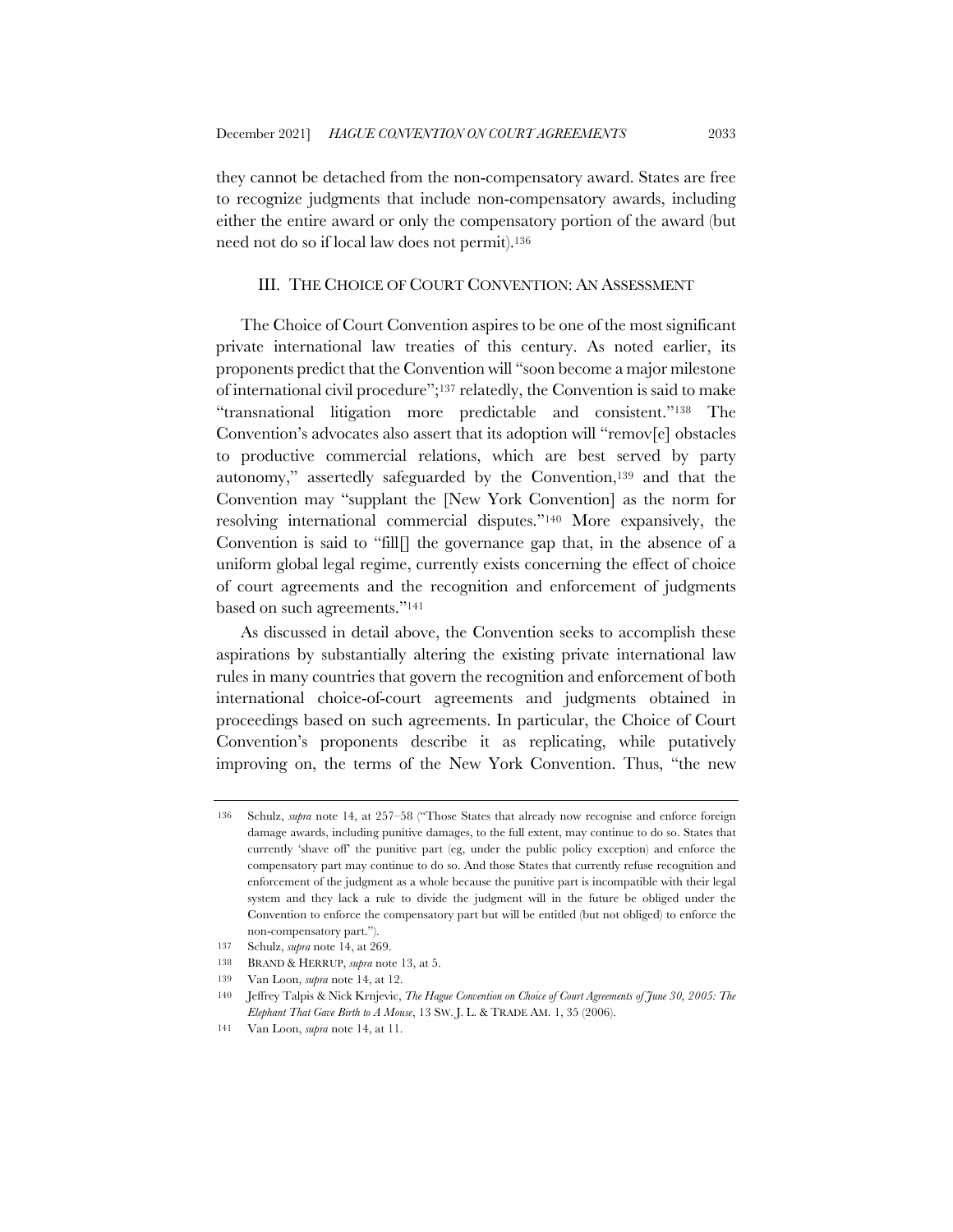Convention will do for choice-of-court agreements what the highly successful 1958 New York Convention does for arbitration agreements,"142 and will "create[ ] a level playing field with international commercial arbitration."143 In particular, the Convention is seen as "protect[ing] party autonomy" and "provid[ing] predictability and legal certainty to business parties."<sup>144</sup>

Despite the Convention's global aspirations and potential importance, and the significance of the changes that it would produce for private international law rules in both the United States and other jurisdictions, there has been virtually no critical assessment of the Convention's basic terms and likely effects. Scholarly commentary and official reports are thorough, but for the most part entirely descriptive or interpretive,145 and, in many cases, primarily laudatory or promotional.146 There have been no sustained efforts to assess the costs and benefits of the Convention or the wisdom of its structure and terms.147

The Convention's basic objectives of facilitating the autonomy of commercial parties in international forum selection and enhancing the efficiency of dispute resolution in cross-border commercial matters are worthy. Existing mechanisms for resolving international commercial disputes in national courts have numerous shortcomings and improvements in the field of international civil litigation are long overdue. Nonetheless, despite its drafters' good intentions and high aspirations, there are substantial grounds for doubting the wisdom of the Convention, both for the United States and other jurisdictions. That is true for two related sets of reasons.

First, as discussed below, the Convention is almost universally described as seeking to transplant basic principles from the New York Convention and its legal regime for international commercial arbitration to the context of cross-border choice-of-court agreements and national court judgments. The Convention would, if ratified, replace existing private international law rules, in the United States and elsewhere, governing the recognition and enforcement of forum selection provisions and foreign judgments, with new

<sup>142</sup> Schulz, *supra* note 14, at 267.

<sup>143</sup> Van Loon, *supra* note 14, at 11.

<sup>144</sup> Schulz, *supra* note 14, at 267.

<sup>145</sup> *Report*, *supra* note 13, at 799–861 (providing article-by-article commentary describing and interpreting the Convention); BRAND & HERRUP, *supra* note 13, at 11–24; 139–72.

<sup>146</sup> Van Loon, *supra* note 14, at 14–28; Schulz *supra* note 14, at 248–69 (providing a promotional description of the Convention).

<sup>147</sup> For exceptions, *see* Richard Garnett, *The Hague Choice of Court Convention: Magnum Opus or Much Ado about Nothing*, 5 J. PRIV.INT'L L. 161 (2009) (considering likely future role of Convention); Francesca Ragno, *Forum Selection under the Hague Convention on Choice of Court Agreements—A European Perspective*  (2018) (considering interplay of Convention and EU regime).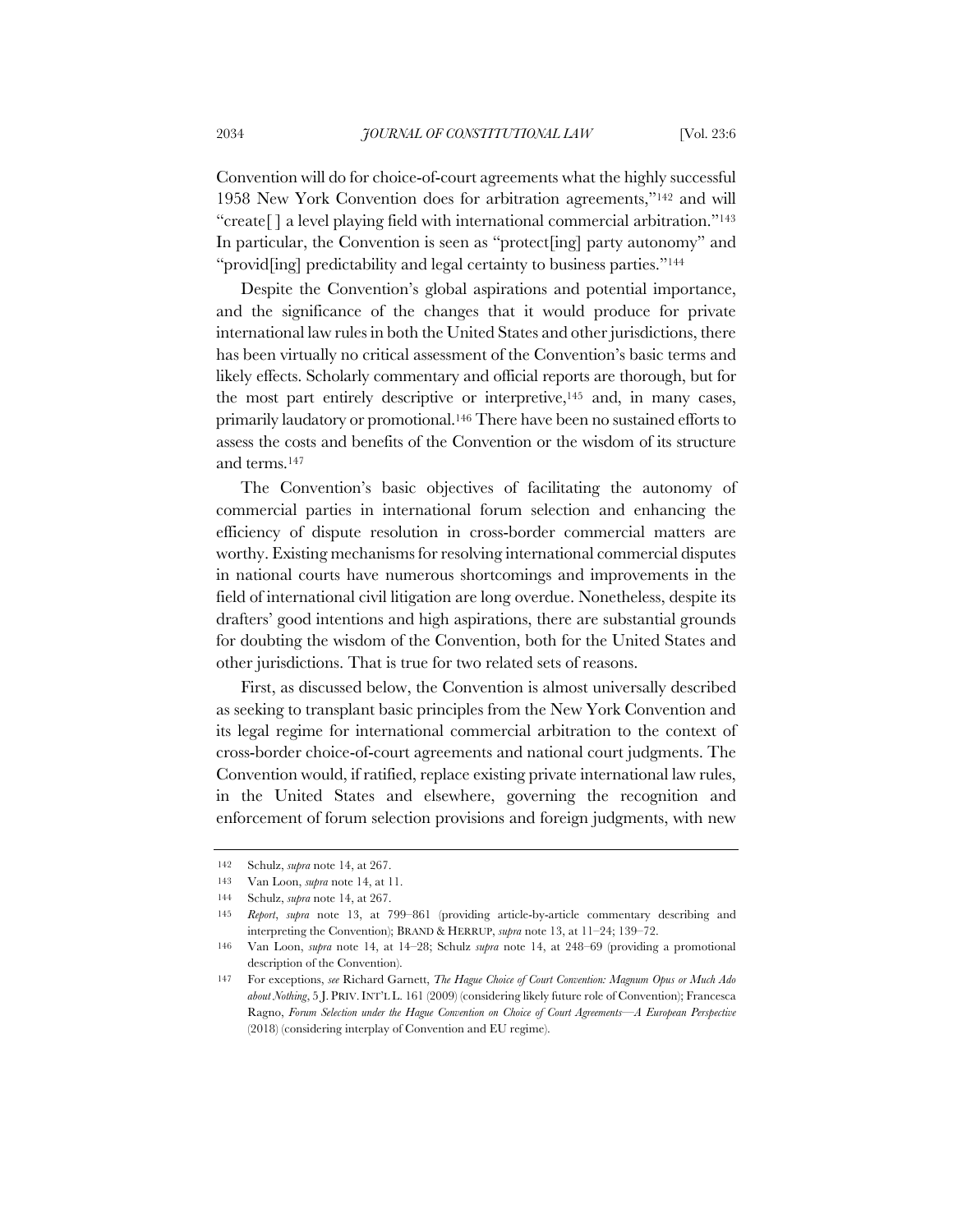rules assertedly modelled on the New York Convention. This objective is pursued by the Convention notwithstanding very substantial differences between the arbitral process, on the one hand, and proceedings in (many) national courts, on the other hand. These differences raise serious doubts as to the benefits of the Choice of Court Convention's basic terms and objective.

Second, and relatedly, the Choice of Court Convention omits significant safeguards that the New York Convention and national arbitration legislation incorporate for the recognition of international arbitration agreements and arbitral awards. These safeguards ensure that both the parties' autonomy and basic tenets of procedural fairness are respected in the arbitral process and the recognition of arbitration agreements and awards. By omitting these safeguards, the Choice of Court Convention threatens, rather than protects, the autonomy of commercial parties and mandates recognition of judgments notwithstanding significant unfairness in the national court proceedings that produced them.

#### *A. The New York Convention: A Suitable Paradigm?*

As discussed above, the Choice of Court Convention is modelled in significant respects on the New York Convention and the highly successful legal regime which that treaty provides for international commercial arbitration agreements and arbitral awards.148 In particular, as also discussed above, like the New York Convention, the Choice of Court Convention seeks to enhance the autonomy of commercial parties to select forums for resolution of their cross-border disputes and to facilitate the recognition of judgments resulting from choice-of-court agreements.

Despite the potential significance of the Choice of Court Convention, there appears to have been little or no serious consideration in drafting the Convention as to whether the New York Convention, and the international arbitration process it governs, provide a suitable model for international choice-of-court agreements and national court judgments.149 In fact, there are very substantial grounds for questioning whether it is wise, in the context of a global convention, to treat choice-of-court agreements and national court judgments in the same manner as international commercial arbitration agreements and arbitral awards.

<sup>148</sup> *See supra* pp. 14, 17, 19–22.

<sup>149</sup> As noted above, there was minimal involvement of international arbitration authorities in the negotiations of the Choice of Court Convention. In any event, there is no apparent evidence of analysis regarding the suitability of the New York Convention as a model for the Choice of Court Convention.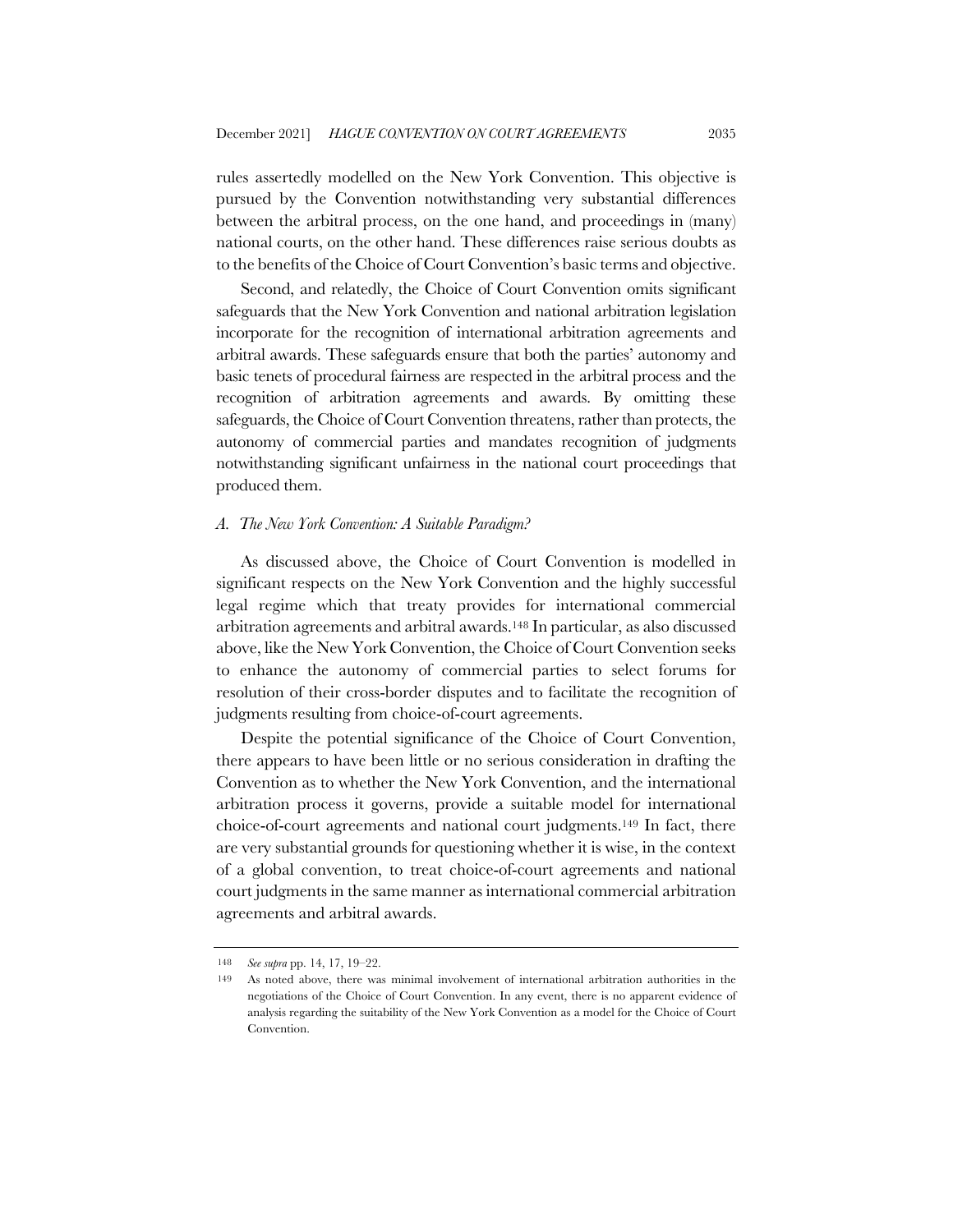First, it is unfortunate, but equally undeniable, that a substantial number of national courts are highly unsuitable forums for the resolution of international commercial disputes. In a significant number of jurisdictions amounting to well more than half of the countries that are potential candidates for ratification of the Convention—basic standards of integrity, independence and competence are seriously compromised. As discussed below, this conclusion is demonstrated by a wealth of empirical evidence from neutral and non-partisan sources, as well as by consistent anecdotal evidence from experienced international counsel. These facts are vital to consider in assessing the wisdom of a global treaty that is open to ratification by all states and that makes the recognition and enforcement of foreign court judgments substantially easier than hitherto was the case.

Despite the obvious difficulties in obtaining data (of intentionally wrongful activities), there is a substantial body of empirical evidence that documents the extraordinarily high incidence of judicial corruption around the world.150 Thus, litigants in a substantial number of jurisdictions report direct experiences with judicial corruption in between 25 and 75% of all cases. Transparency International, a highly-respected anti-corruption organization,151 reports that, in 2019, 30% of respondents from all jurisdictions believe that "most" or "all" judges are corrupt, with significantly higher percentages in Africa, Latin America and Russia;152 the United Nations Development Programme reports that 24% of respondents

<sup>150</sup> *See, e.g*., TRANSPARENCY INTERNATIONAL, GLOBAL CORRUPTION BAROMETER: MIDDLE EAST & NORTH AFRICAN 12 (2019) (hereinafter *Transparency Barometer*) (27% of North African and Middle Eastern respondents view judges as corrupt); Council of Europe, *Corruption Risks in Criminal Process and Judiciary* (2009) (reporting on the corruption risks present in the four basic court proceedings); World Justice Project, *Rule of Law Index*, (2020) (measuring the rule of law in practice around the world); International Bar Association, THE INTERNATIONAL BAR ASSOCIATION JUDICIAL INTEGRITY INITIATIVE: JUDICIAL SYSTEMS AND CORRUPTION 19–20 (2016) (hereinafter IBA, *Initiative*) (finding that bribery and undue political influence are the most frequently reported types of corruption in judicial systems and that judges may accept or demand bribes especially where economic interests of a company are at stake); Franziska Rinke et al., *Corrupt Judges—Threat to the Constitutional State*, KONRAD-ADENAUER-STIFTUNG 6–10 (2021) (noting how common judicial corruption is in Latin America and how widespread judicial corruption is in Asian countries as well) (hereinafter Konrad-Adenauer Stiftung Report); Maria Dakolias & Kim Thachuk, *Attacking Corruption in the Judiciary: A Critical Process in Judicial Reform*, 18 WISC. INT'L L.J. 353, 353–55 (2000) (discussing the consequences of corruption when it appears in the judiciary and noting that every country, regardless of political tradition, culture, or socio-economic status, has experienced bribery, misappropriation of funds and misuse of political position).

<sup>151</sup> Transparency International has published a "Global Corruption Barometer" annually since 2003, as part of Gallup's Voice of the People Survey. TRANSPARENCY INT'L, GLOBAL CORRUPTION BAROMETER 243 (2007).

<sup>152</sup> CORALIE PRING, TRANSPARENCY INT'L, PEOPLE AND CORRUPTION: CITIZENS' VOICES FROM AROUND THE WORLD 5 (2017).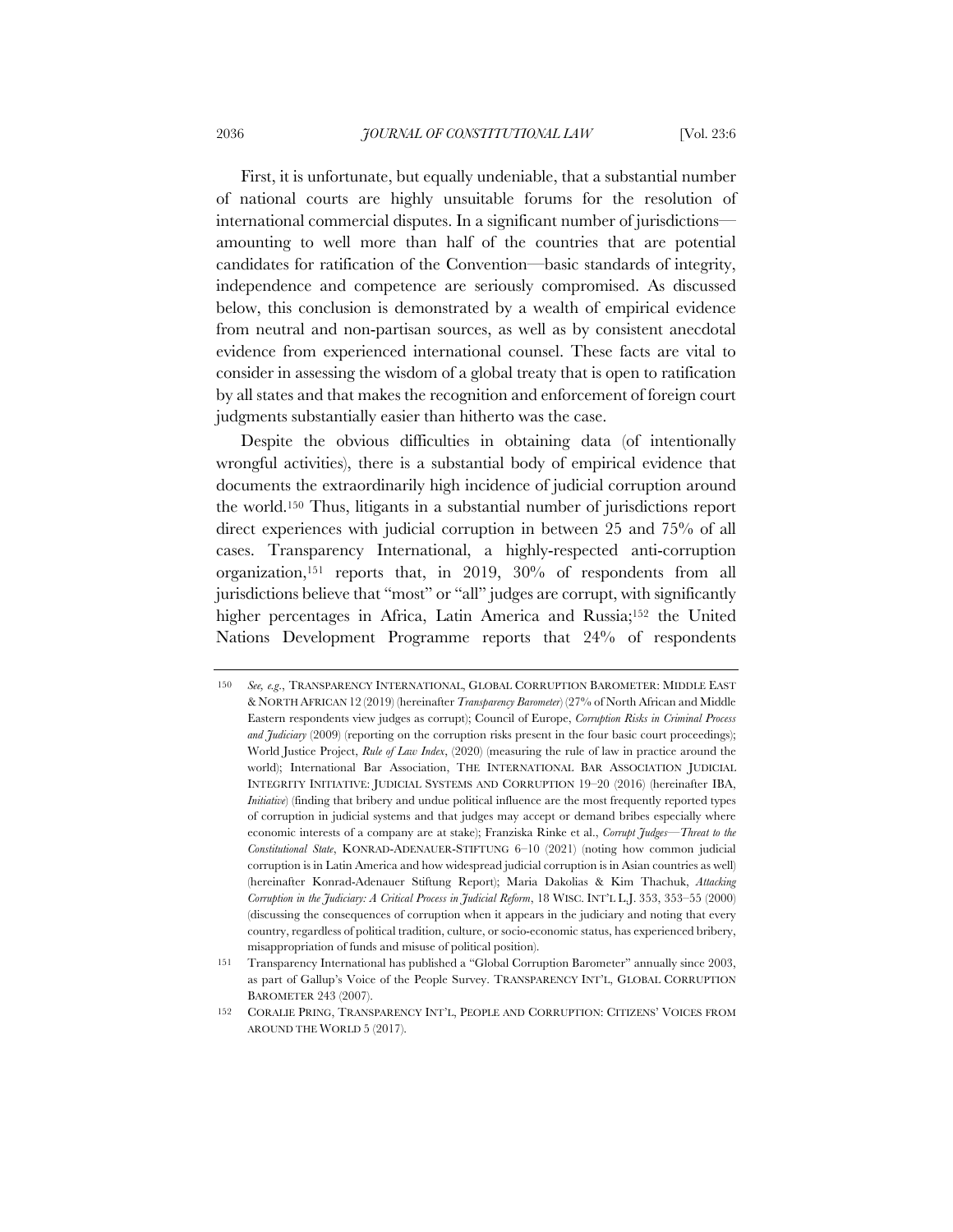worldwide reported having paid bribes to the judiciary in the preceding year;153 and the International Bar Association reports that more than 75% of respondents (in a global study) had direct, recent experience with judicial corruption.154

Evidence of judicial corruption is worldwide, affecting judicial systems in every part of the world: "corrupt judges are a global problem."155 Transparency International's 2011 Annual Report found that, globally, almost half of those surveyed (forty-six percent) perceived their judiciary as corrupt.156 In one study, respondents reported that forty-two percent of Latin American and Caribbean judges are "involved in corruption,"157 with eighty percent of participants in Bolivia, Mexico, Paraguay and Peru describing the judicial system as corrupt.158 Another study reported that respondents regarded roughly eighty-five percent of national court judges in Africa as corrupt, with some ten percent believing that all such judges are corrupt.159 Likewise, a Konrad-Adenauer-Stiftung report concludes that, in Asia, "the ability to secure justice can often be a question of who you know and how

<sup>153</sup> *See* UNITED NATIONS DEVELOPMENT PROGRAMME, A TRANSPARENT & ACCOUNTABLE JUDICIARY TO DELIVER JUSTICE FOR ALL 11 (2016) (noting that in a survey covering 95 countries, 24% of respondents reported having paid bribes to judiciary within year preceding interview).

<sup>154</sup> IBA, *Initiative*, *supra* note 150, at 19–20 (reporting rates of corruption in excess of 75% of respondents with recent experience with direct judicial corruption in numerous jurisdictions).

<sup>155</sup> Konrad-Adenauer-Stiftung, *supra* note 150, at 7. *See also* TRANSPARENCY INT'L, GLOBAL CORRUPTION REPORT 2007: CORRUPTION IN JUDICIAL SYSTEMS 11 (2007) (twenty-one percent of participants having contact with judiciary in Africa reported having paid a bribe; eighteen percent in Latin America; fifteen percent in Asia-Pacific; and fifteen percent in Newly Independent States); TRANSPARENCY INT'L, GLOBAL CORRUPTION BAROMETER 2013, at 15, 17 (2013) (finding in a global survey of 107 countries that the judiciary was ranked as among the third most corrupt institutions; on average, thirty percent of participants in 20 countries reported having paid a bribe to judiciary).

<sup>156</sup> TRANSPARENCY INT'L, ANNUAL REPORT 2011 34 (Rachel Beddow & Michael Sidwell eds., 2012); *see also* CORALIE PRING & JON VRUSHI, TRANSPARENCY INT'L, GLOBAL CORRUPTION BAROMETER: LATIN AMERICA & THE CARIBBEAN: CITIZENS' VIEWS & EXPERIENCES OF CORRUPTION 13–14 (2019) (finding that forty-two percent of participants in 18 Latin American countries think the judiciary is corrupt).

<sup>157</sup> TRANSPARENCY INT'L, GLOBAL CORRUPTION BAROMETER: LATIN AMERICA & THE CARIBBEAN: CITIZENS' VIEWS & EXPERIENCES OF CORRUPTION 14 (2019); Konrad-Adenauer-Stiftung, *supra* note 150, at 8 ("Judicial corruption is an everyday occurrence in Latin America . . . .").

<sup>158</sup> Transparency International, *Global Corruption Report*, *supra* note 155, at 12.

<sup>159</sup> Afrobarometer 2008/09 and Afrobarometer 2016/18 (studies show approximately eleven percent of participants believe all national judges are corrupt, 21–23% believe most judges are corrupt and 44–50% believe some judges are corrupt). *See also* Transparency International, *Global Corruption Report*, *supra* note 155, at 11 (twenty-one percent of participants having contact with judiciary in Africa reported having paid a bribe).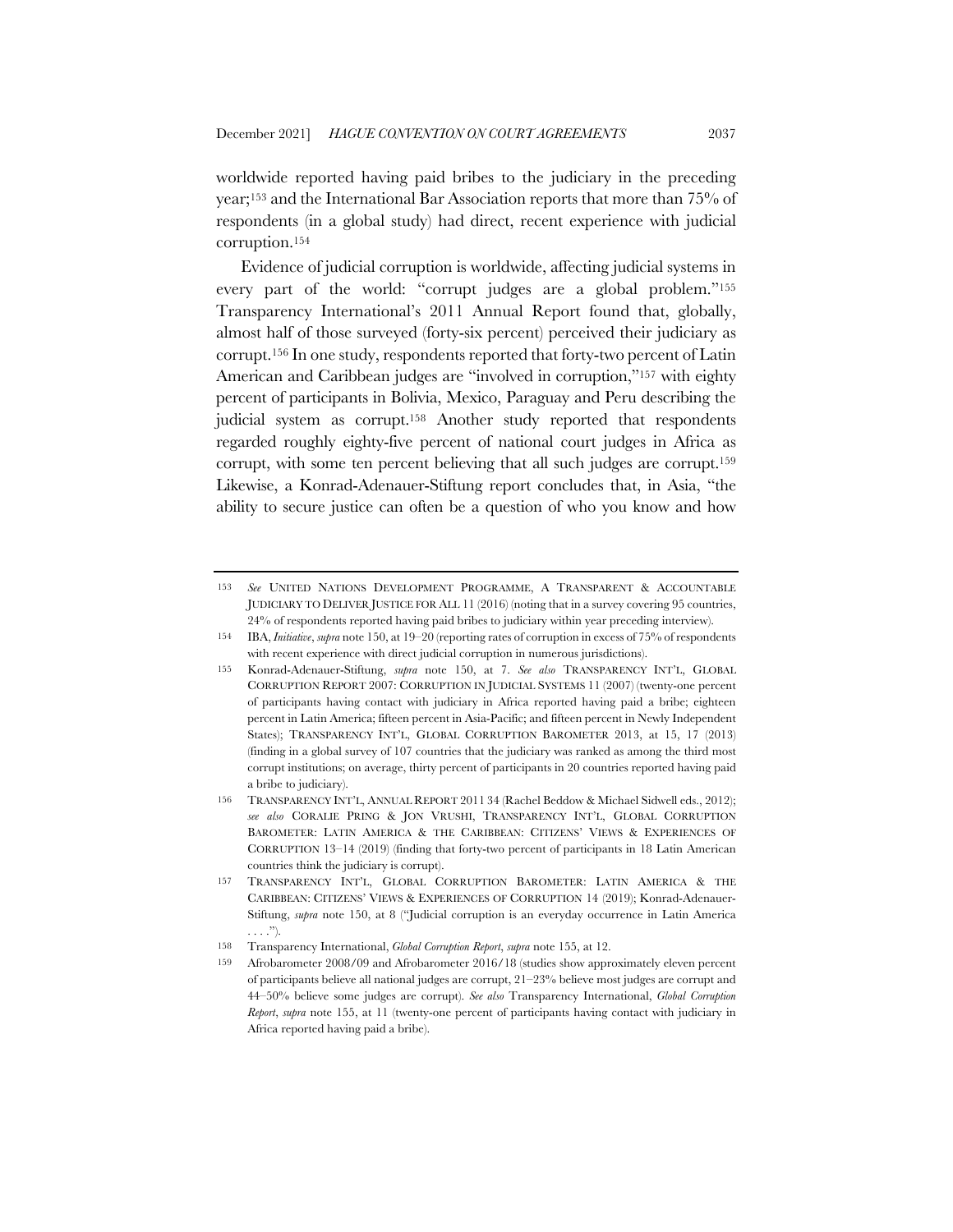much you can pay,"160 while corruption is also widely-reported in many European jurisdictions.161 Indeed, a number of the United States' largest trading partners have particular reputations for judicial and other forms of corruption.162

No less serious than, and often related to, judicial corruption is the lack of judicial independence in many jurisdictions. Empirical reports by nongovernmental organizations, including the World Justice Project, Freedom House and Heritage Foundation, report that, in an alarming number of countries, judicial independence is entirely or largely lacking, with indicia of independence falling, rather than increasing, in recent years.163

Countries in Latin America, Africa, Asia and Eastern Europe rank particularly poorly on many indicators of judicial independence (correlating with significant incidences of judicial corruption).164 A number of European

<sup>160</sup> Konrad-Adenauer-Stiftung, *supra* note 150, at 10. *See also* Transparency International, *Global Corruption Report*, *supra* note 155, at 11 (fifteen percent of participants having contact with judiciary in Asia-Pacific reported having paid a bribe).

<sup>161</sup> *See, e.g*., COUNCIL EUR., CHALLENGES FOR JUDICIAL INDEPENDENCE AND IMPARTIALITY IN THE MEMBER STATES OF THE COUNCIL OF EUROPE INFORMATION DOCUMENTS 95 (Mar. 24, 2016) ("Eurobarometer 397 found in its survey in 2013 that overall twenty-three percent of inhabitants in EU member states assumed that the taking and giving of bribes was widespread in courts . . . . Most negative were perceptions in Bulgaria (fifty-eight percent), Slovenia (fifty-eight percent), Croatia (fifty-seven percent) and Slovakia (fifty-six percent)."); EUR. NETWORK COUNCILS FOR THE JUDICIARY, INDEPENDENCE AND ACCOUNTABILITY OF THE JUDICIARY AND OF THE PROSECUTION PERFORMANCE INDICATORS 2015 46 (2015) (significant percentages of judges reporting that, in past two years, they believed judges had taken bribes).

<sup>162</sup> TRANSPARENCY INTERNATIONAL, CORRUPTION PERCEPTIONS INDEX 2–3 (2020) (noting that in a survey of perceived levels of corruption in the private sector in 180 countries, Russia ranks 137/180; Mexico ranks 130/180; China and India rank 80/180; Brazil and Egypt rank 106/180); *see also* Robert S. Leiken, *Controlling the Global Corruption Epidemic*, FOREIGN POLICY, Winter 1996– 97, 56 ("Systemic corruption nurtures local criminal organizations and has helped to convert major trading partners such as China, Mexico, and Russia into crime-exporting states."); Tom Blass, *Combating Corruption and Political Influence in Russia's Court System*, in TRANSPARENCY INTERNATIONAL, GLOBAL CORRUPTION REPORT, *supra* note 155, at 31–34.

<sup>163</sup> *See generally*, WORLD JUSTICE PROJECT, RULE OF LAW INDEX 2017–2018 (2018) (annual report on rule of law); *see also* HERITAGE FOUNDATION, 2021 INDEX OF ECONOMIC FREEDOM: KEY FINDINGS OF THE 2021 INDEX, (2021) (annual report on economic freedom, including judicial effectiveness and government integrity); *see also, generally* MICHAEL J. ABRAMOWITZ, FREEDOM HOUSE, FREEDOM IN THE WORLD 2018 (2018) (annual report on good governance, including rule of law); *see also,* Siri Gloppen, *Courts, Corruption and Judicial Independence* 68 (Tina Soreide et al, 2013); Maria Dakolias, *Court Performance Around the World: A Comparative Perspective*, 2 YALE HUM. RTS & DEV. L.J. 87 (1999).

<sup>164</sup> WORLD JUSTICE PROJECT, RULE OF LAW INDEX 8–9 (2017–18). The rule of law index conducts surveys in 113 countries, based on eight factors including constraints on government powers, absence of corruption, open government, fundamental rights, order and security, regulatory enforcement, civil justice, and criminal justice. In the survey, "China ranks 75/113, Mexico 92/113, India 62/113, Russia 89/113, Brazil 52/113 and Egypt 110/113."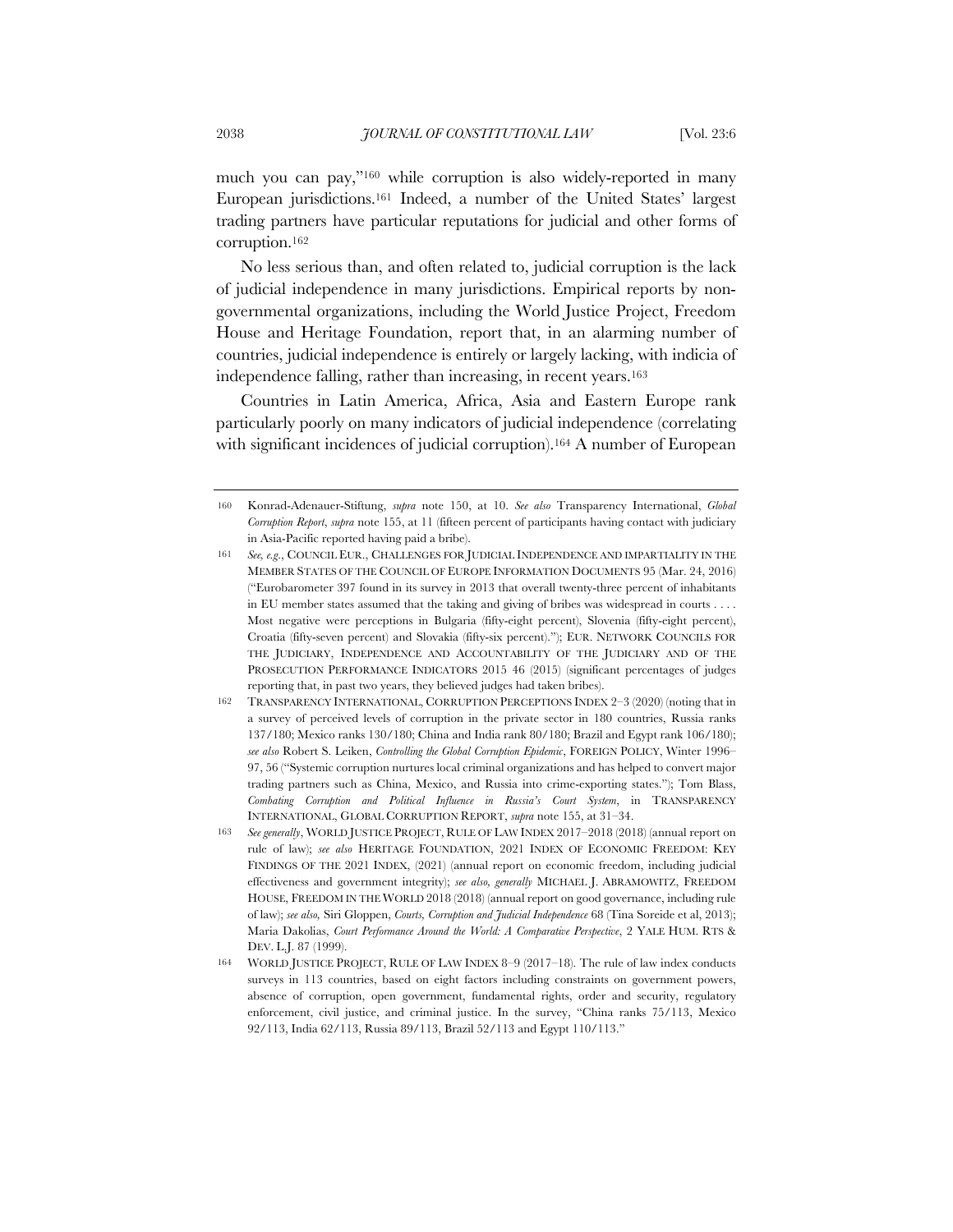states also lack basic assurances of judicial independence. In the words of one recent study by the European Commission:

The level of perceived independence has decreased in nine Member States over the past year and in a few Member States, the level of perceived judicial independence remains very low (below thirty percent) . . . Despite reform efforts in a number of Member States to enhance judicial independence, developments raise concerns in a few of them. They range from concerns about the capacity of councils for the judiciary to exercise their functions to more structural concerns over an increasing influence of the executive and legislative branch over the functioning of the justice systems, including constitutional courts or Supreme Courts.165

More generally, a World Economic Forum survey of 137 countries reported that more than half of all jurisdictions scored poorly (below average) on a scale of independence,166 while other respected reports reach equally harsh conclusions.<sup>167</sup> Low levels of judicial independence are of particular concern given the frequency with which state-owned entities, or politicallyinfluential local businesses or individuals, participate in contemporary international commerce.168

Finally, basic levels of competence are demonstrably lacking in many national court systems. In many jurisdictions, judges are poorly trained, badly compensated and under-resourced, while often confronted with intolerably heavy caseloads.169 "[M]any judges [outside of developed

<sup>165</sup> Commission Communication on the 2020 Rule of Law Report: The Rule of Law Situation in the European Union, at 8, 10 COM (2020) 580 final (Sep. 30, 2020); *see also* European Commission, The 2017 Justice Scoreboard (2017) COM 167 final (Apr. 10, 2017).

<sup>166</sup> KLAUS SCHWAB & SAADIA ZAHIDI, WORLD ECONOMIC FORUM*, Judicial Independence Chart* (2007); World Economic Forum, THE GLOBAL COMPETITIVENESS REPORT 12–13 (2020). Moreover, the perception of judicial independence declined by about 4.6% in G20 economies in the past decade. *Id.*

<sup>167</sup> *See* WORLD JUSTICE PROJECT, RULE OF LAW INDEX 6–7 (2017–18) (showing dramatic differences in adherence to the rule of law among different jurisdictions); *see also* WORLD JUSTICE PROJECT, RULE OF LAW INDEX (2020), https://worldjusticeproject.org/our-work/research-and-data/wjprule-law-index-2020 (last visited Jan. 27, 2021) ("The WJP Rule of Law Index 2020 shows that more countries declined than improved in overall rule of law performance for a third year in a row, continuing a negative slide toward weakening and stagnating rule of law around the world. The declines were widespread and seen in all corners of the world."); *see also* FREEDOM HOUSE, FREEDOM IN THE WORLD 2018, *supra* note 161, at 1-2 (2018) (categorizing twenty-five percent of states as Not Free, and thirty percent as Partly Free; citing "period characterized by emboldened autocrats [and] beleaguered democracies.").

<sup>168</sup> *See* JOSEPH W. DELLAPENNA, SUING FOREIGN GOVERNMENTS AND THEIR CORPORATIONS 774–75 (2d ed. 2003).

<sup>169</sup> *See* Amélie Arvidsson & Emelie Folkesson*, Corruption in the Judiciary: Balancing Accountability and Judicial Independence* 12 (May 28, 2010); *see also* Dakolias, *Performance*, *supra* note 148, at 88 n.4; John Owen Haley, *Judicial Reform: Conflicting Aims and Imperfect Models*, 5 WASH. U. GLOBAL STUD. L. REV. 81, 96 (2006).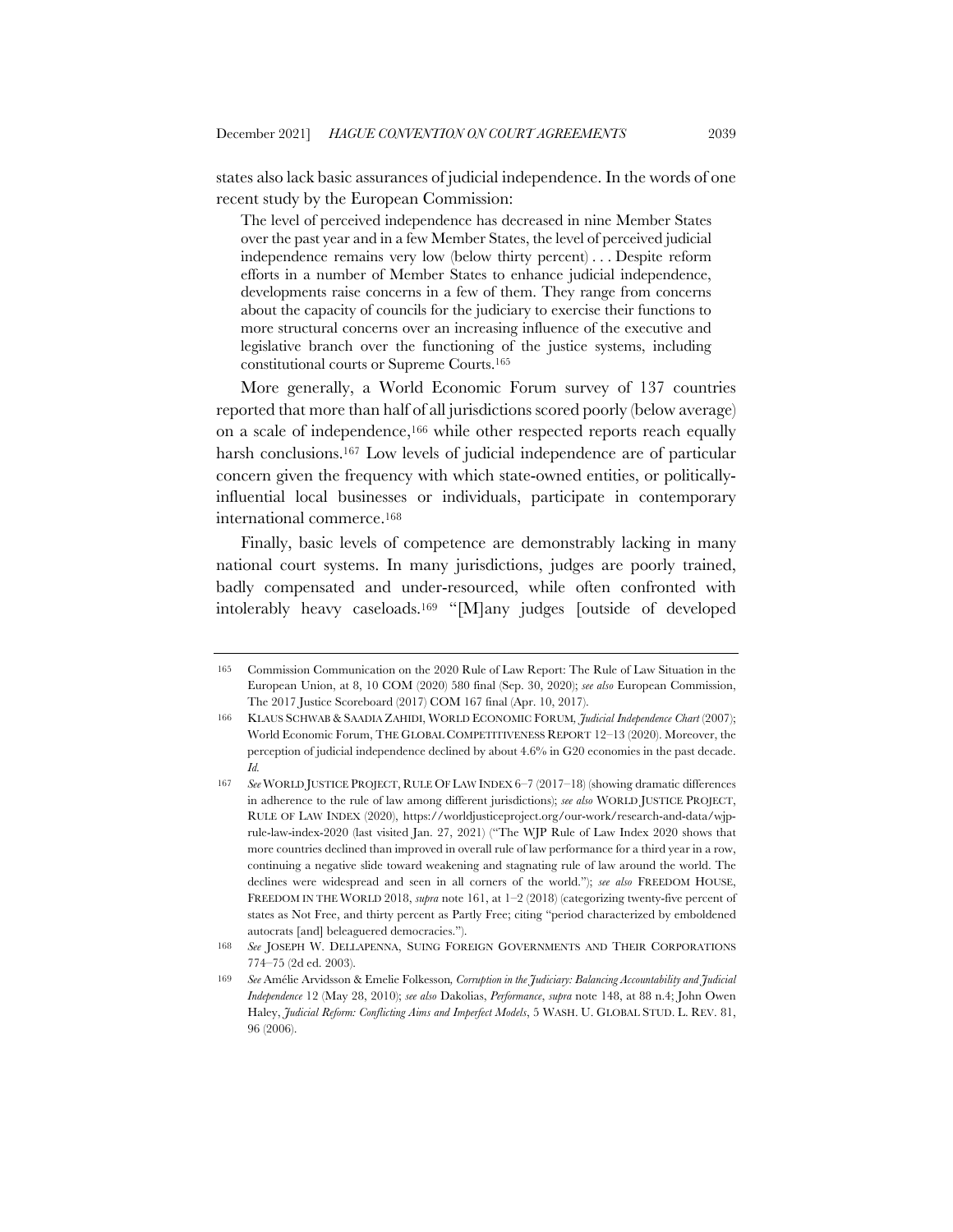democracies] choose to conform with the expectations of their superiors because they lack training about what the law requires, or they are accustomed to accepting direction from senior executive branch or judicial branch officials."170 The lack of judicial competence is frequently associated with increased corruption: as an EU study reported with respect to EU Member State courts, "another substantial cause of corruption practices in courts [is the] low level of the judges' professional education . . . prior corruption experience or lack of real practical experience."171 In addition to empirical evidence, external and internal counsel with experience in international dispute resolution almost uniformly agree that judiciaries in a substantial number of countries fail to display basic levels of competence.

Given these characteristics of national court proceedings in numerous jurisdictions, substantial care should be exercised in prescribing any global system for the recognition and enforcement of foreign judgments, including the recognition of judgments in proceedings based on forum selection agreements. It is true that commercial parties can generally be relied upon to select—and should have the autonomy to select—suitable forums for the resolution of international business disputes.172 Nonetheless, it is also true that all developed legal regimes include both limits on the parties' autonomy, including for forum selection agreements,173 and guarantees for procedural fairness in the dispute resolution process.174

These considerations are directly applicable in assessing the wisdom and suitability of the Choice of Court Convention. The widespread lack of judicial integrity, independence, and competence in many jurisdictions, outlined above, provide powerful arguments against permitting foreign judgments to be readily recognized and enforced, including in cases based on choice-of-court agreements. Those factors mean that, in a substantial number of cases, recognizing a foreign judgment means giving effect to serious denials of justice and procedural unfairness or, at a minimum, recognizing judgments lacking in elementary attributes of diligence and quality.

<sup>170</sup> UNITED STATES AGENCY FOR INT'L DEVELOPMENT, OFFICE OF DEMOCRACY & GOVERNANCE, GUIDANCE FOR PROMOTING JUDICIAL INDEPENDENCE AND IMPARTIALITY 27 (2002).

<sup>171</sup> COUNCIL OF EUROPE, CORRUPTION RISKS IN CRIMINAL PROCESS AND JUDICIARY 199-200 (2009).

<sup>172</sup> *Scherk v. Alberto-Culver Co*., 417 U.S. 506, 516 (1974). *See also* GARY BORN & PETER RUTLEDGE, INTERNATIONAL CIVIL LITIGATION IN UNITED STATES COURTS 447–48 (6th ed. 2018).

<sup>173</sup> BORN & RUTLEDGE, *supra* note 170, at 456.

<sup>174</sup> BORN, *supra* note 63, at 3821–22, 3826–34; U.S. Const. Amends. V & XIV; Charter of the Fundamental Rights of the European Union, Art. 47.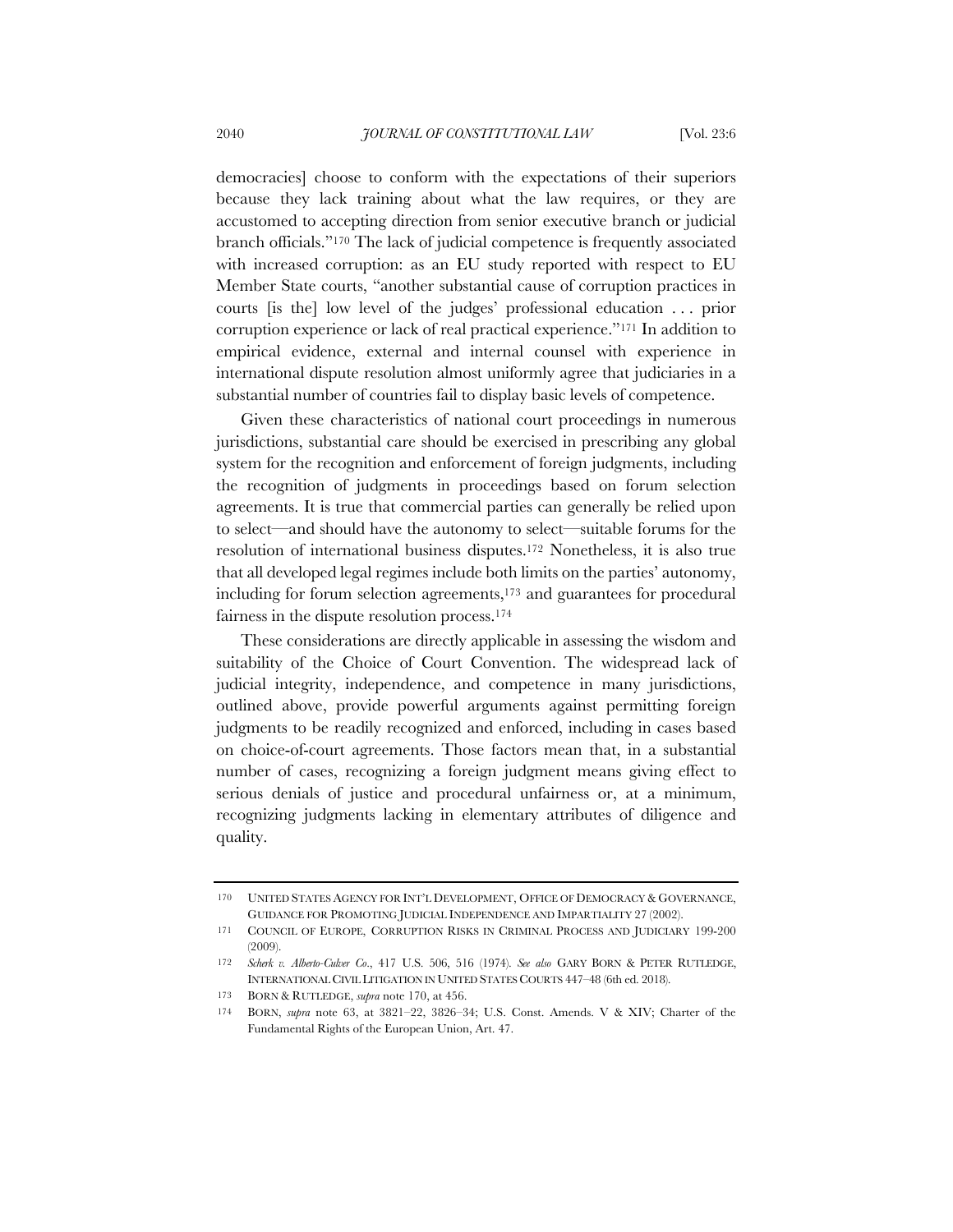In this respect, the New York Convention and the international arbitral process do not provide a suitable paradigm for the recognition and enforcement of national court judgments. That is because, as detailed below, the international arbitral process contains a number of vital safeguards against the risks of denials of justice and procedural unfairness that exist in many national court systems. These protections are not present in either national court proceedings or the regime established by the Choice of Court Convention.

Thus, in contrast to national court proceedings, in which judges are selected by local officials or randomly, international arbitral proceedings are conducted and decided by arbitrators chosen by or for the parties in individual cases.175 The parties' role in selection of the decision-makers in individual cases makes the risk of foreign government interference highly unlikely.176 The parties' involvement in selection of the arbitrators also significantly reduces the risks of corruption or lack of substantive competence: parties are able to select arbitrators who have both integrity and competence (particularly given that arbitrators are virtually always selected after a dispute arises, when the expertise relevant to resolving the parties' dispute is known<sup>177</sup>). Consequently, despite the substantial numbers of international commercial and investment arbitrations that are conducted each year, there are virtually no recorded instances of corruption by arbitrators.

Moreover, all leading international arbitration regimes provide robust and effective mechanisms for ensuring the independence and impartiality of individual arbitrators.178 Both commonly-used institutional arbitration rules

<sup>175</sup> The process of selecting a tribunal offers unique opportunities to the parties, which are distinct to arbitration. Parties may, and often do, select a tribunal which includes experts in a particular substantive discipline (e.g., insurance practitioners, construction lawyers/experts, maritime lawyers, or commodities practitioners) or arbitrators with specific language, technical, cultural, and other abilities or experience. *See* BORN, *supra* note 63, at 1766.

<sup>176</sup> National arbitration legislation almost uniformly provides that local courts may only consider challenges to arbitrators in arbitrations seated on national territory or (less uniformly) conducted pursuant to the procedural law of the relevant jurisdiction. With regard to other arbitrations, seated abroad and conducted under the procedural law of another state, local courts have no entitlement or power to remove arbitrators. BORN, *supra* note 63, at 2079–80.

<sup>177</sup> BORN, *supra* note 63, at 1766–67.

<sup>178</sup> The duties of independence and impartiality are an inherent and vital aspect of the arbitrator's adjudicatory role, which are expressly set forth in virtually all national arbitration legislation and institutional arbitration regimes. These duties include both a personal obligation of impartiality (which requires the arbitrator to be free of subjective biases, predispositions, or affinities that interfere with fairly and impartially deciding the parties' dispute) and an objective obligation of independence (which requires the arbitrator to be free of personal, contractual, institutional, or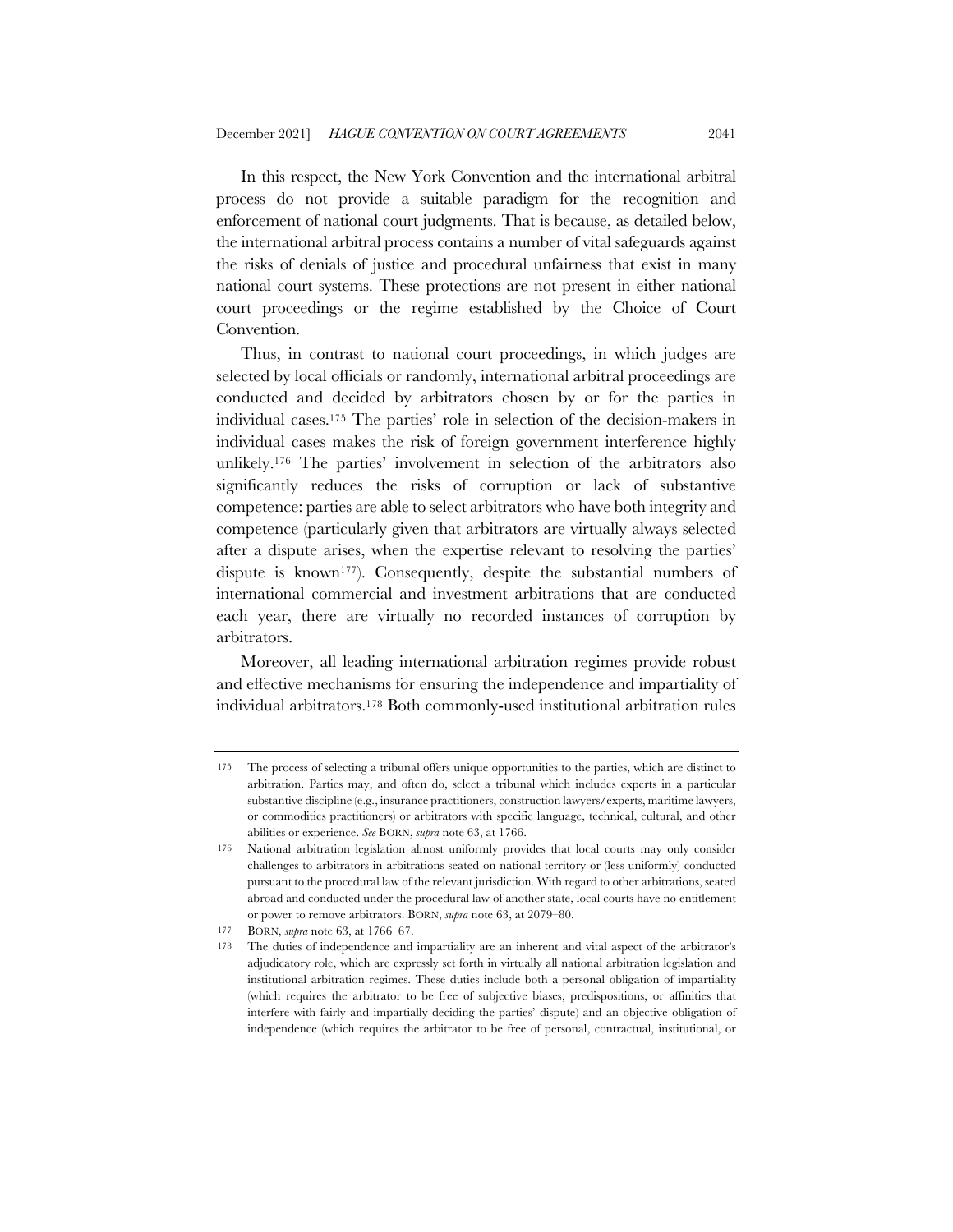and virtually all national arbitration legislation uniformly require that arbitrators be "independent and impartial,"179 while providing effective procedural mechanisms, administered by independent arbitral institutions, requiring disclosure of potential conflicts by arbitrators and permitting challenges of arbitrators by parties.180 The New York Convention and virtually all national arbitration statutes also provide for the possibilities of both annulment and non-recognition of arbitral awards rendered by arbitral tribunals lacking independence and impartiality; importantly, both annulment and non-recognition proceedings occur in national courts and provide external scrutiny of the arbitral process.181

Relatedly, and equally important, the procedures in international arbitral proceedings are selected and tailored by the parties, with the arbitral tribunal exercising procedural authority in the absence of agreement by the parties.182 Both the New York Convention and national arbitration legislation require that arbitral procedures satisfy basic due process standards and to comply with the parties' procedural agreements<sup>183—</sup>with annulment and nonrecognition of arbitral awards by national courts, external to the arbitral process, again available as sanctions for violation of these requirements.184

These various characteristics of the arbitral process are essential to the New York Convention's facilitation of the recognition and enforcement of arbitral awards. First, these guarantees provide both reliable assurances as to the underlying procedural fairness of the arbitral process and effective external protections in the (rare) event that these assurances are not realized. That contrasts significantly with the absence of such assurances, and, on the contrary, the presence of endemic corruption and incompetence, in a very substantial number of national court systems and proceedings.

other relationships that would compromise his or her independence). These duties also include the obligation not just to be impartial and independent, but to conduct oneself and the arbitration impartially, treating both parties equally and fairly. BORN, *supra* note 63, at 2132–36.

<sup>179</sup> BORN, *supra* note 63, at 1891–1908. *See also* ICC Rules of Arbitration, Art. 11 ("Every arbitrator must be and remain impartial and independent of the parties"); UNCITRAL Arbitration Rules, Art. 11 ("When a person is approached in connection with his or her possible appointment as an arbitrator, he or she shall disclose any circumstances likely to give rise to justifiable doubts as to his or her impartiality or independence.").

<sup>180</sup> BORN, *supra* note 63, at 1961–64.

<sup>181</sup> *Id.* at 1957–61.

<sup>182</sup> *Id.* at 2309–15

<sup>183</sup> BORN, *supra* note 63, at 2295–3000. *See also* New York Convention, Arts. V(1)(b), (d); UNCITRAL Model Law, Art. 19.

<sup>184</sup> BORN, *supra* note 63, at 2322–25, 2330, 2351. *See also* New York Convention, Arts. V(1)(b), (d); UNCITRAL Model Law, Arts. 34(2)(a)(ii), (iv) & 36(1)(a)(ii), (iv).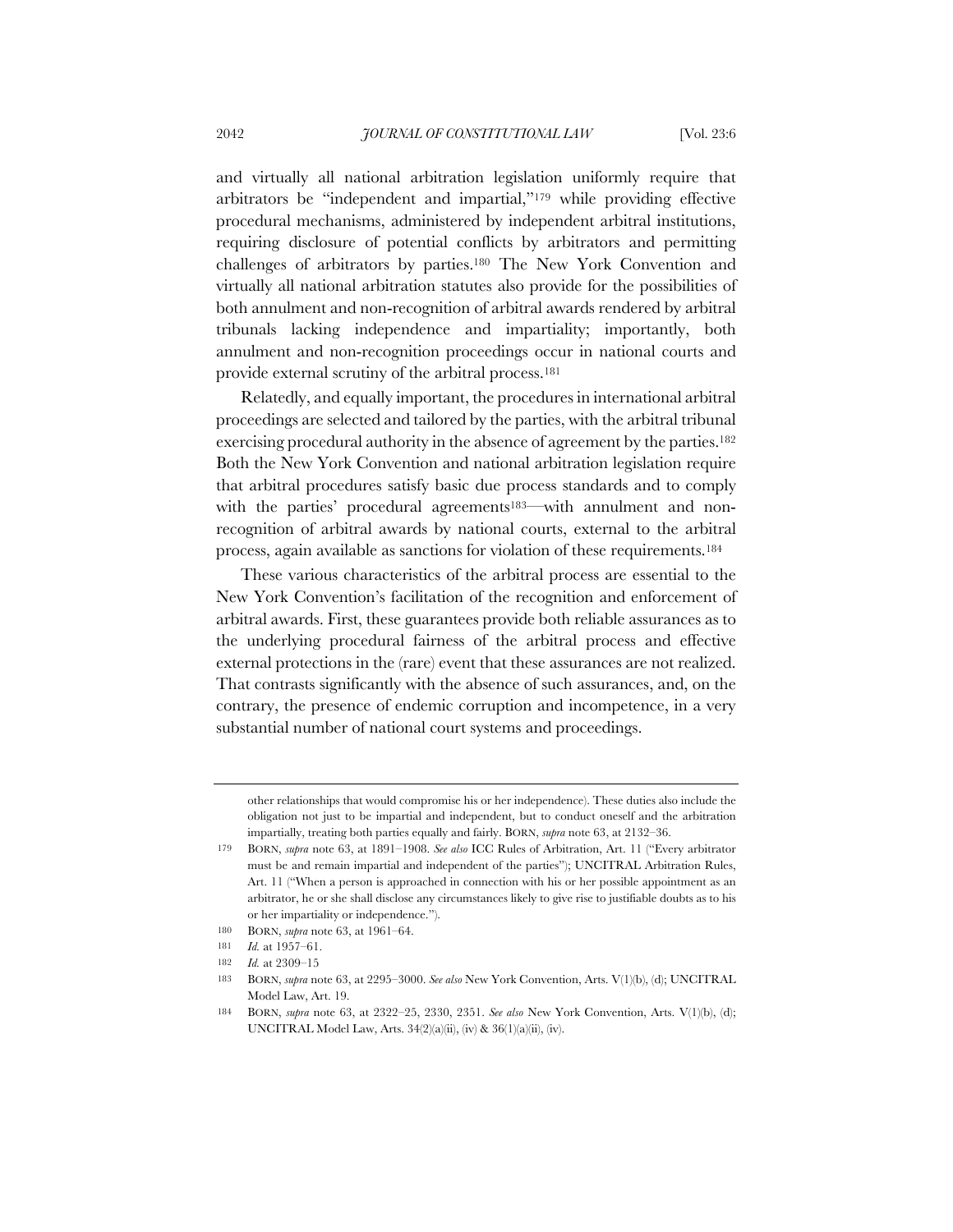Second, and relatedly, the parties' right to control both the selection of the arbitrators that decide their dispute and the procedures that those arbitrators will apply, subject to enforceable due process guarantees, operates to minimize the risks of governmental interference in the arbitral process and to maximize the role of party autonomy in that process. In recognizing an arbitral award under the New York Convention, a court gives effect largely to the parties' own agreements and actions, not to the rulings of a foreign court or government. In contrast, in recognizing a national court judgment under the Choice of Court Convention, a court gives effect primarily to the rulings of a foreign court, based upon a foreign state's procedural rules which, as discussed above, are frequently subject to grave doubts as to independence and impartiality.

The desire of the Convention's drafters to "level the playing field" between international arbitration and national court litigation has a surface rhetorical appeal. But that objective in fact counsels away from accepting the basic logic of the Choice of Court Convention. International arbitration is a consensual process, dominated by the parties and regulated by strict, enforceable guarantees of independence, impartiality, and fairness, applied as external checks on the arbitral process by both annulment and recognition courts; national court litigation is predominantly a non-consensual process, taking place within a single legal system, with uncertain and frequently unreliable assurances of independence, integrity, or fairness. Levelling the playing field does not mean treating these two processes, or their results, the same; it should instead mean treating them differently.

Put concretely, why should U.S., Canadian, Australian, Swiss, Singaporean, Ghanaian, Uruguayan or other courts commit to recognize all foreign judgments—including judgments of courts in Russia, China, Venezuela, Iran, the Congo, and Nicaragua—in the same basic way that they recognize international arbitral awards? In the latter case, courts give effect to largely independent, expert and fair decisions concerning commercial disputes, made by arbitral tribunals whose members are selected by the parties themselves, applying procedures also chosen by the parties themselves, with external supervision provided by both arbitral institutions and annulment and recognition courts; a robust, pro-enforcement legal framework makes eminent sense in that context, as nearly 70 years of experience under the New York Convention has demonstrated. In the former case, courts would be required to give effect to judgments that are frequently rendered by courts that are neither independent, competent nor fair, and that, at the same time, are subject to no external scrutiny; the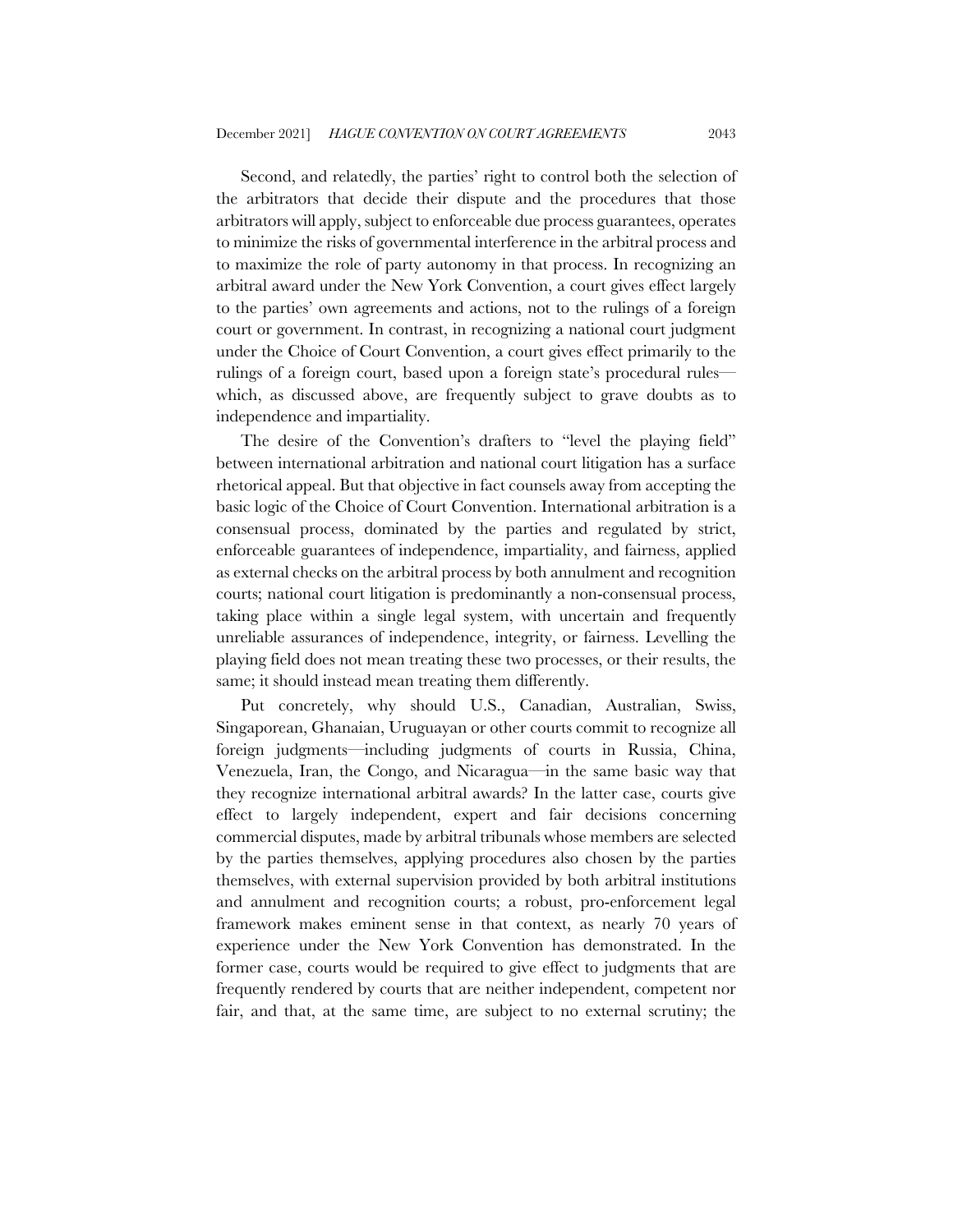historic safeguards of private international law rules in most states, which only permit recognition of foreign judgments after reasonable careful scrutiny of their fairness, make eminent sense in these circumstances.

On other occasions, the Hague Conference has acknowledged, by both word and deed, that the judiciaries in a large proportion of countries around the world lack the integrity, independence, and competence to justify recognition of their judgments, even where those judgments were plainly made pursuant to an indisputably legitimate jurisdictional base. The 1971 Hague Convention on the Recognition and Enforcement of Foreign Judgments included, in Article 21, a provision that the Convention would apply only where two Contracting States had agreed to its application on a bilateral basis.185 Similarly, the 2019 Hague Convention on the Recognition and Enforcement of Foreign Judgments included, in Article 29, a provision allowing states to opt-out of the Convention's application as to any other Contracting State.186 In both cases, these provisions applied even where jurisdiction over the judgment-debtor was undisputed (and indisputable), including where it was established by consent.187 Likewise, in both cases, the reason for these provisions was pervasive doubts about the integrity, independence and competence of courts in many countries188—which led to

<sup>185</sup> Convention of 1 February 1971 on the Recognition and Enforcement of Foreign Judgments in Civil and Commercial Matters (hereinafter 1971 HAGUE CONVENTION), Art. 21 ("Decisions rendered in a Contracting State shall not be recognized or enforced in another Contracting State in accordance with the provisions of the preceding Articles unless the two States, being Parties to this Convention, have concluded a Supplementary Agreement to this effect.").

<sup>186</sup> Convention of 2 July 2019 on the Recognition and Enforcement of Foreign Judgments in Civil or Commercial Matters (hereinafter 2019 HAGUE CONVENTION), Art. 29.

<sup>187</sup> 1971 HAGUE CONVENTION, Arts. 10(5) ("if, by a written agreement or by an oral agreement confirmed in writing within a reasonable time, the parties agreed to submit to the jurisdiction of the court of origin disputes which have arisen or which may arise in respect of a specific legal relationship, unless the law of the State addressed would not permit such an agreement because of the subject-matter of the dispute"); 2019 HAGUE CONVENTION, Art. 5(1)(e) ("the defendant expressly consented to the jurisdiction of the court of origin in the course of the proceedings in which the judgment was given").

<sup>188</sup> This is the case for both the 2019 Hague Convention and the 1971 Hague Convention. For the 2019 Hague Convention, *see* Lucas Clover Alcolea, *The 2005 Hague Choice of Court and the 2019 Hague Judgments Conventions versus the New York Convention: Rivals, Alternatives or Something Else?*, 6 MCGILL J. DISP. RES. 185, 213–14 (2019–2020) (the 2019 Hague Convention opt-out provision has the "unfortunate effect of further undermining the uniformity intended by the Convention"; David P. Stewart, *The Hague Conference Adopts A New Convention On The Recognition And Enforcement Of Foreign Judgments In Civil Or Commercial Matters*, 113(4) AM. J. INT'L L. 773, 780 (2019) ("This provision reflected a concern, driven by the prospect of widespread adherence to the Convention, that contracting states might be bound to recognize and enforce judgments from other states whose legal systems were considered likely to produce biased, unprincipled, or defective judgments."); Ning Zhao, *Completing A Long-Awaited Puzzle in the Landscape of Cross-Border Recognition and Enforcement of Judgments: An Overview of the HCCH 2019 Judgments Convention*, 30 SWISS. REV. INT'L & EUR. L. 345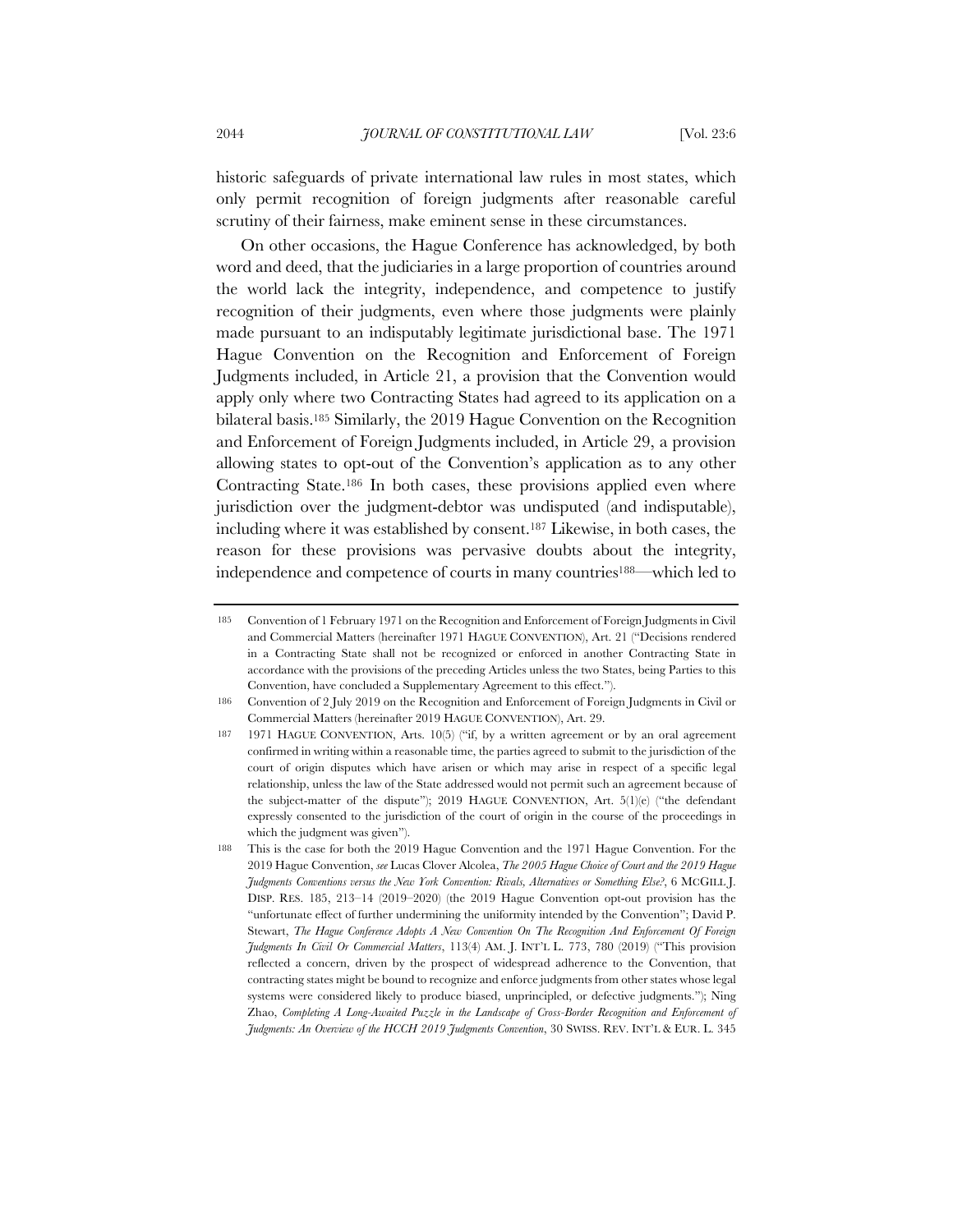insistence on provisions allowing Contracting States to opt out of application of the Convention as to such states.

These provisions underscore the gravity of concerns about the integrity and competence of courts in many jurisdictions. In both the 1971 and 2019 Hague Judgments Convention, states rejected provisions that would have required them to recognize judgments from all states, precisely because of doubts about the reliability of many national judicial systems. States did so in cases of both choice-of-court agreements and other types of unequivocal consent to a state's jurisdiction: in each case, the lack of judicial integrity, independence, and competence in many countries overrode deference to consent to a state's jurisdiction. The same conclusions apply, with equal force, under the Choice of Court Convention: notwithstanding a valid choice-of-court agreement, there is no justification for recognizing judgments from courts whose integrity and independence are suspect.

There is also no justification for adopting the Choice of Court Convention, notwithstanding the foregoing criticisms, on the theory that commercial parties will never (or seldom) agree to choice-of-court provisions selecting courts lacking integrity and competence. That rationale was rejected in the 1971 and 2019 Hague Judgments Conventions, on the correct grounds that states should not facilitate the judgments of states whose judicial systems lack integrity, independence, and competence, notwithstanding a party's consent. That rationale also ignores the increasingly ambitious and effective efforts of states—including China, Middle Eastern states, Singapore and elsewhere—to support local courts as dispute resolution centers, through

<sup>(2020) (&</sup>quot;The second condition establishes a special 'opt-out' mechanism, enabling a Contracting State to object to the establishment of a treaty relation with another Contracting State . . . . Introducing this mechanism was to address certain States' concerns regarding allegedly systemic lack of due process in other States.").

For the 1971 Hague Convention, *see* Ronald Brand, *The Circulation of Judgments Under the Draft Hague Judgments Convention*, U. OF PITT. LEGAL STUD. RES. PAPER NO. 2019–20, available at https://papers.ssrn.com/sol3/papers.cfm?abstract\_id=3334647 (2019) ("The structure of the 1971 Judgments Convention demonstrates that countries may be hesitant to ratify a judgments convention which allows any other country to join and automatically receive reciprocal benefits."); Catherine Kessedjian, *Is the Hague Convention of 2 July 2019 A Useful Tool for Companies Who Are Conducting International Activities*?, 1 NEDERLANDS INT'L PRIV. REV. 19, 23 (2020) ("[Article 1(2)] shows that States do not trust each other and their courts. . . . lack of trust is confirmed by the bilateralisation system inserted in Article 29. The procedure chosen here is different from the classic bilateralisation, whereby a convention has effect among two States only if they have 'accepted' each other as partners by a separate 'positive' agreement (*see* the 1971 Hague Judgments Convention, Art. 21)."); Wenliang Zhang & Guangjian Tu, *The 1971 and 2019 Hague Judgments Conventions: Compared and Whether China Would Change Its Attitude Towards The Hague,* 2020 J. INT'L DISP. SETT. 11, 614, 618 (citing scholars who characterize the 2019 Hague Convention's opt-out mechanism as "inverse bilateralisation").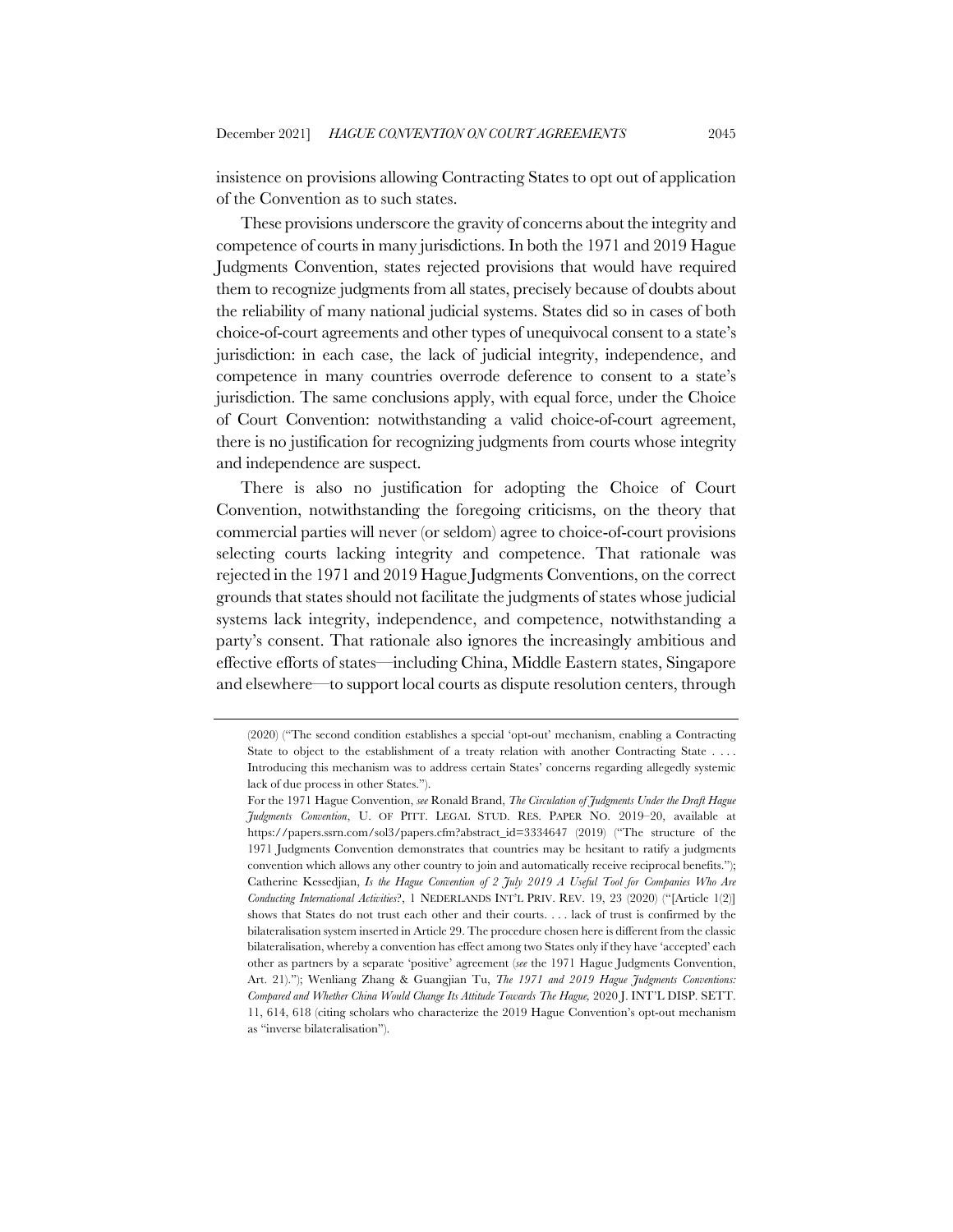strategic initiatives (like China's Belt and Road project189), the insistence of state-owned (and other) enterprises on local courts, and through vigorous marketing.190 In practice, forum selection provisions selecting jurisdictions that lack minimal assurances of integrity, independence, and competence are common and increasing.191

Importantly, this conclusion does not mean denying effect to international choice-of-court provisions or national court judgments based on such agreements. Rather, it means ensuring that the characteristics of national court litigations are taken into account in deciding whether and how to recognize forum selection clauses and foreign court judgments. In particular, the considerations outlined above argue for maintaining the safeguards provided by historic private international law regimes which require exercising caution in recognizing international choice-of-court agreements and, more acutely, foreign court judgments.

#### *B. The Choice of Court Convention: Party Autonomy and Procedural Fairness*

As discussed above, given the underlying differences between international arbitration and national court litigation, there are serious grounds for questioning whether the New York Convention's model is an appropriate paradigm for the Choice of Court Convention. Even apart from this basic question, however, there are additional, at least equally serious, grounds for doubting the wisdom of the terms of the Choice of Court Convention which were ultimately adopted. These grounds focus on the

<sup>189</sup> *See, e.g*., *A Belt-and-Road Court Dreams of Rivalling the West's Tribunals*, THE ECONOMIST (June 6, 2019) ("In the law courts of Communist China, power and political control count for more than fairness.").

<sup>190</sup> *See, e.g*., Pamela Bookman, *The Adjudication Business*, YALE J. INT'L L. 239–57 (2020); Matthew Erie, *The New Legal Hubs: The Emergent Landscape of International Commercial Dispute Resolution*, 60 Va. J. Int'l L. 225 (2020).

<sup>191</sup> *See, e.g*., *Interamerican Trade Corp. v. Companhia Fabricadora de Pecas*, 973 F.2d 487 (6th Cir. 1992) (choiceof-court agreement specifying Brazil); *Braspetro Oil Servs. Co. v. Modec (USA), Inc.*, 240 F.Appx. 612 (5th Cir. 2007) (choice-of-court agreement specifying Brazil); *Mendes Junior Int'l Co. v. Banco Do Brasil, SA*, 15 F.Supp.2d 332 (S.D.N.Y. 1998) (choice-of-court agreement specifying Brazil); *Asoma Corp. v. M/V Southgate* 98 Civ. 7407 (S.D.N.Y. 1999) (choice-of-court agreement specifying Korea); *Glyphics Media, Inc. v. M.V. "Conti Sing,"* 02 Civ. 4398 (S.D.N.Y. 2003) (choice-of-court agreement specifying India); *World Vacation Travel, SA, de CV v. Brooker*, 799 So.2d 410 (Fla. Dist. Ct. App. 2001) (choiceof-court agreement specifying Mexico); *Kanner v. Pan American Assistance, Inc.*, 807 So.2d 80 (Fla. Dist. Ct. App. 2002) (choice-of-court agreement specifying Colombia); *Union Bancaire Privee v. Nasser*, 300 A.D.2d 49 (1st Dept 2002) (choice-of-court agreement specifying Brazil); *Turnkey Projects Resources v. Gawad*, 198 So.3d 1029 (Fla. Dist. Ct. App. 2016) (choice-of-court agreement specifying Nigeria); *Ogorodnikov v. Dikker*, N.J. Super. Unpub. 2016 LEXIS 3351920 (N. J. Super. Ct. 2016) (choice-ofcourt agreement specifying Russia); *Batbrothers LLC, v. Paushok,* 60 Misc.3d 1205 (S. Ct. N.Y. 2018) (choice-of-court agreement specifying Russia).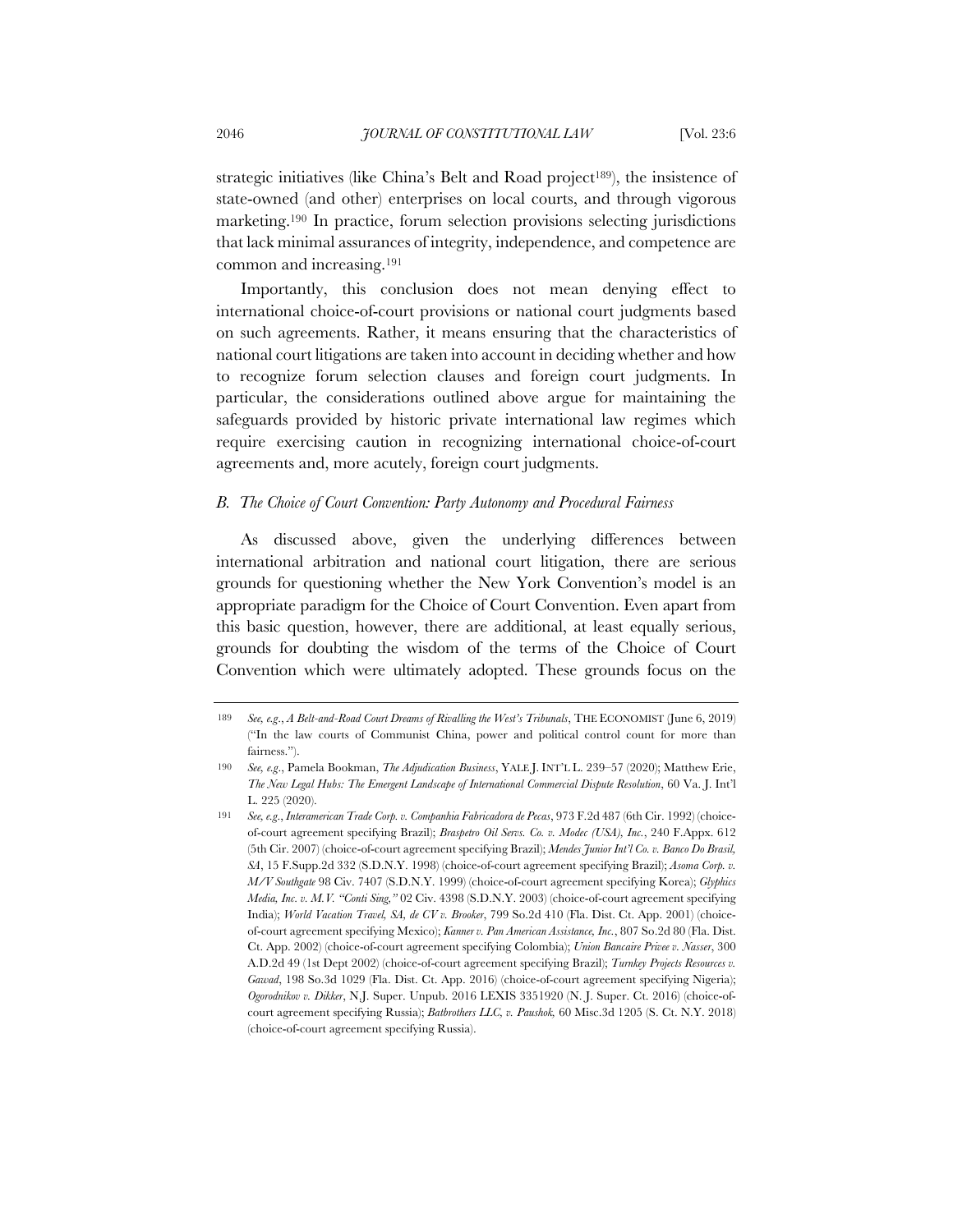Convention's treatment of issues of party autonomy and procedural fairness, particularly as compared to the New York Convention's treatment of these issues.

### *1. Consent and Party Autonomy*

There is no dispute that the related principles of party autonomy and consent are fundamental to contemporary private international law regimes and, in particular, to matters of international dispute resolution. It is foundational that both international commercial arbitration subject to the New York Convention and judicial proceedings subject to the Choice of Court Convention are based on consent:192 absent a valid arbitration agreement or forum selection clause, there can be neither a legitimate international arbitration<sup>193</sup> nor a national court litigation properly subject to the Choice of Court Convention.194 Indeed, as noted above, proponents of the Convention emphasize that it is intended to "protect party autonomy"195 and "remov[e] obstacles to productive commercial relations, which are best served by party autonomy."<sup>196</sup>

Party autonomy does not, however, mean giving effect to every alleged international arbitration clause or forum selection agreement. Rather, respect for party autonomy means giving effect to those dispute resolution agreements that commercial parties have in fact validly concluded. As a consequence, the provisions of both the Choice of Court Convention and the New York Convention that govern the treatment of challenges to the existence, validity or scope of dispute resolution agreements—and hence the parties' consent to a particular forum for adjudication—are of central importance.

Contrary to the claims of the Convention's proponents, the Choice of Court Convention does *not* parallel the New York Convention's treatment of international arbitration agreements in this respect. Under the New York Convention, the existence, validity or scope of an arbitration agreement can generally be challenged at three separate stages: (a) in challenges to the validity of the arbitration agreement, in both the arbitral proceeding and litigation in the arbitral seat (and often elsewhere);197 (b) in challenges to an arbitral award in annulment proceedings in national courts which supervise

<sup>192</sup> *See Report*, *supra* note 13, at 809; BORN, *supra* note 63, at 3881.

<sup>193</sup> New York Convention, Art. V(1)(a).

<sup>194</sup> Convention, Art. 6(b).

<sup>195</sup> Schulz, *supra* note 14, at 267.

<sup>196</sup> Van Loon, *supra* note 14, at 12.

<sup>197</sup> BORN, *supra* note 63, at 1139–41, 1145–49. *See also* UNCITRAL Model Law, Arts. 8, 16(3).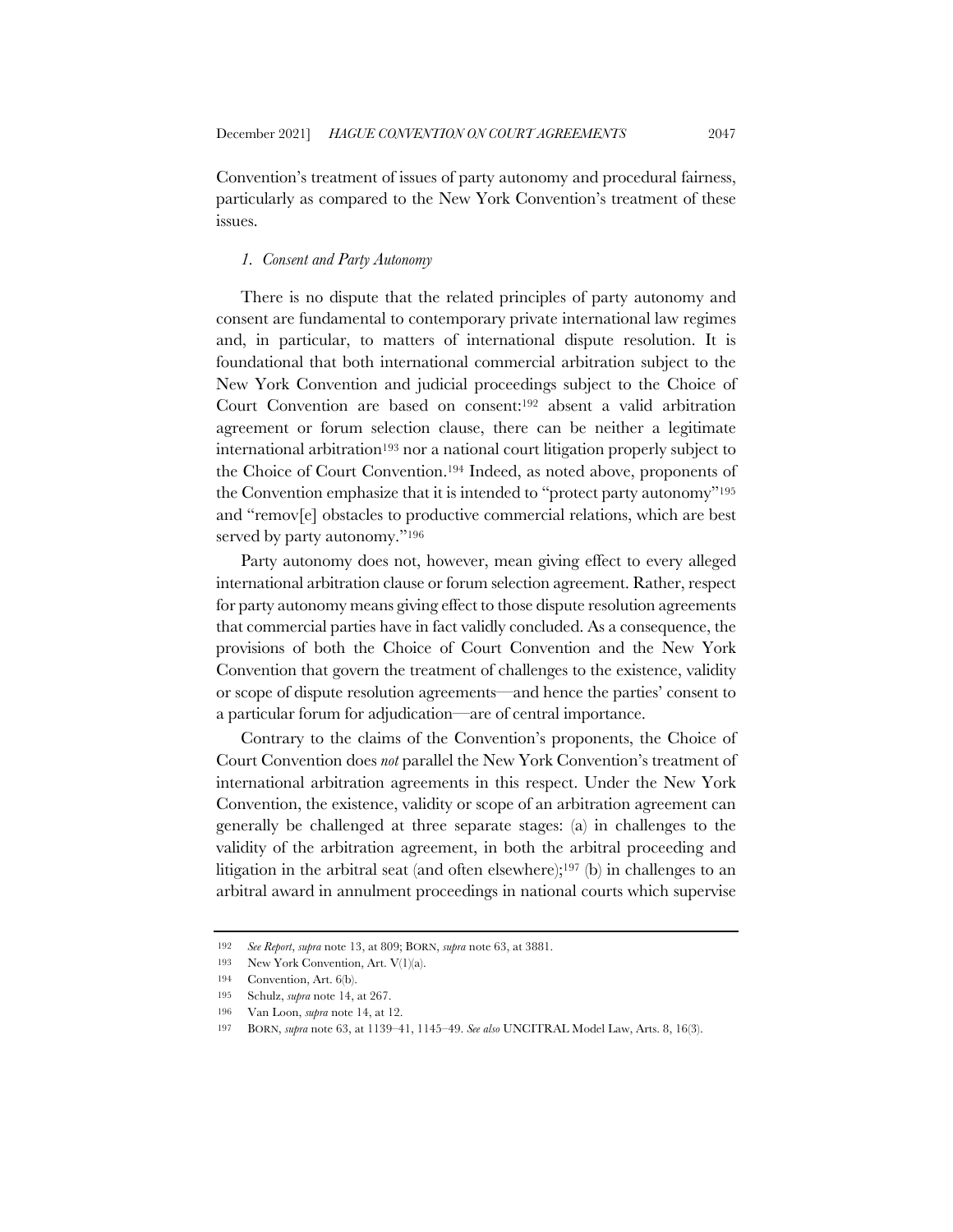the arbitral process in the seat of the arbitration;<sup>198</sup> and  $(c)$  in challenges to recognition of the arbitral award in proceedings in foreign courts outside the arbitral seat.199 Importantly, the results of one of these challenges in a particular national court system (or the arbitral proceedings) will ordinarily not have preclusive effect in other jurisdictions.200 As a consequence, parties will not be required to arbitrate, nor bound by an arbitral award, unless several independent inquiries into the existence and scope of valid consent to arbitrate have been satisfied, including inquiries by both the arbitrators themselves and by national courts in the recognition forum.

Importantly, the Choice of Court Convention dispenses with inquiries into the existence of valid consent to a choice-of-court agreement that would parallel those of the New York Convention. As discussed above, the existence and validity of a choice-of-court agreement may be challenged under Articles 5 and 6 of the Convention—generally paralleling Article II of the New York Convention.201 Critically, however, if such a challenge is made, and rejected by the putatively chosen legal system, then no further avenues for inquiry into the existence or validity of the agreement are possible in any other judicial forum.

As a consequence of changes that were made to Article 9(a) of the Choice of Court Convention late in the negotiating process,202 if the court putatively chosen by a choice-of-court agreement has previously decided that the agreement exists and is valid under the chosen court's law, then the requested court, where a judgment is sought to be recognized and enforced, *must* accept this decision: a judgment may be denied recognition if "the [choice-of-court] agreement was null and void under the law of the State of the chosen court, *unless the chosen court has determined that the agreement is valid*."203 As one commentator explains:

<sup>198</sup> BORN, *supra* note 63, at 3434–37, 3450–62. *See also* UNCITRAL Model Law, Arts. 34(2)(a)(i), (iii).

<sup>199</sup> BORN, *supra* note 63, at 3765–77. *See also* New York Convention, Arts. V(1)(a), (c).

<sup>200</sup> BORN, *supra* note 63, at 3797–3808, 3995–4000.

<sup>201</sup> *See supra* pp. 15–19.

<sup>202</sup> The draft of Article 9(a) prepared by the Working Group (then Article 7(a)) in March 2003 replicated the New York Convention approach to the validity of dispute resolution agreements. *See Preliminary Result on the Informal Working Group on the Judgment Projects* 6 (Hague Conf. on Priv. Int'l Law, Preliminary Document No. 8, 2003), https://assets.hcch.net/upload/wop/genaff \_pd08e.pdf. The Special Commission subsequently introduced the existing text of Article 9(a) during meetings held in April 2004. *See Draft on Exclusive Choice of Court Agreement Proposal by the Drafting Committee* (Hague Conf. on Priv. Int'l Law, Working Document No. 110 E, 2004), https://assets.hcch.net/upload/wop/jdgm\_wd110\_e.pdf.

<sup>203</sup> Convention, Art. 9(a) (emphasis added).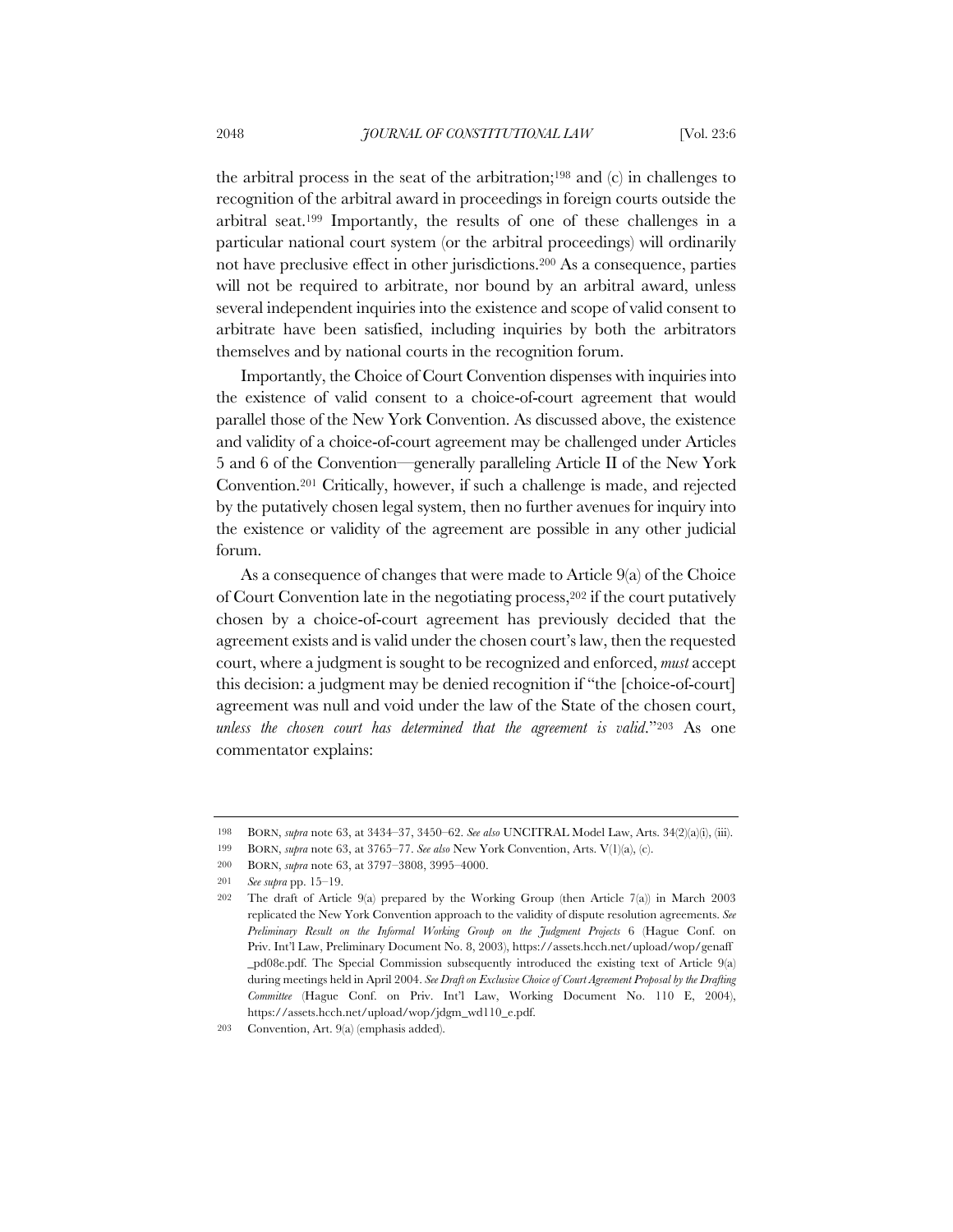The dependent clause in Article 9(a) qualifies the availability of the review of validity in the court addressed by *creating a rule of preclusion*. An explicit determination by the chosen court that the choice of court agreement is 'valid' under its law *cuts off review of the issue in the court addressed*. Under the choice of law rule in the Convention, whether a choice of court agreement is 'null and void' is measured by the law of the state of the chosen court, and when the court with greatest expertise in that law has held the choice of court agreement to be valid*, all other courts are bound by that determination*.204

Relatedly, Article 8(2) also provides that "The court addressed [in recognition proceedings] shall be bound by the findings of fact on which the court of origin based its jurisdiction, unless the judgment was given by default."205 Thus, even if the chosen court has not decided on the existence and validity of the choice-of-court agreement, Article 8(2) makes its factual determinations binding in subsequent recognition proceedings.206 In any event, if the chosen court has not decided that the choice-of-court agreement exists and is valid, it will virtually always be because the judgment-debtor did not object to the agreement's validity in the chosen court proceedings almost certainly resulting in a waiver of any subsequent jurisdictional objection, including under Article 9.207

The consequences of these provisions of the Choice of Court Convention are profound. Their effect is to give the national legal system putatively chosen in a choice-of-court agreement the sole authority to decide on the existence and validity of that agreement, without the possibility of subsequent review in recognition proceedings in any other forum. That is a striking contrast to the New York Convention, where recognition courts are explicitly granted the authority by Article  $V(1)(a)$  to deny recognition based upon the absence of a valid arbitration agreement—notwithstanding an arbitral tribunal's ruling that such an agreement existed and, in addition, notwithstanding an annulment court's decision to the same effect. Given the central importance of consent and party autonomy to both international arbitration agreements and choice-of-court agreements, the Convention's elimination of Article  $V(1)(a)$ 's safeguard is highly problematic: it creates a

<sup>204</sup> BRAND & HERRUP, *supra* note 13, at 111 (emphasis added). The same commentary also notes that the determination by the chosen court need not take the form of "an explicit finding to that effect." *Id*. In practice, there will be very few circumstances in which the chosen court will not explicitly or implicitly uphold the existence and validity of the choice of court agreement. And, where no such determination is made, it will virtually always be as a consequence of waiver by the judgmentdebtor.

<sup>205</sup> Convention, Art. 8(2).

<sup>206</sup> *Id*., Art. 8(2).

<sup>207</sup> *Id*., Art. 9(a).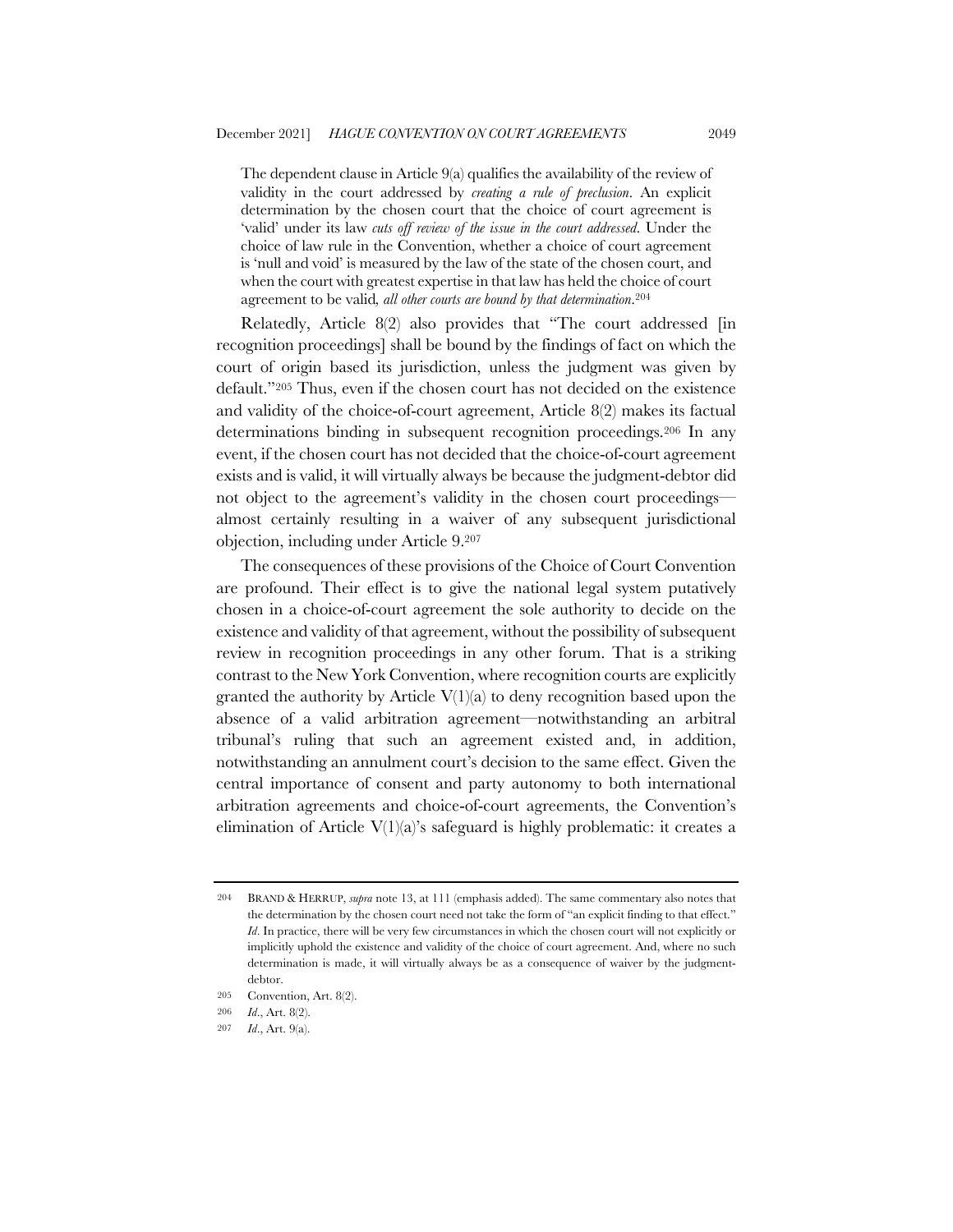very real risk of parties being forced to litigate in, and being bound to judgments by, courts to whose authority they never validly consented.

The Choice of Court Convention's treatment of issues of consent is also a striking contrast to existing U.S. law. Under both the 1962 Uniform Foreign Money-Judgments Recognition Act<sup>208</sup> ("UFMJRA") and the 2005 Uniform Foreign-Country Money Judgments Recognition Act209 ("UFCMJRA"), the recognition court must deny recognition to a foreign judgment if it determines that the rendering court lacked personal jurisdiction.<sup>210</sup> Among other things,  $\S5(a)(3)$  provides that personal jurisdiction existed if the judgment debtor submitted, in a valid forum selection agreement, to the rendering court's jurisdiction, but makes clear that it is for the recognition court to determine whether a valid forum selection agreement exists.211 As the Comments to the UFCMJRA provide:

Subsection 5(a)(3) provides that the foreign court has personal jurisdiction over the defendant if the defendant agreed before commencement of the proceeding leading to the foreign-country judgment to submit to the jurisdiction of the foreign court with regard to the subject matter involved. Under this provision, *the forum court must find both the existence of a valid agreement to submit to the foreign court's jurisdiction and that the agreement covered the subject matter involved in the foreign litigation resulting in the foreign-country judgment*.212

<sup>208</sup> UNIF. FOREIGN MONEY-JUDGMENTS RECOGNITION ACT (UNIF. LAW COMM'N 1963) (hereinafter UFMJRA). Roughly a third of all states (31 states, the U.S. Virgin Islands, and the District of Columbia) have adopted some version of the UFMJRA; 18 of these states have also adopted the UFCMJRA (typically without repealing their original enactment of the UFMJRA), with the result that 13 states have adopted only the UFMJRA, while 25 states have adopted either the UFCMJRA or both the UFMJRA and the UFCMJRA. *Compare Foreign Money Judgments Recognition Act*, UNIFORM LAW COMMISSION, (last visited Apr. 29, 2021) https://www.uniformlaws.org/committees/community-home?CommunityKey=9c11b007-83b2- 4bf2-a08e-74f642c840bc *with Foreign-Country Money Judgments Recognition Act*, UNIFORM LAW COMMISSION, (last visited Apr. 29, 2021) https://www.uniformlaws.org/committees/communityhome?CommunityKey=ae280c30-094a-4d8f-b722-8dcd614a8f3e (hereinafter ULA, *FCMJRA*).

<sup>209</sup> 2005 UNIF. FOREIGN-COUNTRY MONEY JUDGMENTS RECOGNITION ACT (UNIF. LAW COMM'N 2005), 13 U.L.A. pt. 2 at 18 (Supp. 2011) (hereinafter UFCMJRA). Half of all states (25 states and the District of Columbia) have adopted some version of the UFCMJRA. *See* ULA, *FCMJRA*, *supra* note 230.

<sup>210</sup> UFCMJRA,§4(b)(2) ("the foreign court did not have personal jurisdiction over the defendant"). *See id*. Comment 6; *id*. §4(c)(5) & Comment 9. *See also* UFMJRA, §4(b)(2) (same).

<sup>211</sup> UFCMJRA, §5(a)(2) ("the defendant, before the commencement of the proceeding, had agreed to submit to the jurisdiction of the foreign court with respect to the subject matter involved"). *See also*  UFMJRA, §5(a)(3).

<sup>212</sup> UFMJRA, §5, Comment (emphasis added). U.S. courts have consistently conducted independent inquiries into the existence, validity, and scope of forum selection clauses in recognition proceedings. *See Genujo Lok Beteiligungs GmbH v. Zorn*, 943 A.2d 573, 580 (Me. 2008) (no deference to foreign court's determination that forum selection agreement applied); *Bank of Montreal v. Kough*, 430 F. Supp. 1243, 1246 (N.D. Cal. 1977) (parties only agreed that the law of British Columbia would apply, not that defendant submitted to jurisdiction of British Columbia's courts); *John Galliano, S.A.*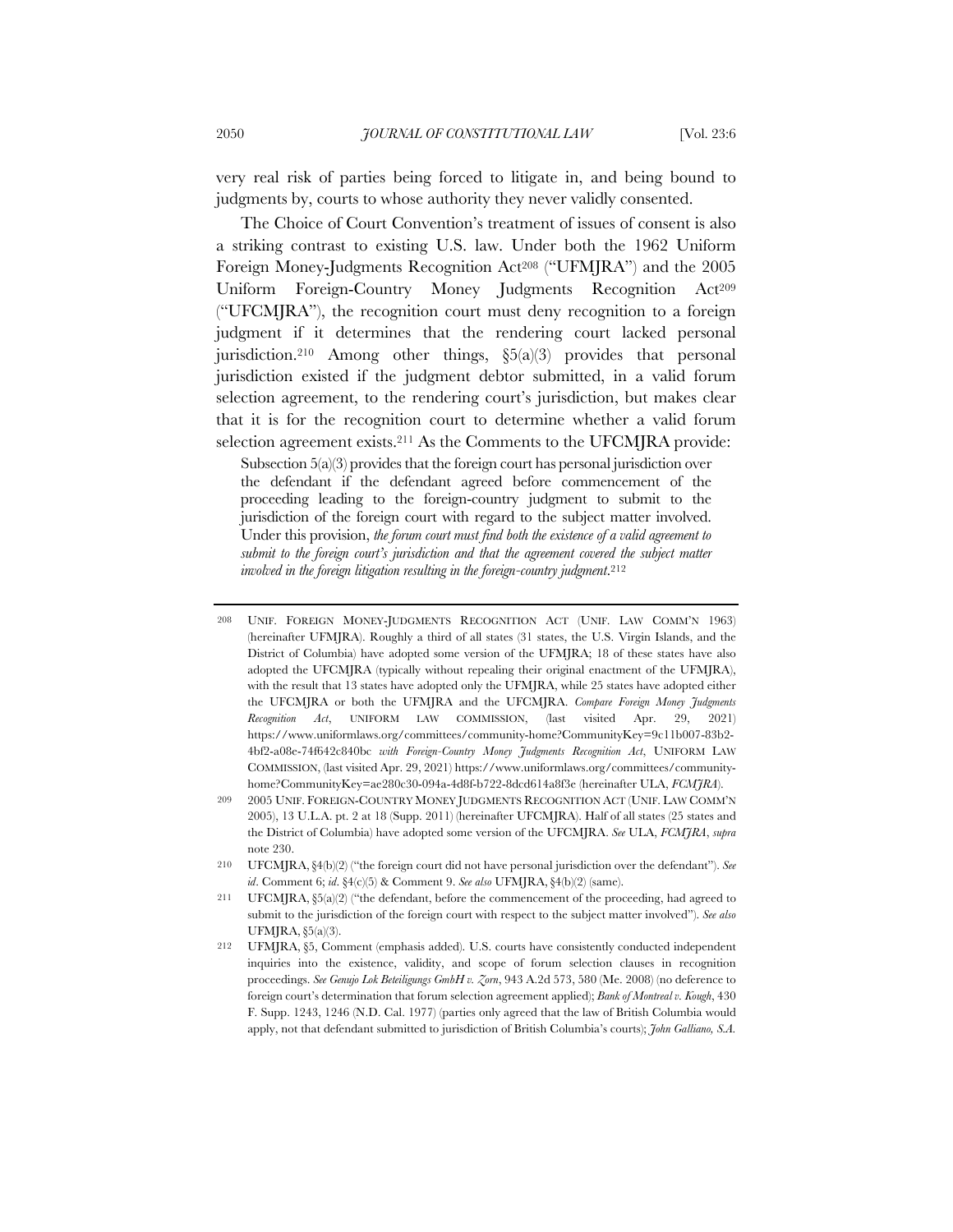In contrast, under the Choice of Court Convention, the recognition court is required to accept the decisions of the rendering court as to the existence, validity, and scope of a putative choice-of-court provision, thereby eliminating the existing safeguards for consent that exist under U.S. law, and again posing the very real risk that parties will be bound to judgments by courts to whose authority they in fact never validly consented.

The Choice of Court Convention's treatment of consent is subject to additional, serious criticisms, which are also of substantial practical importance. Under Article 9 of the Convention, there is no provision for denying recognition based upon the chosen court's excess of authority, including by deciding disputes that are not within the scope of the parties' choice-of-court agreement. In particular, there is no analog to the text of Article V(1)(c) of the New York Convention, and parallel annulment provisions of national arbitration legislation, which permits a recognition court to deny recognition where the arbitral tribunal made an award that deals "with a difference not contemplated by or not falling within the terms of the submission to arbitration, or it contains decisions on matters beyond the scope of the submission to arbitration."213

This is again a deeply problematic treatment of issues of consent. In practice, disputes very frequently arise as to the scope of both arbitration and forum selection agreements.214 Under the New York Convention, an arbitral tribunal (and an annulment court) does not have the sole authority to resolve such issues; rather, objections to the scope of the tribunal's authority may be raised in subsequent recognition proceedings under Article V(1)(c), providing a critical safeguard for the parties' autonomy. As with challenges to the existence and validity of choice-of-court agreements, however, the Convention eliminates Article  $V(1)(c)$ 's protections—leaving the chosen

*v. Stallion, Inc.*, 15 N.Y.3d 75, 80 (N.Y. 2010) (independently assessing existence and validity of "agreement's forum selection clause"). *See also Clientron Corp. v. Devon IT, Inc.*, 35 F.Supp.3d 665, 684 n.14 (E.D. Pa. 2014) ("the grounds for nonrecognition in the UFCMJRA contemplate that a recognition court will independently review whether a foreign proceeding was contrary to an agreement between the parties") (emphasis added); *Diamond Offshore (Bermuda), Ltd. v. Haaksman*, 355 S.W.3d 842, 847 (Tex. App. 2011) (Dutch judgment should not be recognized because Dutch court wrongly refused to apply forum selection agreement which provided courts of Bermuda with exclusive jurisdiction); RESTATEMENT (THIRD) FOREIGN RELATIONS LAW § 482 cmt. h (1987) ("When parties to a contract select an exclusive forum (whether a court or arbitral tribunal) for any dispute that may arise between them, courts in the United States are not required to recognize a judgment rendered by a different forum").

<sup>213</sup> New York Convention, Art. V(1)(c); UNCITRAL Model Law, Art. 34(2)(a)(iii).

<sup>214</sup> *See* BORN, *supra* note 63, at 3889–92; BORN & RUTLEDGE, *supra* note 170, at 117–18.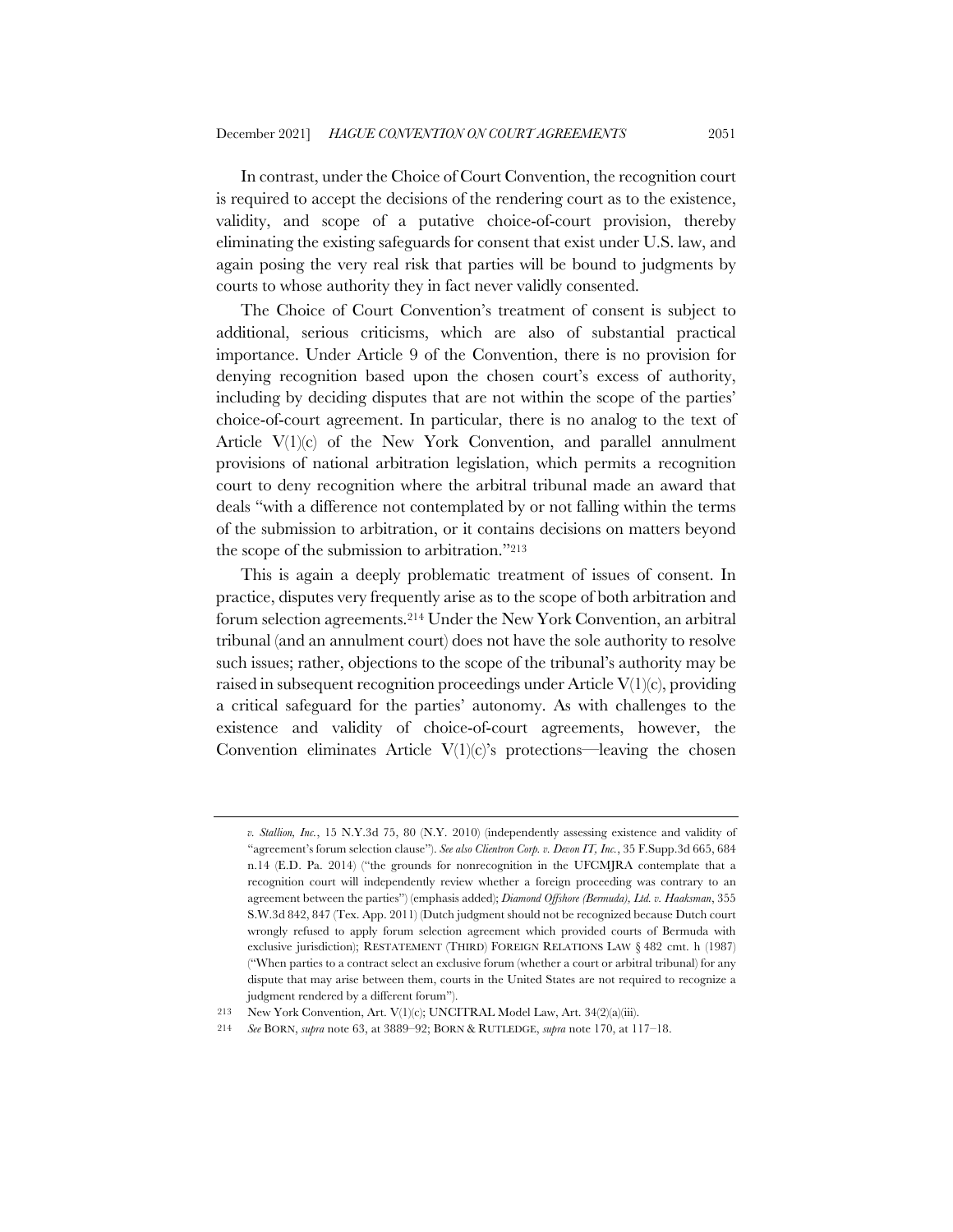court, of any Contracting State, as the sole judge of the scope of its own jurisdiction. Again, this does not protect, but undermines, party autonomy.

Furthermore, the treatment of non-exclusive choice-of-court agreements in Article 3(b) is also inconsistent with concepts of party autonomy. As discussed above, Article 3(b) is a "deeming" provision which provides that "a choice of court agreement which designates the courts of one Contracting State or one or more specific courts of one Contracting State shall be deemed to be exclusive unless the parties have expressly provided otherwise."215 As also discussed above, this rule reverses historic (and current) common law presumptions, including in the United States—which are that choice-ofcourt clauses are non-exclusive.216 Those presumptions were based, correctly, on notions of party autonomy and served to avoid undue restrictions on the general right of parties of access to justice and relief in any court with jurisdiction over a dispute.217 The Convention overrides those considerations, instead imposing the opposite presumption (that parties' freedom of choice and access to justice is limited), implemented through a relatively rigorous requirement that parties "expressly provide" that their choice-of-court agreement is non-exclusive.

It is understandable that the Convention applies only to exclusive choiceof-court agreements; as the Explanatory Report discusses, significant practical difficulties would result from extending the Convention to nonexclusive choice-of-court agreements. It is much less understandable, however, that the Convention goes further and deems all choice-of-court agreements to be exclusive forum selection clauses. That deeming provision is again a significant intrusion on the autonomy of commercial parties to structure their dispute resolution mechanisms in the manner they consider most appropriate.

Finally, the suitability of the Choice of Court Convention's treatment of issues of consent in Articles 3(b), 8 and 9 is subject to even greater doubts because of the considerations discussed above (concerning the integrity, independence, and competence of many national courts).218 The Convention's elimination of any check on the jurisdictional determinations of the putatively chosen court must be seen in circumstances where that legal system will, in many cases, be of doubtful integrity, independence, and competence (in contrast to arbitral tribunals, where the opposite is true, and, in any event,

<sup>215</sup> Convention, Art. 3(b).

<sup>216</sup> *See supra* p. 12.

<sup>217</sup> BRAND & HERRUP, *supra* note 13, at 18. *See also Report*, *supra* note 13, at 785.

<sup>218</sup> *See* BRAND & HERRUP, *supra* note 13, at 19–23.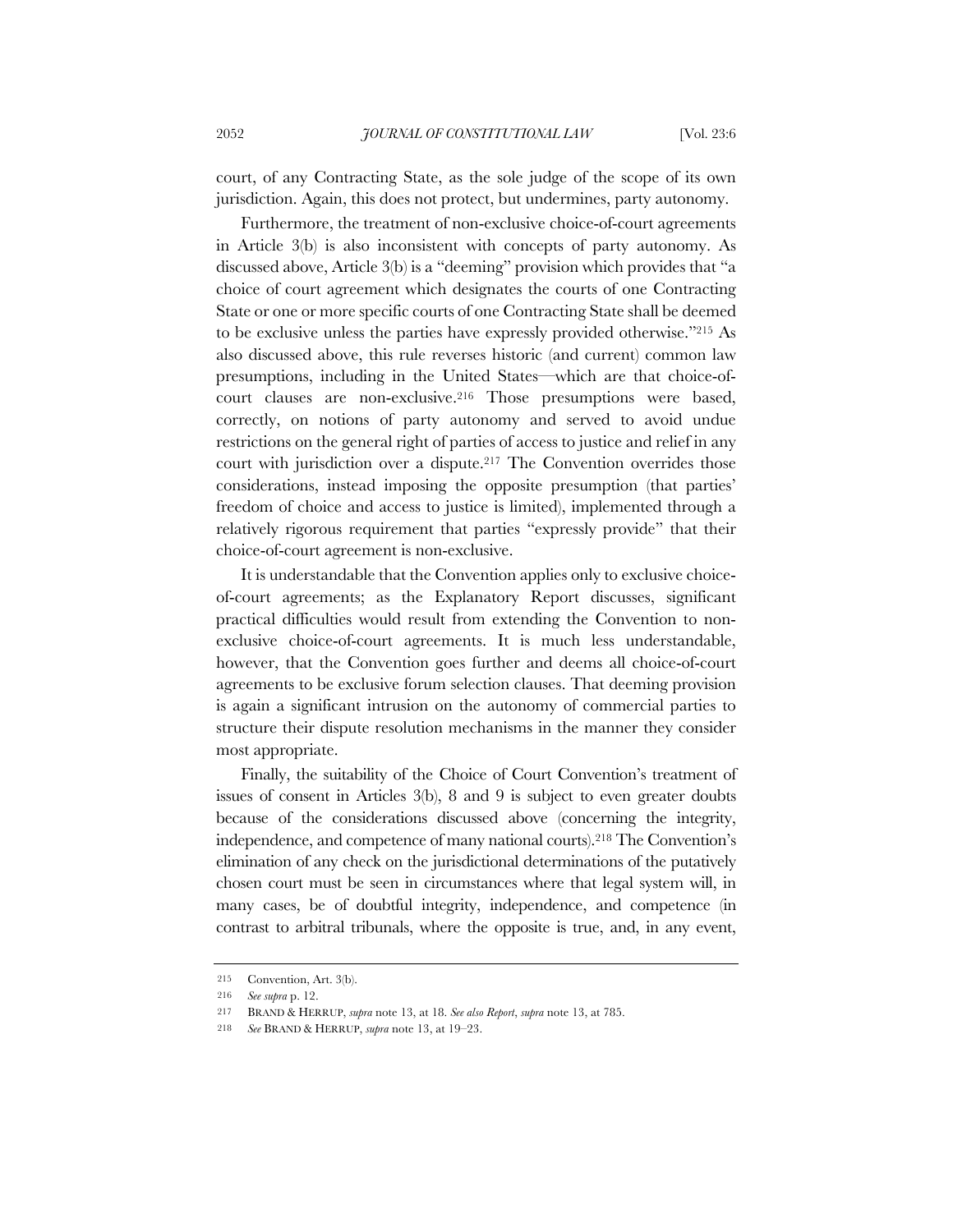where proceedings are supervised by the courts of the arbitral seat and recognition forums). Eliminating Article  $V(1)(a)$  and  $V(1)(c)$ 's safeguard for ensuring valid consent in these circumstances is a gravely flawed choice. Contrary to the assurances of its proponents, the Convention's provisions do not protect party autonomy; they instead eliminate essential mechanisms for ensuring that the parties' autonomy is validly exercised and genuinely respected.

#### *2. Procedural Fairness*

No less important than respect for party autonomy in international adjudication are requirements of procedural fairness. It is elementary that both international commercial arbitrations subject to the New York Convention219 and judicial proceedings in national courts must be conducted in accordance with basic principles of procedural fairness:220 the failure of a court or tribunal to respect these principles constitutes a denial of justice and deprives its rulings of both validity and legitimacy.221 Although materials promoting the Choice of Court Convention appear oddly silent regarding the critical importance of procedural fairness,222 these principles are beyond controversy.

Again, contrary to claims by its proponents, the Choice of Court Convention does *not* parallel the New York Convention's treatment of issues of procedural fairness. Under the New York Convention, an award may be denied recognition if "the party against whom the award is invoked was not given proper notice of the appointment of the arbitrator or of the arbitration proceedings or was otherwise unable to present his case."223 Moreover, as discussed above, many aspects of the procedures in international commercial arbitration are a product of the parties' consensual arrangements, with the New York Convention again providing for non-recognition of awards where there has been non-compliance with these procedural agreements.<sup>224</sup> These protections complement the parties' explicitly guaranteed rights to "equality of treatment" and a "full opportunity to be heard" under virtually all national arbitration legislation (including the UNCITRAL Model Law) and the

<sup>219</sup> New York Convention, Art. V(1)(b).

<sup>220</sup> Convention, Art. 9(e).

<sup>221</sup> *See* BORN, *supra* note 63, at 3821–23, 3834–35, 3875.

<sup>222</sup> *See generally* BRAND & HERRUP, *supra* note 13; Schulz, *supra* note 14.

<sup>223</sup> New York Convention, Art. V(1)(b). *See* BORN, *supra* note 63, at 3821–28.

<sup>224</sup> New York Convention, Art. V(1)(d). *See* BORN, *supra* note 63, at 3902–10.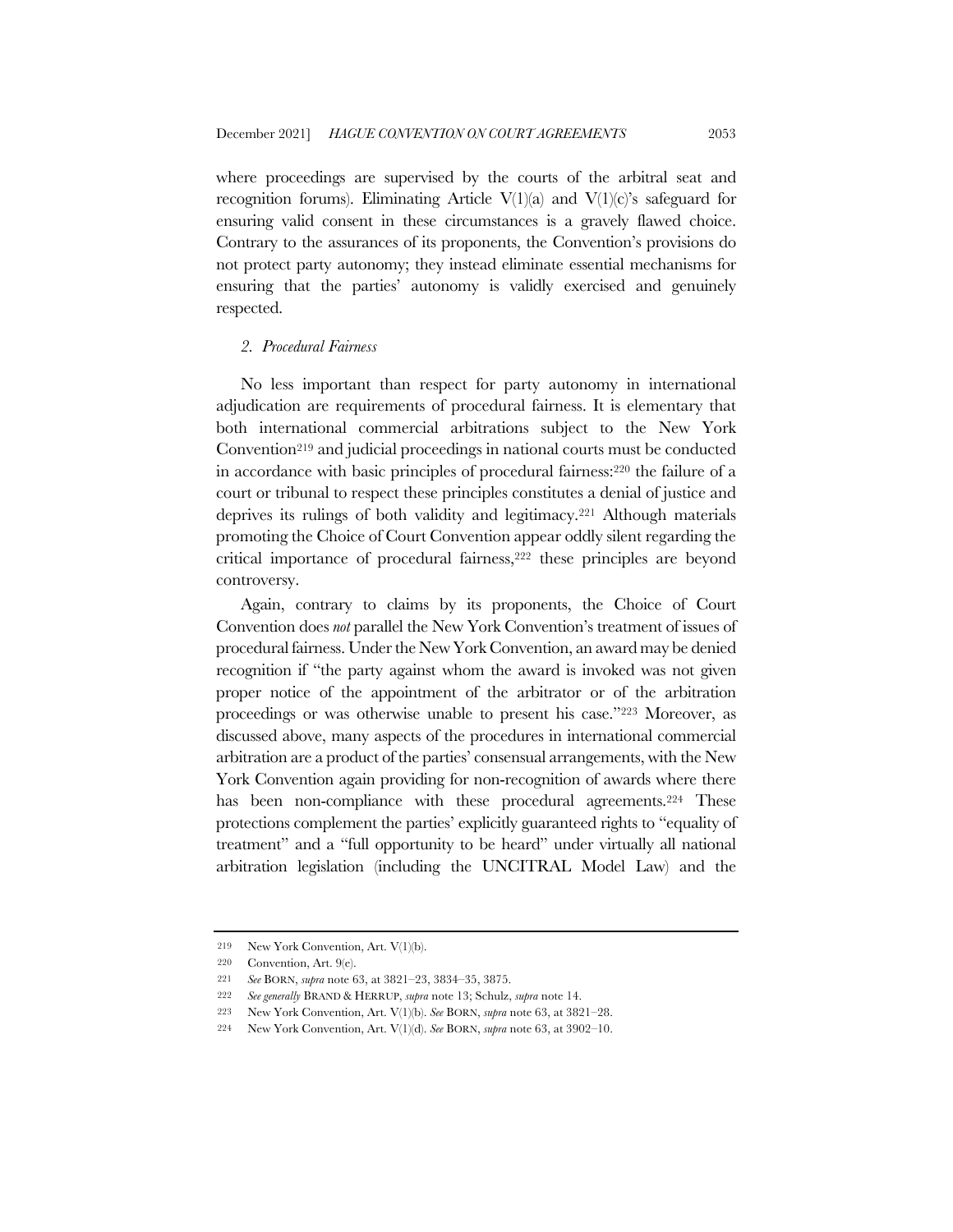availability of annulment of awards for violations of these guarantees of procedural unfairness.225

Together with the parties' role in selection of the arbitral tribunal,226 Articles  $V(1)(b)$  and  $V(1)(d)$  of the Convention and analogous provisions under national arbitration legislation in annulment proceedings provide effective, and essential, protections for the parties' due process rights in international commercial arbitration. At both the annulment and recognition phase of arbitral proceedings, the procedural decisions of the arbitral tribunal are subject to external scrutiny by national courts—in order to ensure that the arbitral proceedings were conducted fairly.

Importantly, the Choice of Court Convention does not replicate these safeguards for the procedural fairness of adjudicative proceedings. As discussed above, Article 9(d) of the Convention permits non-recognition of a judgment where it was "obtained by fraud in connection with a matter of procedure,"227 defined as "deliberate dishonesty or deliberate wrongdoing,"228 Although important, this provision is directed only to deliberately fraudulent conduct—not to other denials of procedural fairness, including through incompetent, negligent, inadvertent or biased decisionmaking by a national court: the provision provides substantially less protection than the New York Convention's protections, in Articles V(1)(b) and  $V(1)(d)$ , for the parties' due process rights.

In addition, Article 9(e) of the Choice of Court Convention allows a requested court to deny recognition of a judgment if "recognition or enforcement would be manifestly incompatible with the public policy of the requested State, including situations where the specific proceedings leading to the judgment were incompatible with fundamental principles of procedural fairness of that State."229 Article 9(e) of the Convention provides more extensive protections than Article 9(d), but it too does not provide the safeguards that exist in international arbitral proceedings subject to the New York Convention.

<sup>225</sup> *See* BORN, *supra* note 63, at 2334–44.

<sup>226</sup> *See id*. at 1764–68.

<sup>227</sup> Convention, Art. 9(d).

<sup>228</sup> The Explanatory Report cites examples of fraud in connection with procedural matters: "examples would be where the plaintiff deliberately serves the writ, or causes it to be served, on the wrong address; where the plaintiff deliberately gives the defendant wrong information as to the time and place of the hearing; or where either party seeks to corrupt a judge, juror or witness, or deliberately conceals key evidence." *Report*, *supra* note 13, at 831.

<sup>229</sup> Convention, Art. 9(e).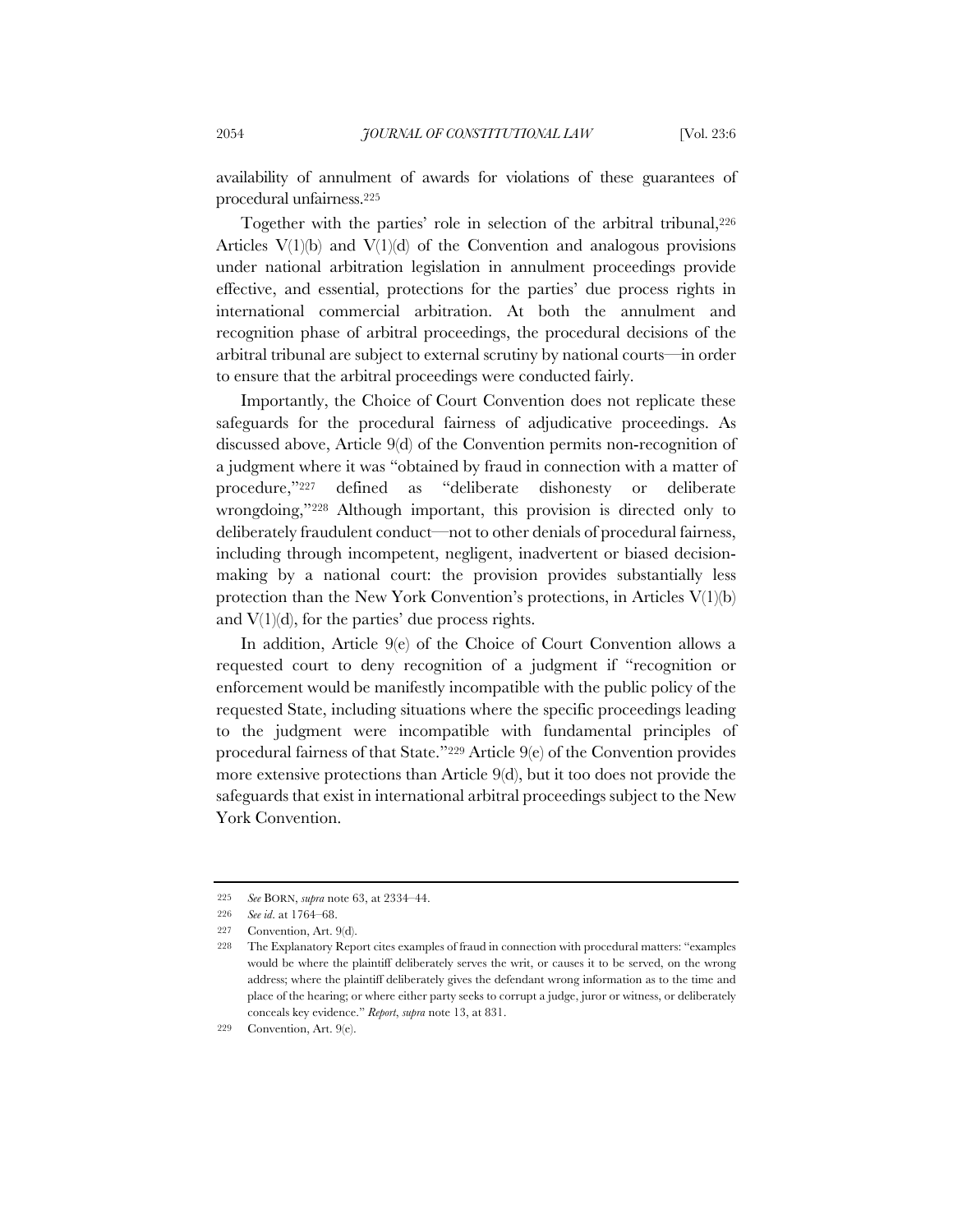First, Article 9(e) treats procedural unfairness as a subcategory of the public policy of the requested state, prescribing an elevated and two-pronged standard of proof—that recognition of a judgment be "manifestly incompatible" with a state's public policy—and requiring that the "specific proceedings leading to the judgment" have been "incompatible with fundamental principles of procedural fairness." In Article 9(e), the Convention appropriately seeks to restrain excessively broad applications of the public policy exception.230 Nonetheless, by treating procedural unfairness solely as a sub-set of public policy, Article 9(e) dilutes the specific due process and other procedural protections that are provided by Article  $V(1)(b)$  and Article V(1)(d) of the New York Convention.

Second, Article 9(e) of the Choice of Court Convention also limits nonrecognition to cases where "the specific proceedings leading to the judgment" were procedurally unfair. By so doing, the Convention deliberately forbids inquiry into the fairness and independence of the legal system of the Contracting State whose courts rendered the judgment in question.231 In the words of one commentator:

[Article 9(e)'s] words were chosen with care. Review may be had in the court addressed of something which may have occurred in the particular case leading to the particular judgment for which recognition and enforcement is sought. Article 9(e) is not an invitation to a broad scale attack on the *nature, character, or alleged conduct of the foreign judicial or legal system as a whole*.<sup>232</sup>

This approach is seriously flawed in the context of an instrument aspiring to be a global convention, open to all states to ratify as Contracting States: Article 9(e) mandatorily requires recognition of judgments rendered by judicial systems that lack fundamental attributes of independence, integrity, and competence—which is a characterization that, as discussed above, describes a substantial number of states. That not only fails to protect private parties from initial procedural unfairness in a foreign judicial proceeding, but can require a subsequent denial of justice by the requested court.233

Detecting corruption or bribery in individual cases, as required by the Choice of Court Convention, is extraordinarily difficult. Although

<sup>230</sup> It is trite to observe that public policy is an unruly horse, posing risks of unprincipled and unrestrained non-recognition of judgments (or awards). It is therefore appropriate to limit application of the public policy exception to cases of "manifest incompatibility," much as recognition courts have done under the New York Convention. *See* BORN, *supra* note 63, at 3611– 14.

<sup>231</sup> *See Report*, *supra* note 13, at 825; BRAND & HERRUP, *supra* note 13, at 118.

<sup>232</sup> BRAND & HERRUP, *supra* note 13, at 118 (emphasis added).

<sup>233</sup> Hans Smit, *International Res Judicata and Collateral Estoppel in the United States*, 9 UCLA L. REV. 44, 46– 47 (1962) ("[T]he American court, by granting recognition, would itself deny due process.").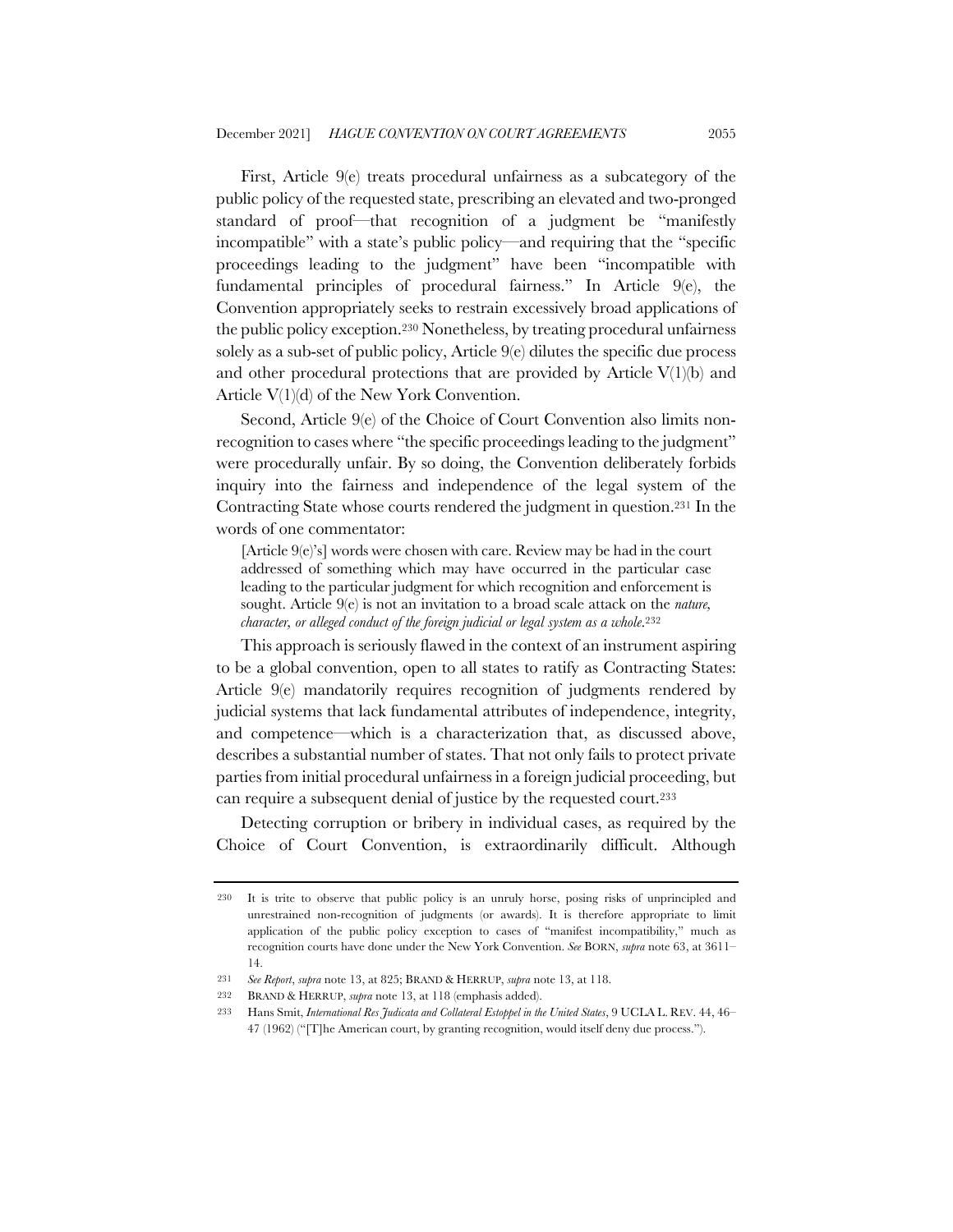widespread, official corruption, particularly in judicial proceedings, is deliberately, and often expertly, concealed; efforts to detect, much less prove, the existence of judicial corruption are notoriously challenging and very seldom successful.234 In a cross-border context, demonstrating the existence of corruption in an individual foreign judicial proceedings is even more problematic, because of difficulties in obtaining evidence, language, cost, risks of official interference and the like. Likewise, proving the existence of governmental interference in individual proceedings is extremely difficult.235 As a consequence, the Convention's provisions regarding procedural fairness are very likely, in practice, to prove inadequate as safeguards against the types of misconduct that are endemic in far too many jurisdictions.

The Choice of Court Convention's treatment of issues of procedural fairness also significantly dilutes the protections that are available under existing U.S. law. That is true notwithstanding the fact that the United States is one of the most generous jurisdictions, and arguably the most generous jurisdiction, in the world in its treatment of foreign judgments.<sup>236</sup>

Thus, under both common law standards and the 1962 UFMJRA, and 2005 UFCMJRA, U.S. courts may deny recognition of awards rendered by foreign legal systems that lack independence or impartiality.237 The vital

<sup>234</sup> INTERNATIONAL COUNCIL ON HUMAN RIGHTS POLICY & TRANSPARENCY INTERNATIONAL, CORRUPTION AND HUMAN RIGHTS: MAKING THE CONNECTION 74 (2009) ("By definition corruption is covert and leaves no paper trail. Collecting evidence is therefore a major challenge.").

<sup>235</sup> Evidence is difficult to obtain due to a lack of cooperation by foreign courts, immunities officials and judges and the fact that "[i]llegitimate political influence on judges take different forms, some [of which] are clearly illegal (bribes, blackmail, threats, violence/murder), while other forms of undue influence stem from the ways in which relations between the judiciary and other arms of government are organized, or reflect a legal culture where judges are expected to defer to political authorities. Structural sources of political bias in the judiciary are related to procedures for *appointment* of judges and judicial leadership; terms and conditions of *tenure* for judges; and budgetary and *financial* regulations, including salaries and benefits[.]" GLOPPEN, *supra* note 161, at 71 (emphasis in original).

<sup>236</sup> *See, e.g*., ANDREAS F. LOWENFELD, INTERNATIONAL LITIGATION AND ARBITRATION 368 (1993) ("[T]he United States . . . appears to be the most receptive of any major country to recognition and enforcement of foreign judgments"); Statement of Professor Linda J. Silberman before the Subcommittee on Commercial and Administrative Law of the U.S. House of Representatives, Committee on the Judiciary, February 12, 2009 at 5 ("[R]ecognition and enforcement of foreign country judgments has tended to be much more generous than the treatment given by foreign courts to U.S. judgments.").

<sup>237</sup> Moreover, existing U.S. procedural protections against fundamentally unfair foreign judicial proceedings have been criticized as inadequate. Montre D. Carodine, *Political Judging: When Due Process Goes International*, 48 WM. & MARY L. REV. 1159, 1230–31, 1234–36 (2007) (criticizing UFMJRA and ALI Statute for not providing for non-recognition where proceedings were procedurally unfair); RECOGNITION AND ENFORCEMENT OF FOREIGN JUDGMENTS: ANALYSIS AND PROPOSED FEDERAL STATUTE § 7(a) (Proposed Final Draft 2005).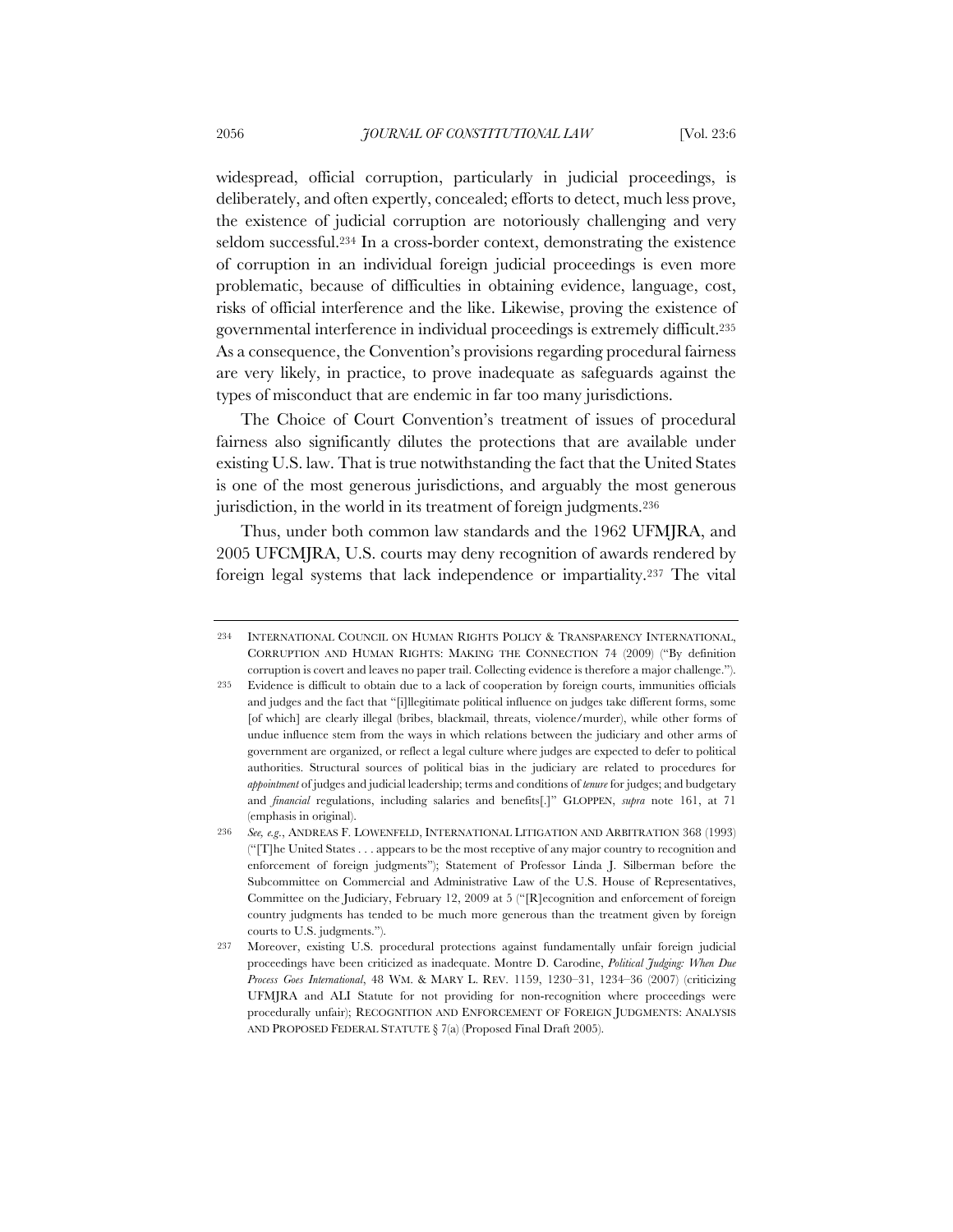importance of these procedural protections is underscored by the Supreme Court's classic treatment of common law standards in *Hilton v. Guyot*:

[W]here there has been opportunity for a *full and fair trial* abroad before a court of competent jurisdiction, *conducting the trial upon regular proceedings*, after due citation or voluntary appearance of the defendant, and *under a system of jurisprudence likely to secure an impartial administration of justice between the citizens of its own country and those of other countries*, and there is nothing to show either prejudice in the court, or in the system of laws under which it was sitting, or fraud in procuring the judgment, or any other special reason why the comity of this nation should not allow it full effect, the merits of the case should not, in an action brought in this country upon the judgment, be tried afresh  $\ldots$ <sup>238</sup>

Similar requirements are imposed by the UFMJRA and UFCMJRA.239

These requirements of existing U.S. law underscore the fact that U.S. and other courts will not recognize foreign judgments that were not rendered following a "full and fair trial," upon regular proceedings, by a legal system that could "secure an impartial administration of justice" for foreign parties.<sup>240</sup> These safeguards, paralleling those of Articles  $V(1)(b)$  and  $V(1)(d)$ of the New York Convention are not incidental or merely "nice to have": they are essential attributes of any foreign ruling that is to be given binding effect in a legal system that respects the rule of law.

Despite the vital importance of procedurual fairness and regularity, the Choice of Court Convention very significantly dilutes the procedural protections of both existing private international law rules in the United States (and elsewhere) and the New York Convention. As discussed above, there are serious grounds for questioning whether the New York Convention's protections, tailored to consensual proceedings designed principally by the parties themselves, and subject to external review in annulment and recognition proceedings for fairness, are appropriate models for proceedings conducted in national courts, without external scrutiny.241

<sup>238</sup> *Hilton v. Guyot*, 159 U.S. 113, 202–03 (1895) (emphasis added).

<sup>239</sup> *See* UFCMJRA *supra* note 231, § 4(b) ("A court of this state may not recognize a foreign-country judgment if: (1) the judgment was rendered under a judicial system that does not provide impartial tribunals or procedures compatible with the requirements of due process of law"),  $\S(1c)(7)$ (permissive exception to deny recognition where "judgment was rendered in circumstances that raise substantial doubt about the integrity of the rendering court with respect to the foreign-country judgment"); *id*. at (8) (permissive exception to deny recognition where "the specific proceeding in the foreign court leading to the foreign-country judgment was not compatible with the requirements of due process"); UFMJRA *supra* note 230 § 4(b) ("A foreign judgment need not be recognized if (1) the defendant in the proceedings in the foreign court did not receive notice of the proceedings in sufficient time to enable him to defend"; or if the "(2) the judgment was obtained by fraud").

<sup>240</sup> Hilton, *supra* note 233, 159 U.S. at 202.

<sup>241</sup> *See supra* pp. 24–42.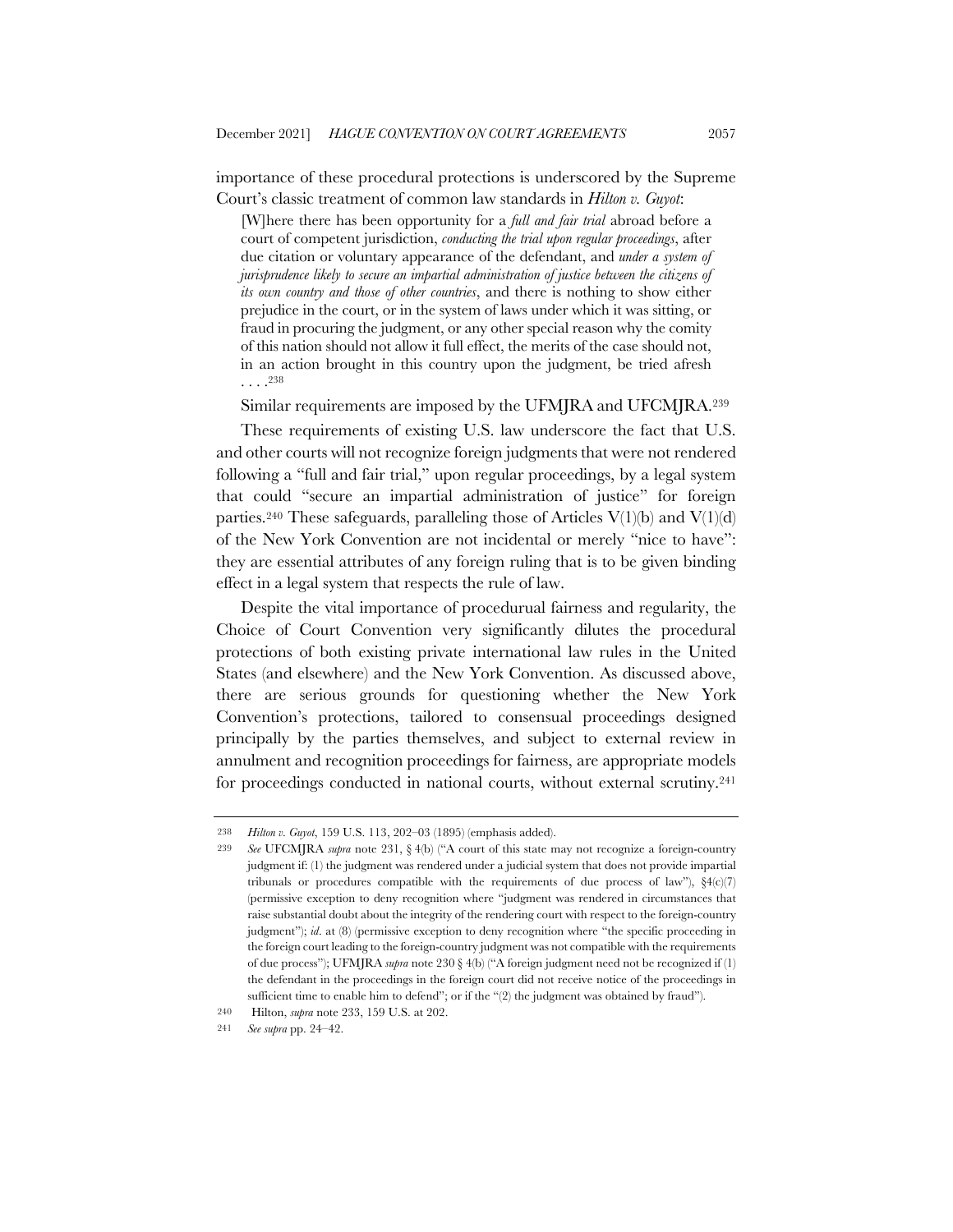Even if the New York Convention model were considered appropriate, however, it is extremely difficult to accept the proposition that its procedural protections should be materially diluted for foreign judicial proceedings.

As with matters of consent, the Choice of Court Convention's dilution of safeguards for the procedural fairness of foreign adjudicative proceedings is unwise. That is particularly true given the unfortunate, but widespread, lack of judicial integrity, independence, and competence in many regions of the globe. In these circumstances, there is no justification for diluting the procedural protections of the New York Convention or other private international law regimes; instead, the historic private international law approach, in the United States and elsewhere, of subjecting the procedural fairness of foreign court judgments to greater scrutiny and reserve than that provided by the New York Convention for arbitral awards is both appropriate and necessary.

The Choice of Court Convention's tepid concern with the procedural rights of litigants contrasts markedly with its solicitude for notions of state sovereignty. As discussed above, Article 9(c) of the Convention provides that a judgment may be denied recognition where the document instituting proceedings in the parties' chosen court "was notified to the defendant in the requested State in a manner that is incompatible with fundamental principles of the requested State concerning service of documents."242 As also noted above, this limb of Article 9(c) has no parallel in either the New York Convention or other international arbitration treaties.243

It is surprising that, while diluting the due process protections of individual litigants, the Convention gives international effect to the domestic rules of a few European states, which have historically asserted that the sending of notice of foreign proceedings offends their judicial sovereignty. Those rules, and the continued insistence of (a few) European jurisdiction on application of those rules in an era of email and courier services, has rightly been criticized as archaic and protectionist.244 It is unfortunate that the Choice of Court Convention failed to take the opportunity to ameliorate the unfairness and inefficiencies resulting from such rules; that the Convention failed to do so while also diluting protections against genuine procedural unfairness is yet more puzzling.

<sup>242</sup> Convention, Art. 9(c).

<sup>243</sup> *Id*.

<sup>244</sup> Samuel Baumgartner, *Understanding the Obstacles to the Recognition and Enforcement of U.S. Judgments Abroad*, 44. N.Y.U. J. of Int'l L. & Pol. 965, 982–84 (2013).